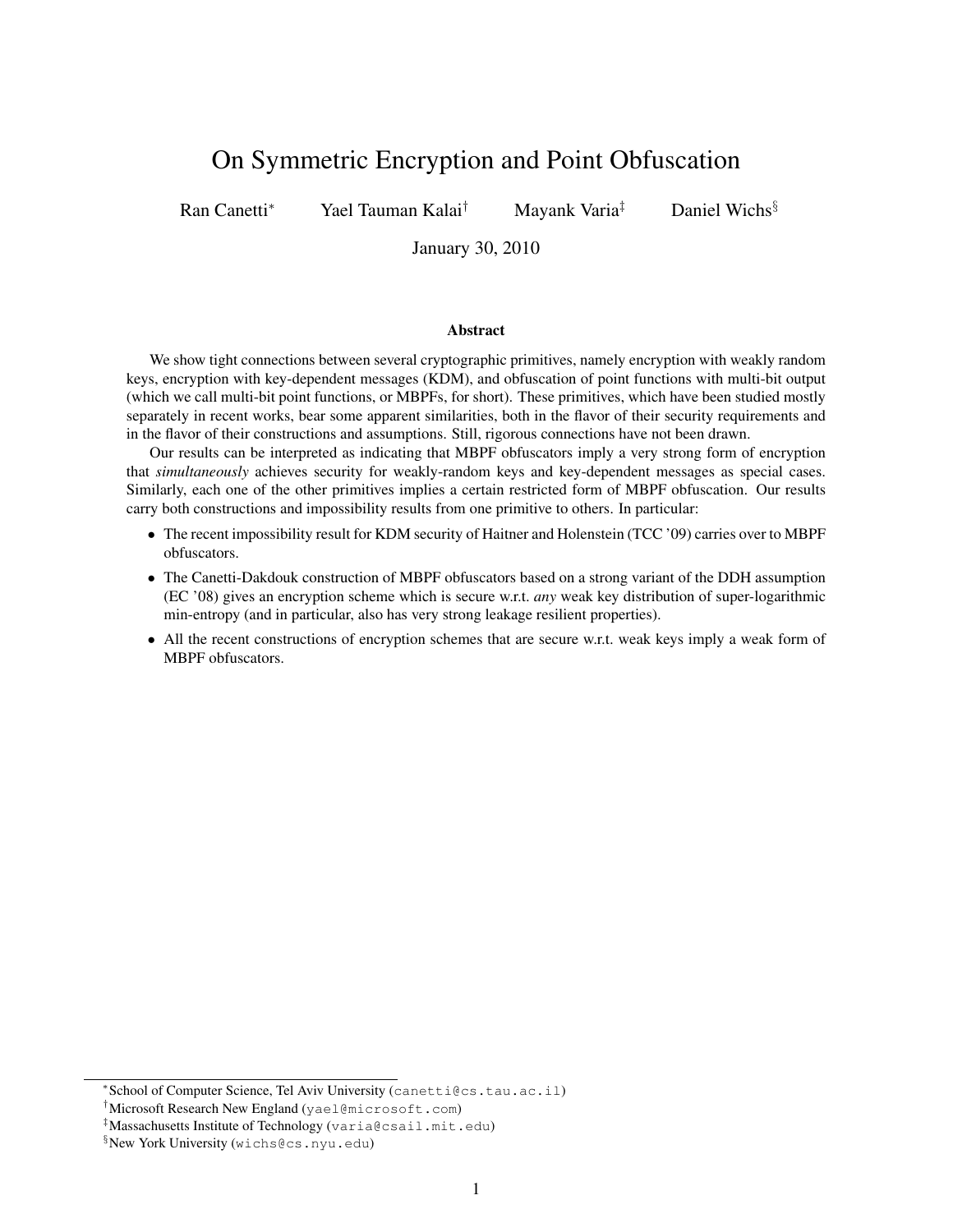### 1 Introduction

Symmetric encryption is an algorithmic tool that allows a pair of parties to communicate secret information over open communication media that are accessible to eavesdroppers. In order to achieve this goal, the communicating parties need to have some shared secret randomness (a *key*). The classic view of symmetric encryption allows the encryption scheme to determine the distribution of the key precisely (typically it is a uniformly random string). It also assumes that the encryption and decryption algorithms are executed in a completely sealed way, so no information about the key is leaked to the eavesdroppers. Finally, the classic model assumes that the parties only use the key in the encryption and decryption routines and not for any other purpose. In particular, their messages are never related to the key.

In recent years, much research has been done to investigate various relaxations of this classic (and somewhat naïve) model. One relaxation is to consider the case where the key is chosen using a "defective" source of randomness that does not generate uniform and independent random bits. (See e.g. [1, 2, 13, 20, 24] and the references therein). Namely, the key is assumed to be taken from a distribution that is adversarially chosen under some restriction. Typically the restriction is that the min-entropy of the distribution of the secret key is at least  $\alpha$ , for some value of  $\alpha$ . In this case the scheme is said to be secure w.r.t.  $\alpha$ -weak keys.

A different relaxation of the classic model considers the case where the key is chosen uniformly but some *arbitrary* information on the key is leaked to the adversary (see e.g. [1, 24]). This models both direct attacks where the adversary gains access to the internal storage of the parties, such as the cold-boot attack of [17], and indirect information leakage that occurs when the shared key is derived from the communication between the parties, such as the information exchange used to agree on the key. Of course, all security is lost if the adversary learns the key in its entirety, and therefore some restriction needs to be imposed on the *amount* of information that the adversary can get. One possibility is to require that the key has some significant statistical entropy left, even given the leakage. We call this the *entropic* setting. Another, stronger, security notion only insists that it is *computationally* infeasible to compute the secret key from the leaked information, but allows the leakage to completely determine the key statistically. We call this type of leakage *auxiliary input*. 1 It turns out that encryption resilient to weak keys is also resilient to a comparable amount of leakage in the entropic setting. Conversely, in some settings there is a simple transformation from leakage resilient encryption to one that withstands comparably weak keys.<sup>2</sup>

Yet another relaxation of the classic model considers the case where the messages may depend on the shared key. Security in this more demanding setting was termed *key-dependent message security* (KDM security) by Black, Rogaway and Shrimpton in [7]. In the last few years, the notion of KDM security has been extensively studied [3, 4, 5, 8, 9, 16, 18, 19], and several positive results emerged, most notably the results of [3, 8] who showed how to obtain KDM security w.r.t. the class of affine functions (the former under the DDH assumption and the latter under the LWE assumption). In contrast, [16] show that there exist no black-box reductions from the KDM security of any encryption scheme w.r.t. all efficient functions to "any standard cryptographic assumption."

While the constructions for KDM-secure schemes and the constructions of schemes that are secure w.r.t.  $\alpha$ -weak keys bear significant similarities to each other (eg., see [8, 24], [3, 13], and [1, 3]), no formal connections between the problems have been made so far.

Another recently studied primitive, which may seem unrelated at a cursory look, is obfuscation of point functions (programs) with multi-bit output. Obfuscation is the task of constructing an algorithm, called an *obfuscator* O, that takes as input a program p from a family P of programs and outputs a program  $q = \mathcal{O}(p)$  that has essentially the same functionality as p, but where the code of q only gives information that can also be determined with oracle access to p. A central point here is that  $\mathcal O$  should work correctly and securely for *every* program in  $P$ .

A point function with multi-bit output (or a MBPF) is a function  $I_{(k,m)}$  which, on input x, outputs m if  $x = k$ and  $\perp$  otherwise. In the special case of point functions, the value m is fixed to some constant, say 1. Obfuscators for point functions are constructed in [10, 25] under strong assumptions, and in [21] in the random oracle model.

 $<sup>1</sup>$ Many other models of leakage-resilience, such as the "only computation leaks information" model [14, 22], place further restrictions on</sup> the type of information that may be leaked, and are not considered in this work.

<sup>&</sup>lt;sup>2</sup>In the case of semantic security for symmetric-key encryption (without chosen-plaintext attacks), we can use the following transformation: Given a scheme (*Enc*, *Dec*) that's secure against key leakage, construct the weak-key scheme ( $Enc_k(m) = (r, Enc_{k+r}(m))$  for a random  $|k|$ -bit  $r$ ,  $Dec'_k(r, c) = Dec_{k+r}(c)$ ).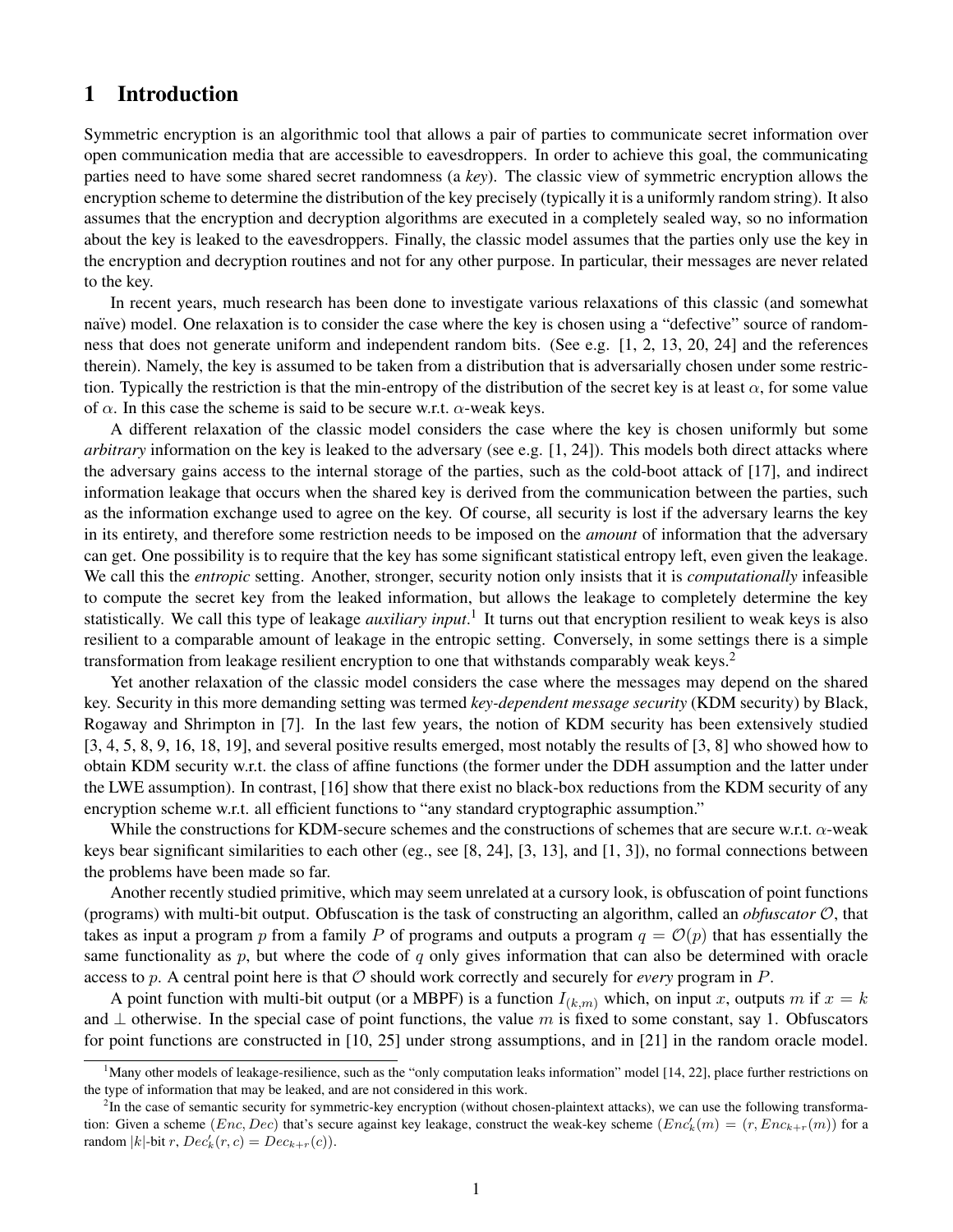Obfuscators for MBPFs are only known based on very strong and specific assumptions, such as the existence of fully-composable point function obfuscators [11]. Different constructions exist for restricted settings, such as the case where m is shorter than k, or the case where m and k are distributed independently from each other [11, 13]. In all of these constructions the obfuscator is given the values  $k$  and  $m$  explicitly.

The applicability of MBPF obfuscation to symmetric encryption has been pointed out in [11], who proposed to encrypt a message m with key k by letting  $\mathcal{O}(I_{(k,m)})$  be the ciphertext. The fact that security holds for any k was used to suggest that m remains hidden even when  $k$  is taken from a distribution which is not uniform, as long as it has sufficient min-entropy that it cannot be guessed in polynomial time. Also, [13] show that their construction of leakage resilient encryption can be used as a restricted variant of MBPF obfuscation.

#### 1.1 Our Results

We show tight relations between the primitives of symmetric-key encryption and MBPF obfuscation. Specifically, we show that symmetric-key encryption with weak key resilience, leakage resilience, and KDM security, each with its own variants, can all be viewed as natural special cases of the MBPF obfuscation problem. In fact, MBPF obfuscation incorporates weak key resilience and KDM security simultaneously. In addition to providing some insight and intuition to these primitives, the drawn connections provide new results – both constructions and hardness results – for the primitives considered.

As a preliminary step towards drawing these connections, we set up a framework for relaxing the standard notion of security of MBPF obfuscation. This notion, called virtual black-box (VBB) security [6], essentially requires that for any adversary with binary output there exists a simulator such that, for any  $k, m$ , the output of the adversary given  $\mathcal{O}(I_{(k,m)})$  is indistinguishable from the output of the simulator given oracle access to  $I_{(k,m)}$ . We wish to consider the relaxed case where k and m are taken from an unknown *distribution* from a given class. We capture this relaxation by replacing the "for any k, m" requirement in the VBB definition with "for any distribution on k, m from a given class of distributions." Note that the simulator knows the class of distributions, but not the distribution itself. We relate the different notions of encryption to MBPF obfuscation for different classes of distributions.

Obfuscation vs. Weak-Key and Leakage Resilient Encryption. We say that an MBPF obfuscator is α*-entropic with independent messages* if it satisfies the above definition for product distributions on k, m where the distribution of k has min-entropy at least α. Note that the product distribution ensures that m is drawn *independently* of k, and that we impose no restriction on the entropy of  $m$ .

Our first result is that  $\alpha$ -entropic MBPF obfuscators with independent messages are equivalent to symmetric key encryption with  $\alpha$ -weak keys.<sup>3</sup> We describe both directions of the equivalence.

- From obfuscation to encryption. Given an obfuscator  $O$ , we construct an encryption scheme by the transformation  $Enc_k(m) = \mathcal{O}(I_{(k,m)})$  and  $Dec_k(c) = c(k)$ , where c is interpreted as the description of a circuit.
- From encryption to obfuscation. Conversely, given an encryption scheme, we construct an obfuscator as follows. On input the pair  $k, m$ , simply encrypt m with key k to obtain a ciphertext c. Then, the obfuscated program simply has c hard-coded, and on input x, runs  $Dec<sub>x</sub>(c)$  and outputs the result. Here, for the correctness of obfuscation, we require that the encryption scheme can *detect* if it is decrypting a ciphertext with an incorrect secret key. We show that this property can be added generically to any semantically secure encryption scheme.

CPA security vs. self-composability. If we start with a *CPA secure* encryption scheme, then the resulting MBPF obfuscator  $\mathcal O$  is *self-composable*, in the sense that security is preserved even if  $\mathcal O$  is run multiple times with the same input k and (possibly) different inputs  $m_i$ . As was shown by [11], this property is not, in general, implied by obfuscation alone. The converse is true as well.

 $3$ The traditional notion of encryption without leakage resilience, where the secret key is chosen uniformly at random, is captured by the  $\alpha(n) = 2^n$  case of the equivalence.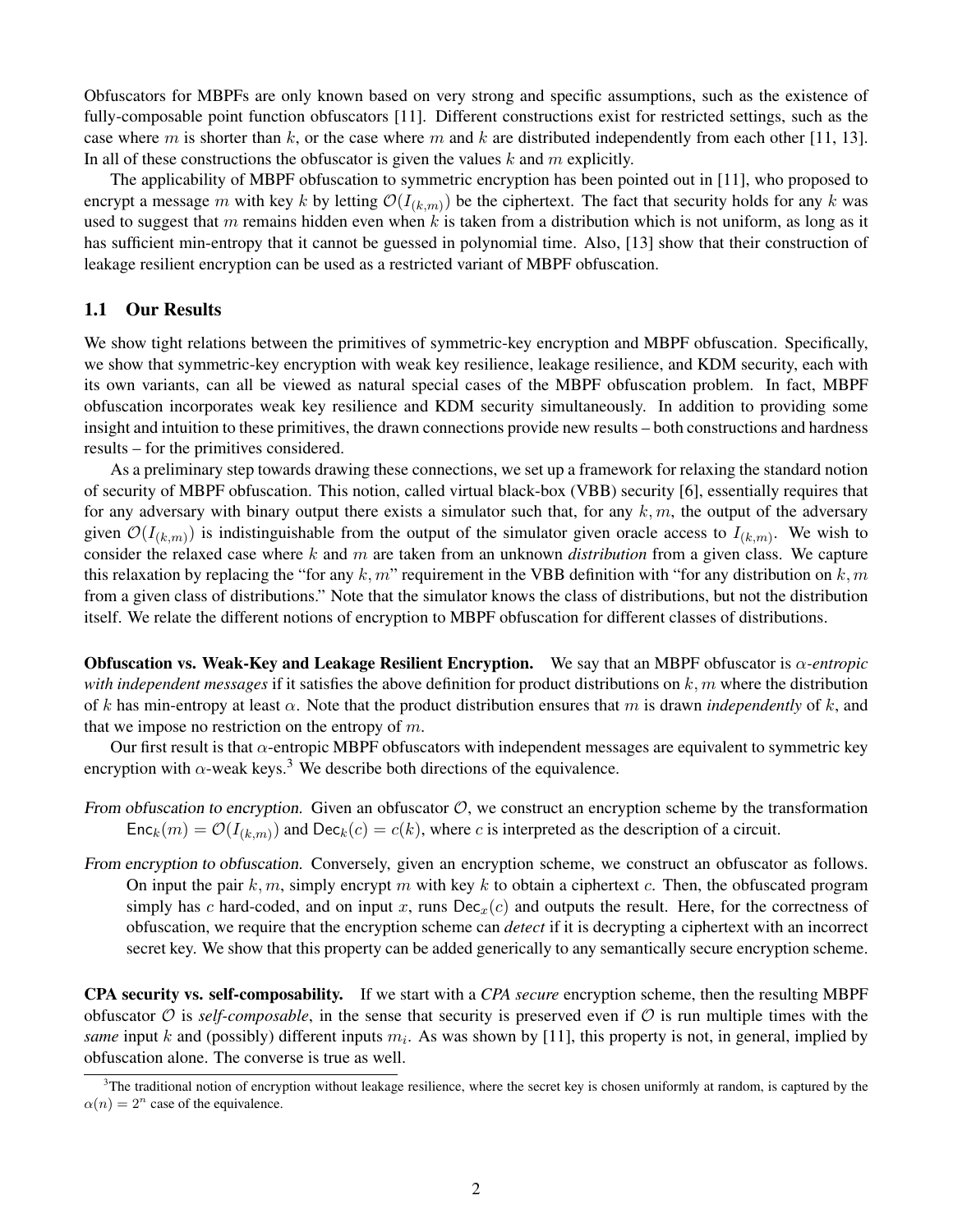| Semantically secure encryption with: | Is equivalent to MBPF obfuscator for:       |
|--------------------------------------|---------------------------------------------|
| $\alpha$ -weak keys                  | $\alpha$ -entropic sec. for indep. messages |
| auxiliary input                      | auxiliary input                             |
| CPA security                         | self-composability                          |
| fully weak keys                      | fully-entropic sec.                         |
| KDM security                         | dependent messages                          |

Table 1: Equivalence between symmetric-key encryption (left) and obfuscation (right) terminology. The five rows can be combined arbitrarily, except that row 1 is required along with rows 3-5, and we do not consider the combination of rows 2 and 5.

Fully-entropic obfuscation and fully-weak key security. We say that an MBPF obfuscator for independent messages is *fully entropic* if it satisfies  $\alpha$ -entropic security for all super-logarithmic  $\alpha$ . If we start with such an obfuscator, the transformation produces an encryption scheme with semantic security for fully-weak keys (i.e. security for any key distribution with super-logarithmic entropy).

To connect our new  $\alpha$ -entropic definition to previous works, we show that any MBPF obfuscator that is fullyentropic also satisfies the virtual black-box property, i.e., it works for *any* k, m. We note that the proof of this result is trickier than it might seem, the main difficulty being that in the case of  $\alpha$ -entropic security the simulator has the bound  $\alpha$ , whereas in the virtual black-box case no such bound exists.

Auxiliary input. If we start from a leakage-resilient encryption w.r.t. auxiliary input, then the resulting MBPF obfuscator is secure with respect to auxiliary input as well, as defined in [15]. The converse is true as well.

KDM security. All of the above equivalence results were stated with respect to the restricted notion of obfuscation to *independent* messages. Interestingly, the standard notion of MBPF obfuscation provides the additional (and very powerful) security guarantee for encryption with *key-dependent messages* (KDM).

We say that O is an α*-entropic (dependent message) MBPF obfuscator* if it withstands any *joint* distribution on k, m where the projection distribution on k has min-entropy at least  $\alpha$ , and the message m may depend on k. Typically, we view m as a function of k. Such an obfuscator is equivalent to an  $\alpha$ -KDM semantically secure encryption scheme, via the same transformations as before.

Multiple extensions. Finally, we note that the four extensions of the original connection between obfuscation and encryption can be achieved concurrently, with two caveats. First, when combining CPA and KDM security, we require that the function connecting the message to the key be chosen non-adaptively prior to viewing any ciphertexts. Second, we do not consider KDM security with auxiliary input.

### 1.2 Implications

We describe some implications of the above correspondence results. See Section 6 for more details.

Secure encryption w.r.t. (fully) weak keys. The known constructions of  $\alpha$ -weak key secure encryption schemes require that the bound  $\alpha$  be chosen in advance, and then the scheme is constructed based on  $\alpha$ . Using our transformations, we get that, under the strong DDH assumption in [10], the [10, 11] MBPF obfuscator provides an encryption scheme that simultaneously achieves  $\alpha$ -weak key security for all super-logarithmic functions  $\alpha$ . The main advantage of this scheme is that the min-entropy  $\alpha$  does not need to be chosen in advance.

We remark that the hardness assumption we use has a similar flavor – it explicitly makes an assumption for every distribution with super logarithmic min-entropy. The crucial point is however that the construction does *not* depend on  $\alpha$  and so it provides a tradeoff between the strength of the assumption and the strength of the obtained guarantee.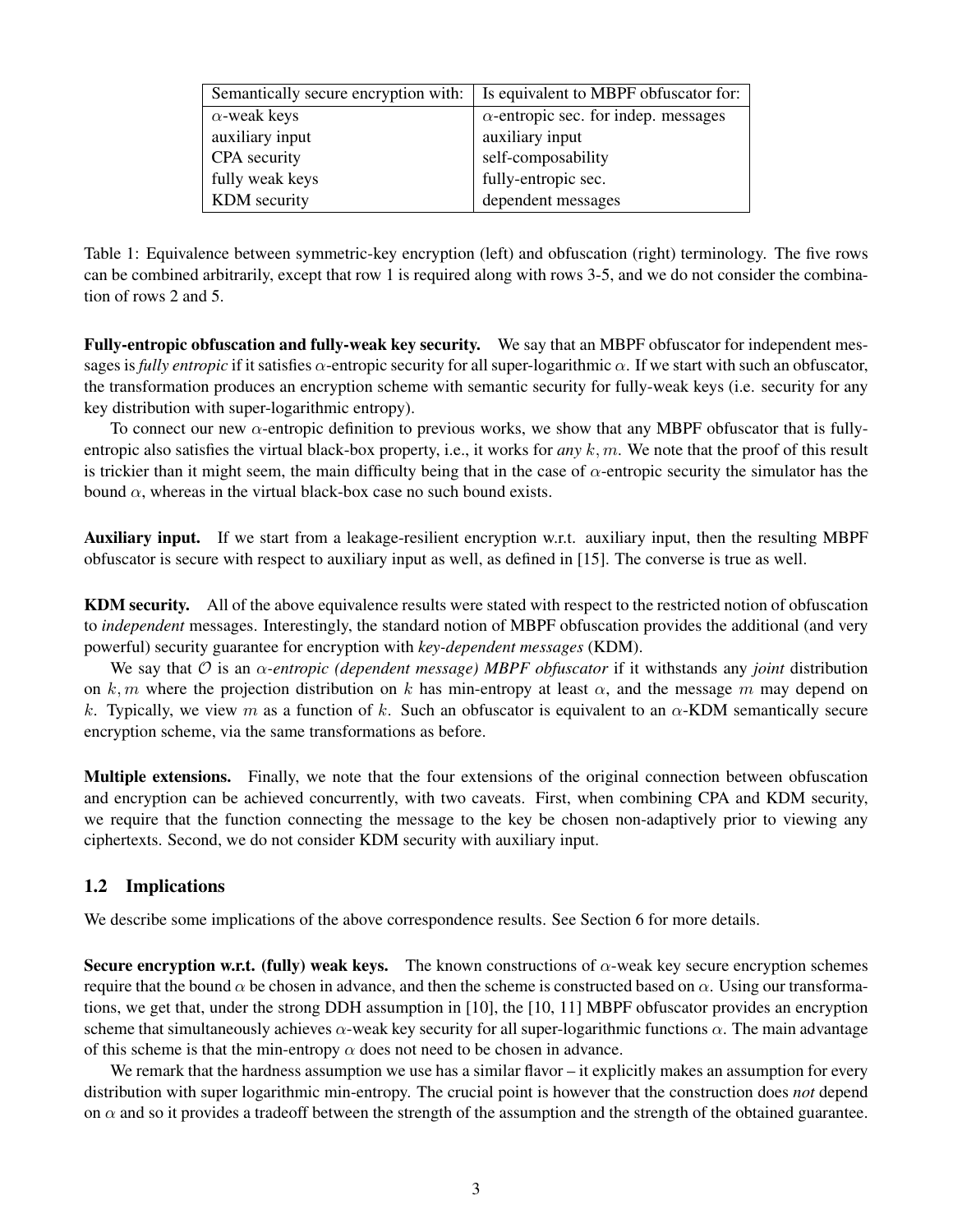Impossibility for MBPF obfuscators and fully composable point function obfuscators. Using our transformations, the negative result due to Haitner and Holenstein [16] implies that MBPF obfuscators cannot be proven secure via a "black box reduction to standard cryptographic primitives." Since full MBPF obfuscators can be constructed in a black-box way from fully composable point function obfuscators [11], the impossibility carries over to this primitive as well.

Constructing self-composable MBPF obfuscators with independent messages. Using our transformations, we can use constructions of encryption schemes that are secure w.r.t.  $\alpha$ -weak keys, to get self composable MBPF obfuscators with independent messages. More specifically, we construct self composable obfuscators for MBPFs  $\{I_{(k,m)}\}$  as long as the distribution of m is independent of the distribution of k, both distributions are efficiently sampleable, and the distribution of k has min-entropy  $\alpha$ .

#### 1.3 Organization

Section 2 contains some basic definitions for obfuscation and encryption. Section 3 draws connections between obfuscation and weak key encryption, for both semantic and CPA security. Section 4 extends the connection to the auxiliary input setting. Section 5 draws connections between obfuscation and KDM encryption. Section 6 states the implications that we draw from the general connections. Some proofs are located in the appendices.

### 2 Definitions

#### 2.1 Obfuscation of Point Functions with Multi-bit Output

Let  $I_{(k,m)}$ :  $\{0,1\}^* \cup {\{\perp\}} \to \{0,1\}^* \cup {\perp}$  denote the function

$$
I_{(k,m)}(x) = \begin{cases} m & \text{if } x = k \\ \perp & \text{otherwise} \end{cases}
$$

which outputs the *message* m given the *key* k, and  $\perp$  otherwise. Let  $\mathcal{I} = \{I_{(k,m)} \mid k, m \in \{0,1\}^*\}$  be the family of all such functions, which we call the family of *point functions with multi-bit output* or just *multi-bit point functions (MBPF)* for short.

Definition 2.1 (Obfuscation of Point Functions with Multi-bit Output). *A multi-bit point function (MBPF) obfuscator is a PPT algorithm*  $O$  *which takes as input values*  $(k, m)$  *describing a function*  $I_{(k,m)} \in \mathcal{I}$  *and outputs* a circuit C. We will abuse notation and write  $\mathcal{O}(I_{(k,m)})$ , but will always assume that O gets  $k$  and  $m$  as clearly *delineated inputs.*

**Correctness:** *For all*  $(k, m) \in \{0, 1\}^*$  *with*  $|k| = n$ ,  $|m| = \text{poly}(n)$ *, all*  $x \in \{0, 1\}^n$ *,* 

$$
\Pr[C(x) \neq I_{(k,m)}(x) \mid C \leftarrow \mathcal{O}(I_{(k,m)})] \leq \text{negl}(n)
$$

*where the probability is taken over the randomness of the obfuscator algorithm.*

**Polynomial Slowdown:** For any k, m, the size of the circuit  $C = \mathcal{O}(I_{(k,m)})$  is polynomial in  $|k| + |m|$ .

Entropic Security: We say that the scheme has  $\alpha(n)$ -entropic security *if for any PPT adversary* A with 1 bit output, *any polynomial*  $\ell(\cdot)$ *, there exists a PPT simulator* S *such that for all jointly-distributed*  $\{X_n, Y_n\}_{n\in\mathbb{N}}$  *where*  $X_n$  *takes values in*  $\{0,1\}^n$ ,  $Y_n$  *takes values in*  $\{0,1\}^{\ell(n)}$  *and*  $H_\infty(X_n) \ge \alpha(n)$ *, we have:* 

$$
\left|\Pr\left[\mathcal{A}(\mathcal{O}(I_{(k,m)}))=1\right]-\Pr\left[\mathcal{S}^{I_{(k,m)}(\cdot)}(1^n)=1\right]\right|\leq \mathrm{negl}(n)
$$

*where the probability is taken over the randomness of*  $(k, m) \leftarrow (X_n, Y_n)$ , the randomness of the obfuscator  $O$  and *the randomness of*  $A, S$ *. We say that a scheme has fully-entropic security if it has*  $\alpha(n)$ *-entropic security for all*  $\alpha(n) \in \omega(\log(n)).$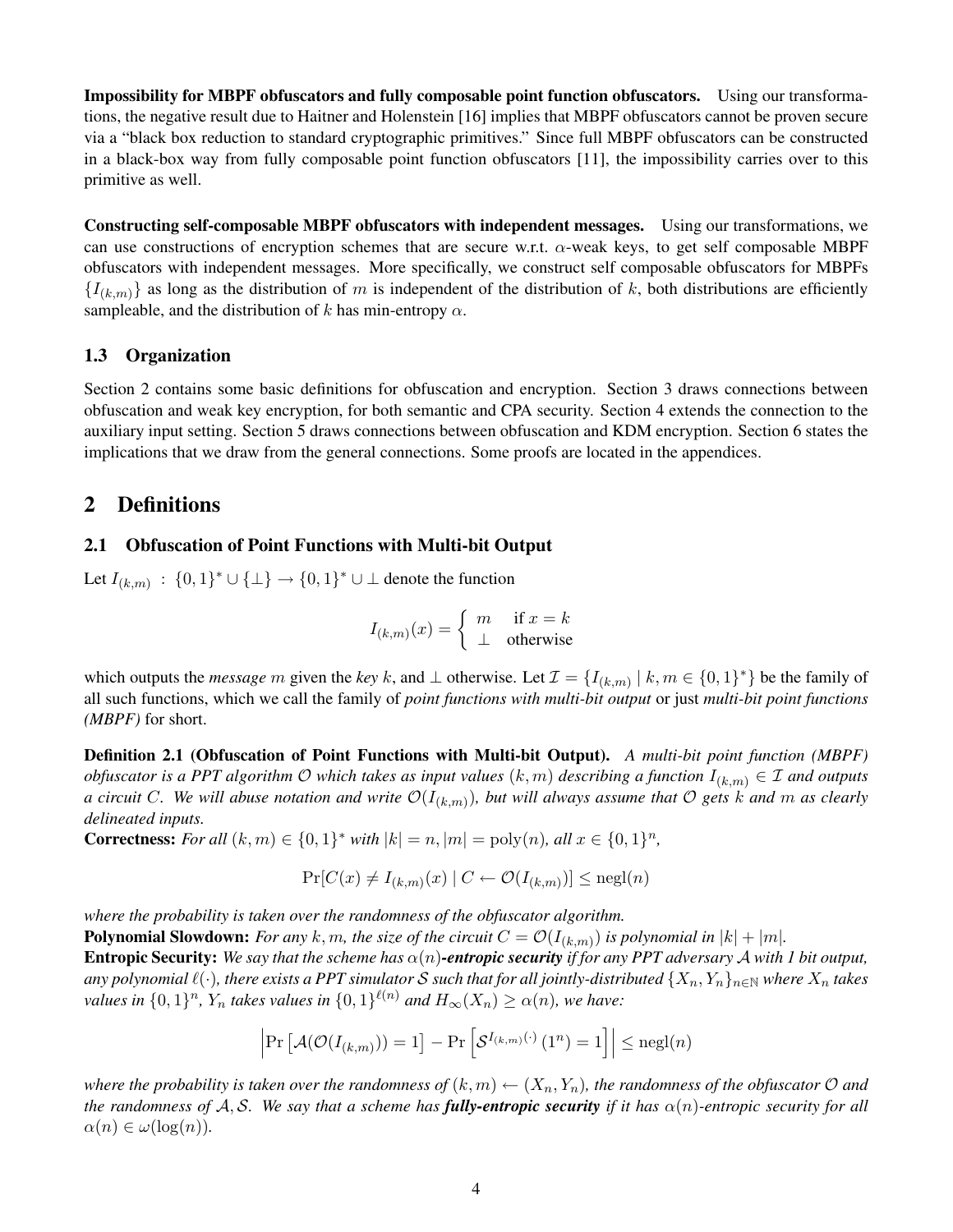We relate the notion of fully-entropic security, defined above, to the standard security guarantee provided by obfuscation called the *virtual black-box property*:

Definition 2.2 (Virtual black-box property [6, 10, 25]). *For any PPT adversary* A *with 1 bit output and any polynomials*  $p(\cdot)$ ,  $\ell(\cdot)$ , there exists a PPT simulator S such that for all distributions  $\{X_n, Y_n\}_{n\in\mathbb{N}}$  with  $X_n$  taking values in  $\{0,1\}^n$  and  $Y_n$  taking values in  $\{0,1\}^{\ell(n)}$ , we have:

$$
\left|\Pr\left[\mathcal{A}(\mathcal{O}(I_{(k,m)}))=1\right]-\Pr\left[\mathcal{S}^{\mathcal{I}_{(k,m)}}\left(1^n\right)=1\right]\right|\leq \frac{1}{p(n)}.
$$

*The probability is taken over the randomness of*  $(k, m) \leftarrow (X_n, Y_n)$ , A, S, and O.

Note the differences between the fully-entropic definition and the VBB definition: the former allows a different simulator for each entropy threshold  $\alpha(.)$ , but requires a negligible error in simulation, while the latter allows a different simulator for each simulation-error  $p(\cdot)$ , but requires the simulator to work for all distributions regardless of entropy. Interestingly, we show that the fully-entropic definition implies VBB (but don't know whether the converse holds as well).

Theorem 2.1. *If* O *is a MBPF obfuscator that satisfies* fully-entropic security *(as in Definition 2.1) then* O *also satisfies* virtual black-box obfuscation *(as in Definition 2.2).*

This theorem is proved in Appendix A. The idea is to extend the technique used in [10] to show that a distribution-based definition implies the virtual black box property in the case of point functions. At a high level, the distributional definition says that if a user chooses a key from a well-spread distribution, then an adversary cannot learn anything from an obfuscated point function beyond the fact that the key is from this distribution, so in particular the key is hard to determine. We show how to extend the distributional definition to the MBPF setting and prove that fully-entropic security implies this distributional requirement, and therefore the virtual black-box property as well.

Fully entropic security, as well as virtual black box security, are quite strong, and difficult to satisfy. The notion of  $\alpha(n)$ -entropic security, for some particular  $\alpha(n) \in \omega(\log(n))$ , corresponds to a meaningful weakening of that notion where security is only provided when the input comes from a reasonably random source. A similar weakening of obfuscation, in the special case of point functions, was also considered by Canetti, Micciancio and Reingold [12] in the context of perfectly one-way hash functions.

Instead of restricting attention to distribution with  $\alpha(n)$  min-entropy, one might instead give the simulator the ability to ask its oracle more queries, by a factor of  $2^{\alpha(n)}$  (i.e. the simulator is no longer polynomial time). In Appendix B, we show that this alternative relaxed notion is actually implied by  $\alpha$ -entropic security.

We consider several additional variants of obfuscation throughout the paper. First, we propose an additional weakening of the definition, which we call security for *independent messages*, and where we require that the distribution on the output m is independent from that of the input k for a point function  $I_{(k,m)}$ .

**Definition 2.3 (Independent Messages).** We say that an obfuscator  $\mathcal{O}$  is  $\alpha(n)$ -entropically secure for independent messages *if we restrict the definition of*  $\alpha(n)$ -entropic security only to distributions  $\{X_n, Y_n\}$  where  $X_n$  and  $Y_n$  are independently *distributed. We define the notion of* fully-entropic security for independent messages *analogously.*

We also define a stronger variant of plain obfuscation, which provides some *composability* guarantees. There are two variants: For *full composition* we require that the security of obfuscation is preserved even if the adversary gets (freshly and independently) obfuscated circuits for many functions, where the various obfuscated functions are related in arbitrary ways (i.e., both the keys and the messages may differ). For *self composition* we require that all the obfuscated functions have the same value of the key  $k$ . That is, one should obfuscate the functions  $I_{(k,m_1)},\ldots,I_{(k,m_t)}$  with the *same key k* but *potentially different messages*  $m_1,\ldots,m_t$ . (For point functions, self composition boils down to the case of many obfuscated versions of the same function.)

**Definition 2.4 (Composability).** A multi-bit point function obfuscator  $\mathcal{O}$  with  $\alpha(n)$ -entropic security is said to *be* fully-composable *if for any PPT adversary*  $A$  *with 1 bit output, any polynomials*  $t(\cdot), \ell(\cdot)$ *, there exists a PPT*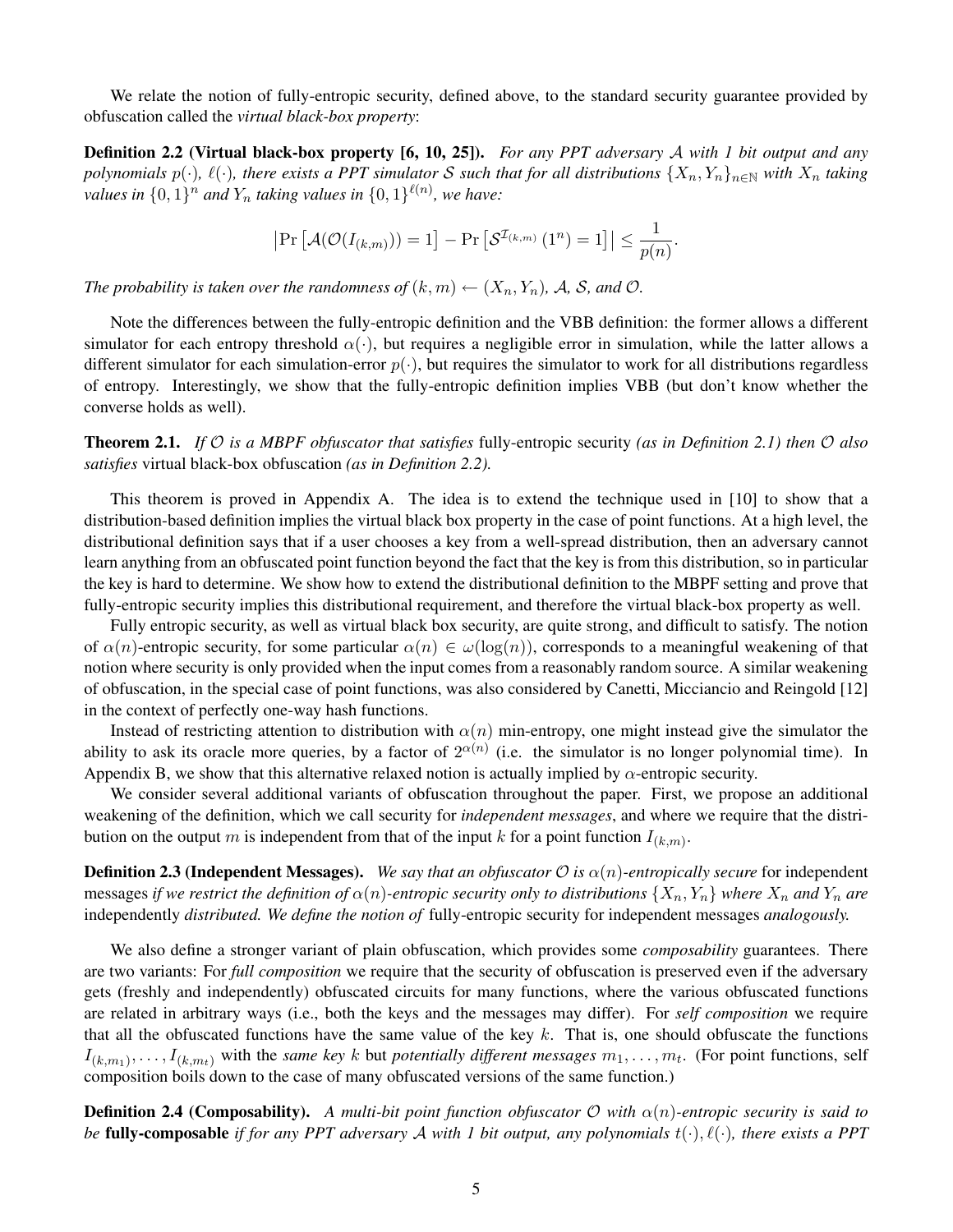$s$ *imulator*  $S$  such that for all distributions  $\{(X_n,Y_n)\}_{n\in\mathbb{N}}$ , where  $X_n=X_n^{(1)},\ldots,X_n^{(t)},$   $Y_n=Y_n^{(1)},\ldots,Y_n^{(t)},$  and  $X_n^{(i)}$  taking values in  $\{0,1\}^n$ ,  $Y_n^{(i)}$  taking values in  $\{0,1\}^{\ell(n)}$  and  $H_\infty(X_n) \ge \alpha(n)$ , we have:

$$
|\Pr[\mathcal{A}(\mathcal{O}(I_{k_1,m_1}),\ldots,\mathcal{O}(I_{k_t,m_t}))=1]-\Pr[\mathcal{S}^{I_{(k_1,m_1)},\ldots,I_{(k_t,m_t)}}(1^n)=1]|\leq \mathrm{negl}(n),
$$

where the probabilities are over  $(k_1, \ldots, k_t, m_1, \ldots, m_t) \leftarrow (X_n, Y_n)$  and over the randomness of  $A, S, O$ .

If the above holds only for the distributions  $X_n$  where  $\Pr[k_1 = k_2 \ldots = k_t] = 1$ , then we say that  $\mathcal O$  is self-composable.

*The notions of composability extend naturally to obfuscators with fully-entropic security, where we require that the above definition holds for all*  $\alpha(n) \in \omega(\log(n))$ *. It also extends to obfuscators for independent messages, where we restrict the definition to the case where*  $X_n$  *and*  $Y_n$  *are independent. (It is stressed that there is no independence* assumption among the coordinates within  $X_n$  or  $Y_n$ .)

#### 2.2 Definitions for Encryption with Weak Keys

A symmetric encryption scheme consists of efficient algorithms (Enc, Dec). <sup>4</sup> We say that the encryption scheme is semantically secure *for*  $\alpha(n)$ *-weak keys* if the usual notion of semantic security holds even when the key comes from any weak-source of entropy  $\alpha(n)$ . We propose the following definition of symmetric key encryption with weak keys.

Definition 2.5 (Symmetric Encryption with Weak Keys ). *We say that an encryption scheme has* CPA security *for*  $\alpha(n)$ -weak keys if there exists an efficient algorithm  $D(n, \ell)$  *running in time*  $\text{poly}(n, \ell)$ *, such that, for all PPT adversaries* A *and all distribution-ensembles*  $\{X_n\}_{n\in\mathbb{N}}$  *with*  $H_\infty(X_n) \ge \alpha(n)$ *, we have:* 

$$
|\Pr[\text{CPA}_0^{X,D}(\mathcal{A}, n) = 1] - \Pr[\text{CPA}_1^{X,D}(\mathcal{A}, n) = 1]| \leq \text{negl}(n)
$$

where the games  $\text{CPA}_{b}^{X,D}(\mathcal{A}, n)$  *for*  $b = 0, 1$  are defined via the following experiment:

- 1.  $k \leftarrow X_n$
- *2. Repeat:* A *submits a query* m *and receives a ciphertext* c *where: In game*  $\text{CPA}_{0}^{X,D}$ , the challenger sets  $c \leftarrow \text{Enc}_k(m)$ . *In game*  $\text{CPA}_1^{X,D}$ , the challenger sets  $c \leftarrow D(n, |m|)$ . *3.* The output of the game is the output of  $\lambda$

*The algorithm*  $D(n, \ell)$  *can keep persistent state during stage 2. We define* **semantic security** *with*  $\alpha(n)$ -weak keys via the games  $SEM_0^{X,D}$ ,  $SEM_1^{X,D}$ , which are equivalent to the CPA games except that step (2) is performed only *once.*

We say that an encryption scheme is CPA-secure (resp. semantically-secure) for **fully weak** keys if it is CPA*secure (resp. semantically-secure) secure for*  $\alpha(n)$ *-weak keys for all*  $\alpha(n) \in \omega(log(n))$ *.* 

Note that, in case of  $\alpha(n) = n$  (i.e. uniformly random secret keys), the above definition is equivalent to the standard notion of CPA/semantic security, since we can always simply define  $D(n, \ell)$  to always output fresh encryptions  $Enc_k(0^{\ell})$ , where k is initially chosen uniformly at random and re-used for all queries. On the other hand, when considering  $\alpha(n)$ -weak keys, the above definition is somewhat stronger than just requiring that the adversary cannot distinguish between an encryption of m and that of some set message, such as  $0^{\ell}$ . In particular, it requires that there is a single *universal* distribution D on ciphertexts, which is indistinguishable from encryption with *any* key distribution  $X_n$  of sufficient entropy. For example, consider an encryption scheme which, along with the ciphertext, always outputs the first bit of the secret key. Although such scheme might satisfy a natural definition where encryption of  $m_0$  and  $m_1$  are indistinguishable, it could never satisfy the above definition, even for  $\alpha(n) = n - 1$ . The reason is that the ciphertext distribution is now different depending on whether the keys come from a distribution that fixes the first bit at 0 versus one which fixes the first bit at 1. Although our definition is

<sup>&</sup>lt;sup>4</sup>That is, the key generation algorithm is implicit and is assumed to always generate a uniform *n*-bit string.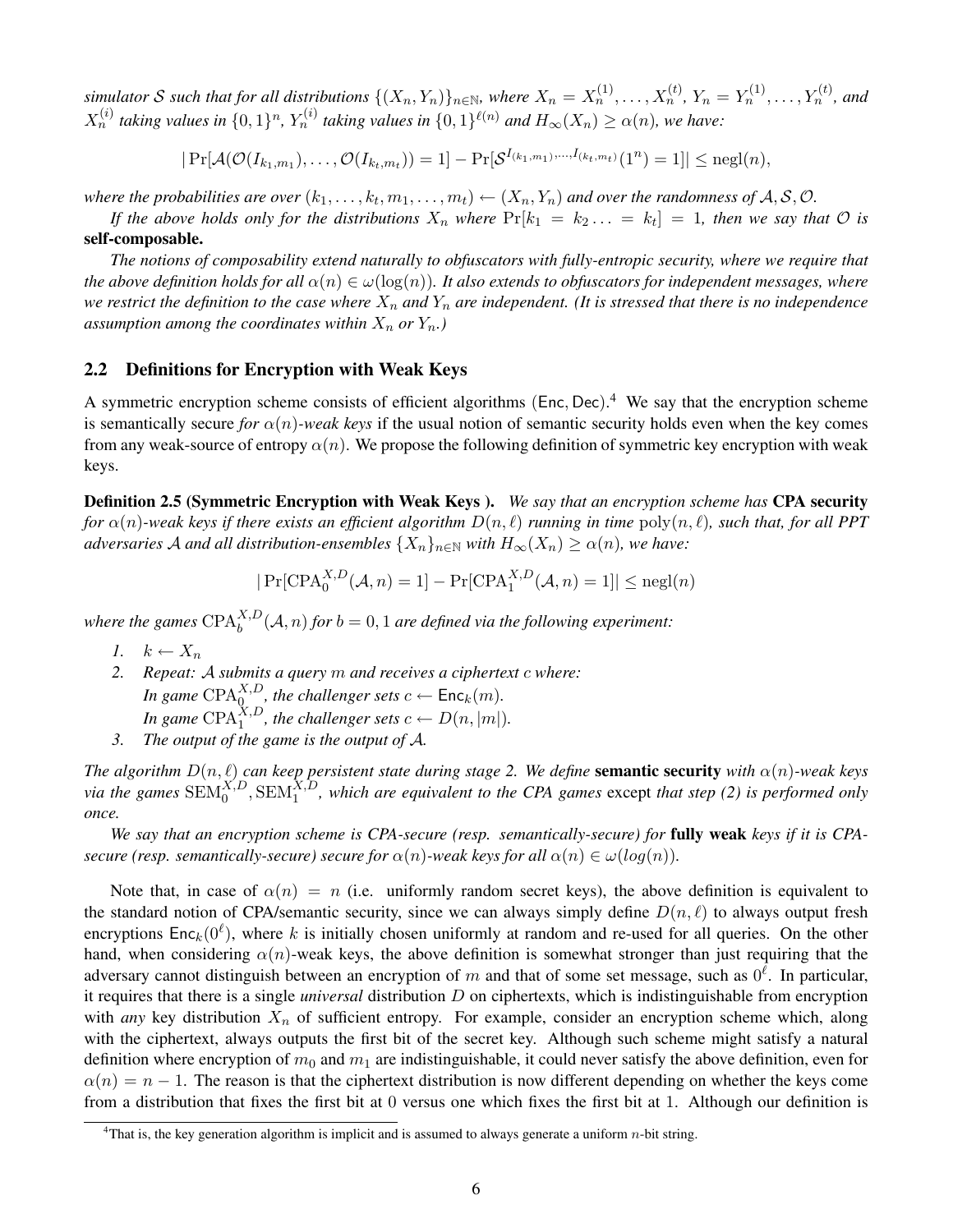stronger than one may need, we will show that it is necessary and sufficient for our equivalence with obfuscation to hold. Moreover, all natural constructions of encryption schemes with weak-keys that we know of achieve the above definition.

We also define a "wrong-key detection" property, which will be needed to achieve correctness in obfuscation.

Definition 2.6 (Wrong-Key Detection). *We say that an encryption scheme satisfies the* wrong-key detection *prop-* $\text{erty if for all } k \neq k' \in \{0, 1\}^n, \text{ all } m \in \{0, 1\}^{\text{poly}(n)}, \, \Pr[\mathsf{Dec}_{k'}(\mathsf{Enc}_k(m)) \neq \bot] \leq \text{negl}(n).$ 

We note that a similar, but weaker, property called confusion freeness, was defined in [23]. For confusion freeness, the keys  $k, k'$  are random and independent, while we consider a worst-case choice of  $k, k'$  and the probability above is only over the randomness of the encryption scheme.

Lemma 2.1 shows that, in the case of semantic security, wrong-key detection can always be achieved via a simple transformation. We note, however, that this transformation no longer works in the case of CPA security.

**Lemma 2.1.** Let (Enc, Dec) *be a semantically-secure encryption scheme for*  $\alpha(n)$ *-weak keys and let*  $H$  *be a* pairwise-independent permutation family. Define an encryption scheme (Enc<sup>'</sup>, Dec<sup>'</sup>) by:

$$
\mathsf{Enc}'_k(m) \triangleq \begin{cases} \text{Choose: } h \leftarrow \mathcal{H}, r \leftarrow U_n \\ \text{Output: } \langle r, h, c = \mathsf{Enc}_{h(k)}(r||m) \rangle \end{cases}
$$

$$
\mathsf{Dec}'_k(\langle r, h, c \rangle) \triangleq \begin{cases} \text{Compute: } (r'||m') = \mathsf{Dec}_{h(k)}(c) \\ \text{Output: } m' \text{ if } r' = r \text{ and } \bot \text{ otherwise} \end{cases}
$$

*Then* (Enc', Dec') *is a semantically-secure encryption scheme for*  $\alpha(n)$ -weak keys, with wrong-key detection. The *above also holds if we replace "* $\alpha(n)$ " *with "fully".* 

*Proof.* Let us first show that the modification preserves semantic security for  $\alpha(n)$ -weak keys. Let  $D(n, \ell)$  be the distribution for which the semantic security of (Enc, Dec) is satisfied, and define  $D'(n, \ell) = D(n, \ell + n)$ . Then, for any adversary A attacking the modified scheme (Enc', Dec'), and any distribution-ensemble  $\{X_n\}_{n\in\mathbb{N}}$  we have

$$
Pr[SEM_0(\mathcal{A}, n) = 1] - Pr[SEM_1(\mathcal{A}, n) = 1]|
$$
\n
$$
= \left| \Pr \left[ r \leftarrow U_n, h \leftarrow \mathcal{H}k \leftarrow X_n, c \leftarrow \text{Enc}_{h(k)}(r || m_0) \right] - \Pr \left[ c \leftarrow D'(n, m) = D(n, |m| + n) \right] \right] \right|
$$
\n
$$
\leq \max_{r \in \{0, 1\}^n, h \in \mathcal{H}} \left| \Pr \left[ k \leftarrow h(X_n), c \leftarrow \text{Enc}_{k}(r || m) \right] - \Pr \left[ c \leftarrow D(n, |m| + n) \right] \right| \right]
$$
\n
$$
\leq \max_{r \in \{0, 1\}^n, h \in \mathcal{H}} \left| \Pr \left[ k \leftarrow h(X_n), c \leftarrow \text{Enc}_{k}(r || m) \right] - \Pr \left[ c \leftarrow D(n, |m| + n) \right] \right| \right]
$$
\n
$$
\leq \text{negl}(n) \tag{1}
$$

where the last inequality simply follows from the semantic-security of the original (Enc, Dec) scheme and noting that, for any fixed permutation h, the distribution  $h(X_n)$  has the same entropy as  $X_n$ .

Now we show that modified scheme has *wrong-key detection*. Assume otherwise, that there is some polynomial  $p(\cdot)$  and infinitely many values n for which there exists  $k \neq k' \in \{0,1\}^n$ ,  $m \in \{0,1\}^{\text{poly}(n)}$  such that

$$
\Pr[\text{Dec}_{k'}'(\text{Enc}_{k}(m)) \neq \bot] = \Pr_{h \leftarrow \mathcal{H}, r \leftarrow U_n}[\text{Dec}_{h(k')}(\text{Enc}_{h(k)}(r||m)) \text{ has a prefix } r]
$$
  
= 
$$
\Pr_{k \leftarrow U_n, k' \leftarrow U_n, r \leftarrow U_n}[\text{Dec}_{k'}(\text{Enc}_{k}(r||m)) \text{ has a prefix } r] \geq p(n)
$$
 (2)

We now show that (2) contradicts the semantic security of (Enc, Dec) (even for uniform keys). In particular, consider an adversary A which queries the challenger on the messages  $m* = r||m$ , for a random r and for the m which contradicts correctness and satisfies (2). On input c, the adv. A picks a random  $k' \leftarrow U_n$  and outputs 1 iff Dec<sub>k'</sub>(c) begins with r. By (2), we see that in the semantic-security game  $SEM_0$  (where the encryption is of the message m) A outputs 1 with probability  $p(n)$ . On the other hand, in SEM<sub>1</sub>, no matter what distribution D the challenger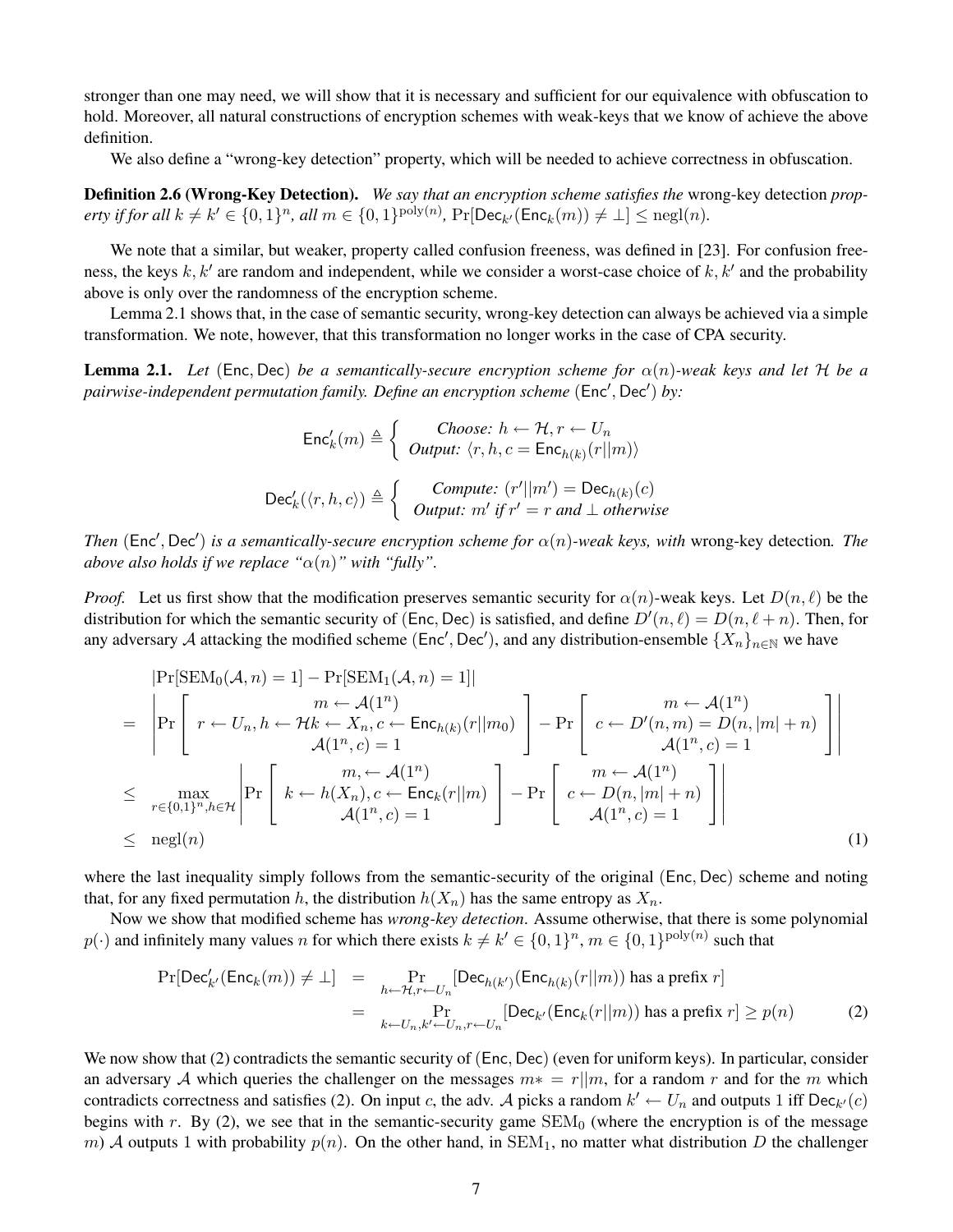samples from, the result is independent of r and therefore, the probability that  $\mathcal A$  outputs 1 is the probability that Dec<sub>k'</sub>(Enc<sub>k</sub>(m<sub>0</sub>)) begins with r, which is at most  $1/2^n$ . Therefore the adversary A has a non-negligible advantage in the semantic-security game (for any D), which gives a contradiction.  $\Box$ 

### 3 Encryption with Weak Keys and MBPF Obfuscation

### 3.1 Sem. Sec. Encryption and Obfuscation with Independent Messages

In this section, we show equivalence between semantically secure encryption with weak keys and MBPF obfuscators for *independent messages*.

**Theorem 3.1.** *Let*  $\alpha(n) \in \omega(\log(n))$ *. There exist MBPF obfuscators with*  $\alpha(n)$ *-entropic security for independent messages if and only if there exist semantically secure encryption schemes with wrong key detection for*  $\alpha(n)$ *-weak keys. Furthermore, the above also holds if we replace "* $\alpha(n)$ " *with "fully*".

We prove the "if" and "only if" directions in Lemmas 3.1 and 3.2, respectively.

**Lemma 3.1.** *Let*  $\alpha(n) \in \omega(\log(n))$  *and let* O *be a MBPF obfuscator with*  $\alpha(n)$ *-entropic security for independent*  $m$ essages. Let  $\mathsf{Enc}_k(m) \triangleq \mathcal{O}(I_{(k,m)})$ ,  $\mathsf{Dec}_k(C) \triangleq C(k)$  where the ciphertext  $C$  is interpreted as a circuit. Then the *encryption scheme* (Enc, Dec) *is semantically secure with*  $\alpha(n)$ *-weak keys and has the wrong-key detection property.* 

*Proof.* The correctness of decryption follows from the correctness of obfuscation. For the security of the encryption scheme with  $\alpha(n)$ -weak keys. Fix any adversary A and any distribution  $\{X_n\}_{n\in\mathbb{N}}$  with  $H_\infty(X_n) \ge \alpha(n)$ . The distribution  $\{Y_n\}$  is defined by running  $\mathcal{A}(1^n)$  and outputting the message m that A gives to its challenger. Define the distribution  $D(n,\ell) = \mathcal{O}(I_{(k,m)})$  where  $(k,m) \leftarrow (U_n, U_\ell)$ . Then, by the  $\alpha(n)$ -entropic security of obfuscation, there must be a simulator  $S$  such that

$$
\begin{aligned}\n &\left| \Pr[\text{SEM}_{0}^{X,D}(\mathcal{A}, n) = 1] - \Pr[\text{SEM}_{1}^{X,D}(\mathcal{A}, n) = 1] \right| \\
 &= \left| \Pr_{(k,m) \leftarrow (X_n, Y_n)}[\mathcal{A}(\mathcal{O}(I_{(k,m)})) = 1] - \Pr_{(k,m) \leftarrow (U_n, U_\ell)}[\mathcal{A}(\mathcal{O}(I_{(k,m)})) = 1] \right| \\
 &\leq \left| \Pr_{(k,m) \leftarrow (X_n, Y_n)}[\mathcal{A}(\mathcal{O}(I_{(k,m)})) = 1] - \Pr_{(k,m) \leftarrow (X_n, Y_n)}[\mathcal{S}^{I_{(k,m)}(\cdot)}(1^n) = 1] \right|\n \end{aligned}\n \tag{3}
$$

+ 
$$
\left| \Pr_{(k,m)\leftarrow(X_n,Y_n)} \left[ \mathcal{S}^{I_{(k,m)}}(1^n) = 1 \right] - \Pr_{(k,m)\leftarrow(U_n,U_\ell)} \left[ \mathcal{S}^{I_{(k,m)}}(1^n) = 1 \right] \right|
$$
 (4)

$$
+\left|\Pr_{(k,m)\leftarrow (U_n,U_\ell)}\left[\mathcal{S}^{I_{(k,m)}}\left(1^n\right)=1\right]-\Pr_{(k,m)\leftarrow (U_n,U_\ell)}\left[\mathcal{A}(\mathcal{O}(I_{(k,m)}))=1\right]\right|\tag{5}
$$

where (3),(5) follow by the definition of entropic security of obfuscation, and (4) follows since the only way that a PPT simulator can get anything from its oracle is by querying it on the input  $k$ , which happens with negligible probability when k comes from a source of super-logarithmic entropy  $\alpha(n)$ .  $\Box$ 

**Lemma 3.2.** Let (Enc, Dec) *be an encryption scheme with semantic security for*  $\alpha(n)$ *-weak keys and with the* wrong-key detection *property.* We define the obfuscator  $O$  which, on input  $I_{(k,m)}$ , computes a ciphertext  $c =$  $Enc_k(m)$  *and outputs the circuit*  $C_c(\cdot)$  *defined by*  $C_c(x) \triangleq Dec_x(c)$ *. Then the obfuscator*  $\emptyset$  *has*  $\alpha(n)$ *-entropic security for independent messages.*

*Proof.* First, we show the correctness property of the obfuscator. Fix  $k, x \in \{0, 1\}^n$  and  $m \in \{0, 1\}^{\text{poly}(n)}$ . If  $k = x$  then

$$
\Pr[C(x) \neq I_{(k,m)}(x) \mid C \leftarrow \mathcal{O}(I_{(k,m)})] = \Pr[\mathsf{Dec}_k(\mathsf{Enc}_k(m)) \neq m] \leq \text{negl}(n)
$$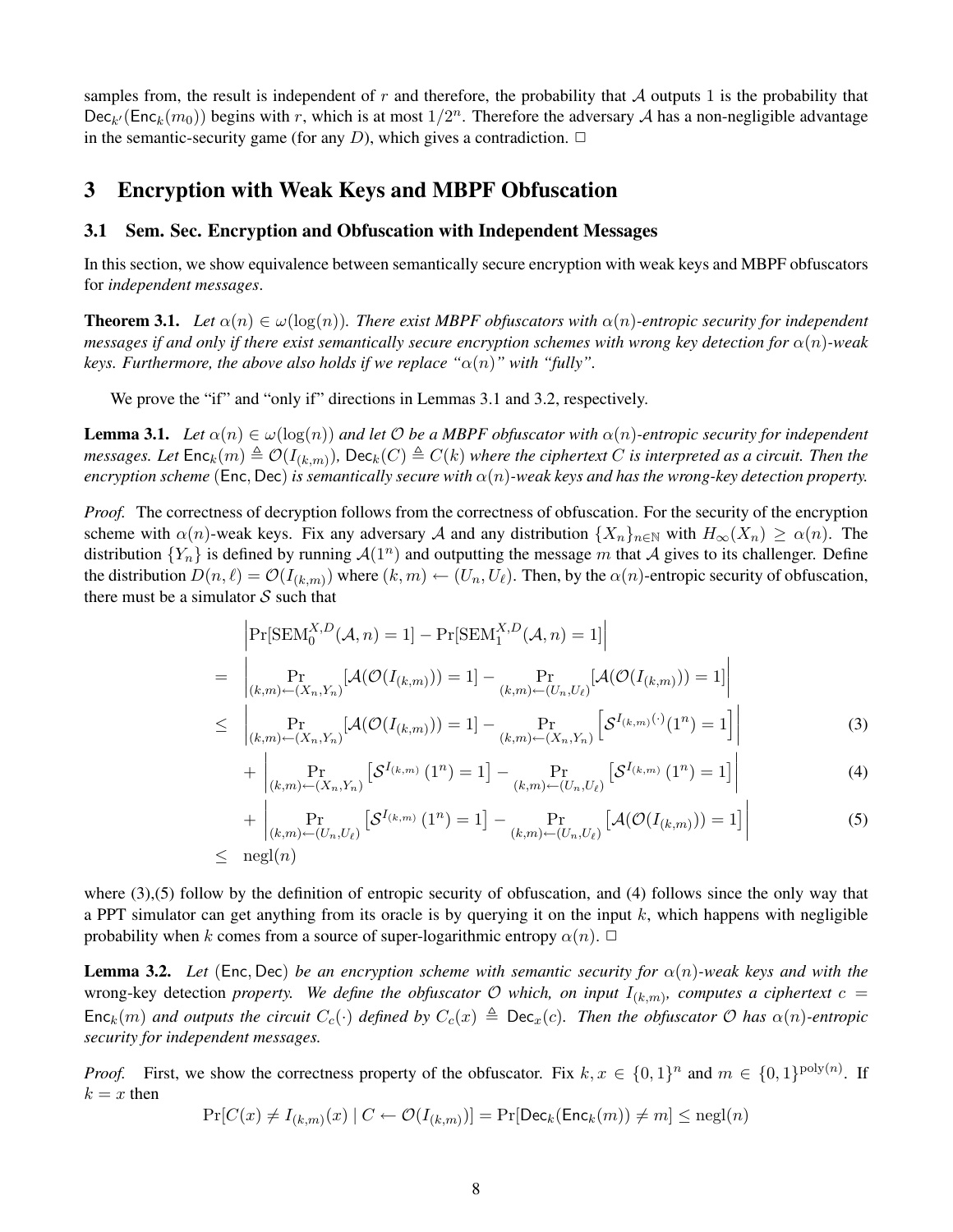by the correctness of encryption. On the other hand, if  $k \neq x$  then

$$
\Pr[C(x) \neq I_{(k,m)}(x) \mid C \leftarrow \mathcal{O}(I_{(k,m)})] = \Pr[\mathsf{Dec}_x(\mathsf{Enc}_k(m)) \neq \bot] \leq \text{negl}(n)
$$

by the *wrong-key detection* of encryption.

The polynomial slowdown property of the obfuscator follows from the fact that the size of the circuit is only proportional to the ciphertext size and the size of the decryption circuit, which are polynomial in  $|k|, |m|$ .

Lastly, we show  $\alpha(n)$ -entropic security for independent messages. Let  $D(n, \ell)$  be the distribution defined by the semantic-security of the encryption scheme. For any polynomial  $\ell(n)$  any PPT adversary A which attacks the obfuscation scheme, we define the simulator S which chooses a random ciphertext c from the distribution  $D(n, \ell(n))$ and runs  $A$  on a circuit  $C_c$  constructed using the ciphertext  $c$ . Then

$$
\begin{aligned}\n\left| \Pr_{(k,m)\leftarrow(X_n,Y_n)}\left[\mathcal{A}(\mathcal{O}(I_{(k,m)}))=1\right] - \Pr_{(k,m)\leftarrow(X_n,Y_n)}\left[\mathcal{S}^{I_{(k,m)}}(1^n,1^\ell)=1\right]\right| \\
= \left|\Pr\left[\mathcal{A}(C_c)=1 \mid (k,m)\leftarrow(X_n,Y_n) \atop c\leftarrow \mathsf{Enc}_k(m)\right]\right| - \Pr\left[\mathcal{A}(C_c)=1 \mid c\leftarrow D(n,\ell)\right]\right| \\
\leq \operatorname{negl}(n)\n\end{aligned}\n\tag{7}
$$

Where (7) follows by semantic-security.  $\Box$ 

#### 3.2 CPA Encryption and Composable Obfuscation for Indep. Messages

In this section, we show equivalence between CPA secure encryption with weak keys and self-composable MBPF obfuscators for *independent messages*.

**Theorem 3.2.** Let  $\alpha(n) \in \omega(\log(n))$ . There exist **self-composable** MBPF obfuscators with  $\alpha(n)$ -entropic security *for independent messages if and only if there exist* CPA *secure encryption schemes for*  $\alpha(n)$ *-weak keys and the wrong-key detection property. The above also holds if we replace "* $\alpha(n)$ " with "fully".

We prove the two sides of the "if and only if" separately. First we show that composable obfuscation implies encryption (Lemma 3.3) and then we show that encryption implies obfuscation (Lemma 3.4).

In the next lemma, going from obfuscation to encryption, it would be natural to define  $Enc_k(m) = O(I_{(k,m)})$ . However, we instead define  $Enc_k(m) = (O(I_{(k,r)})$ ,  $m \oplus r)$  for a uniform r. The reason for this is that the messages m chosen by the adversary in the CPA game can depend adaptively on prior ciphertexts. However, for composable obfuscation, the distributions  $Y_i$  of the messages  $m_i$  are independent of prior obfuscated circuits. We get around this by making sure that the obfuscation is applied to a random value.

**Lemma 3.3.** Let  $\alpha(n) \in \omega(\log(n))$  be an arbitrary function. Let  $\mathcal O$  be a **self-composable** MBPF obfuscator with α(n)*-entropic security for independent messages. We define* (Enc, Dec) *by*

$$
\mathsf{Enc}_k(m) \triangleq (\mathcal{O}(I_{(k,r)}), m \oplus r) , \ \mathsf{Dec}_k(C, y) \triangleq C(k) \oplus y
$$

*where* r *is uniformly random, and* C *is interpreted as a circuit. The resulting encryption scheme is* CPA *secure with*  $\alpha(n)$ -weak keys.

*Proof.* The correctness of decryption, and the wrong-key detection property, follow from the correctness of obfuscation. For the CPA security of the encryption scheme with  $\alpha(n)$ -weak keys, we define the distribution  $D(n, \ell)$ which chooses a uniformly random  $k \leftarrow U_n$  in the beginning, and then, on each invocation, outputs  $(r, \mathcal{O}(I_{(k,r')}))$ for uniformly random and independent  $r, r' \leftarrow_R U_\ell$ . We need to show that for all PPT adversaries A) and all distribution-ensembles  $\{X_n\}_{n\in\mathbb{N}}$  with  $H_{\infty}(X_n) \geq \alpha(n)$ , we have:

$$
|\Pr[\text{CPA}_0^{X,D}(\mathcal{A}, n) = 1] - \Pr[\text{CPA}_1^{X,D}(\mathcal{A}, n) = 1]| \le \text{negl}(n)
$$
\n(8)

for the CPA attack game defined in Definition 2.5.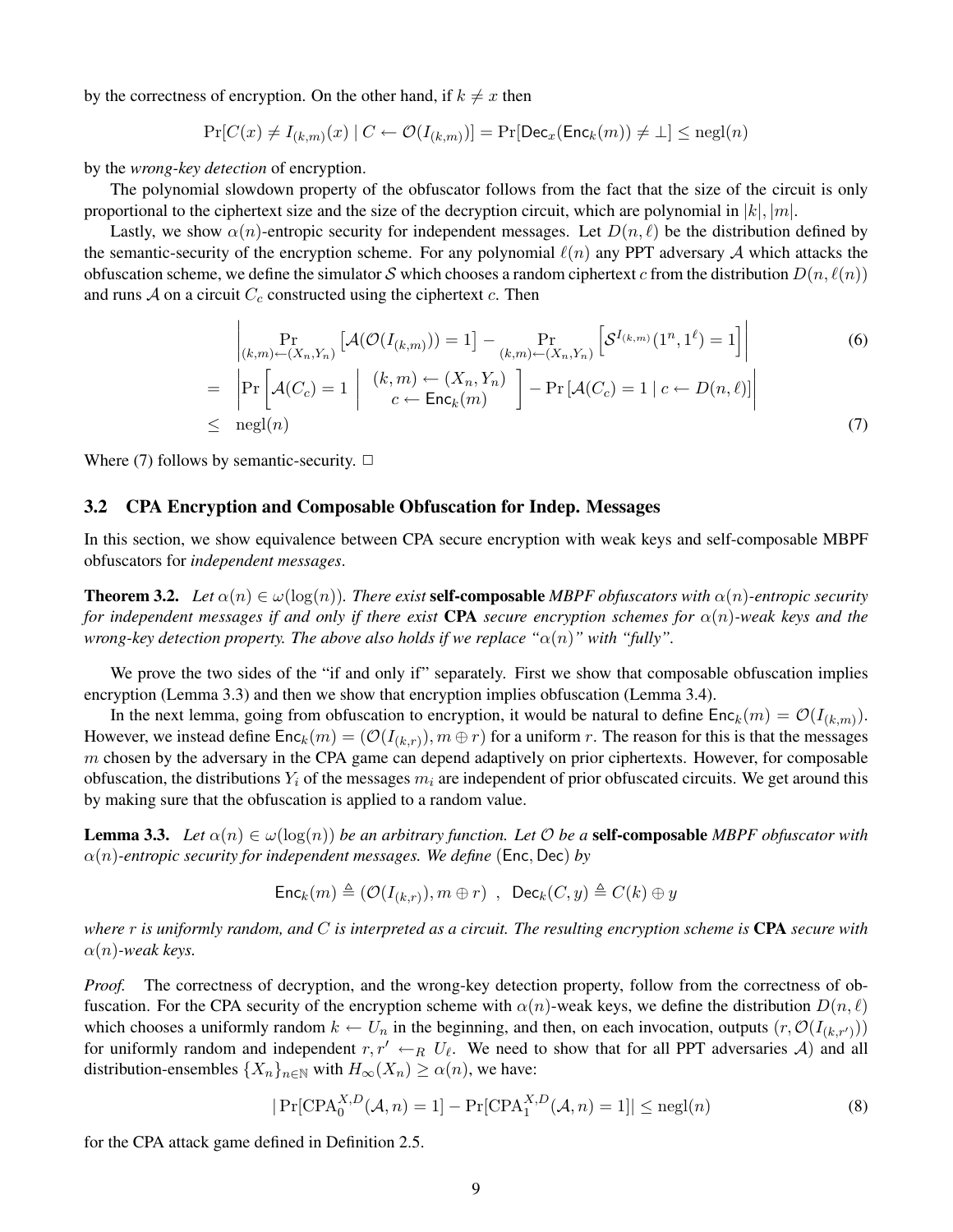Fix a PPT adversary A and let t be an upper-bound on the number of queries that A sends to its encryption oracle (including the challenge query). Then there are some values of the random coins  $(r_1, \ldots, r_t)$  used by the encryption algorithm during the computation of ciphertexts  $(r_i \oplus m, I_{(k,m)})$  that maximizes the difference in equation (8). For this value, set the distributions  $Y_1^{(0)}$  $Y_1^{(0)}, \ldots, Y_{t+1}^{(0)}$ , to the point-values  $r_1, \ldots, r_t$ . Set the distributions  $Y_1^{(1)}$  $Y_1^{(1)}, \ldots, Y_t^{(1)}$  to be uniform on  $\{0,1\}^{\ell}$ . We define an adversary  $\mathcal{B}_{(r_1,...,r_t)}(C_1,...,C_t)$  that attacks the obfuscation scheme. Namely, B simulates the CPA game with A so that, whenever A queries its oracle on messages  $m_i$  or asks for a challenge ciphertext (for  $i = 1, \ldots, t$ ), the adversary B responds with  $(C_i, r_i \oplus m_i)$ . Notice that, when  $C_1, \ldots, C_t$  are obfuscations of points  $r_1, \ldots, r_t \leftarrow Y_1^{(0)}$  $Y_1^{(0)}, \ldots, Y_{t+1}^{(0)}$  under a random  $k \leftarrow X_n$  then the above simulation is equivalent to CPA $_0^{X,D}$ . On the other hand when  $C_1, \ldots, C_t$  are obfuscation of uniformly random  $r_1, \ldots, r_t \leftarrow Y_1^{(1)}$  $Y_1^{(1)}, \ldots, Y_{t+1}^{(1)}$ under a uniformly random key  $k \leftarrow U_{\ell}$ , then the above is equivalent to  $\text{CPA}_{1}^{X,D}$ .

Therefore,

$$
\begin{aligned}\n&|\Pr[\text{CPA}_{0}^{X,D}(\mathcal{A}, n) = 1] - \Pr[\text{CPA}_{1}^{X,D}(\mathcal{A}, n) = 1]| \\
&\leq \left| \Pr\left[\mathcal{B}(C_{1}, \ldots, C_{t}) = 1 \mid \begin{array}{c} (k, r_{1}, \ldots, r_{t}) \leftarrow X_{n}, Y_{1}^{(0)}, \ldots, Y_{t+1}^{(0)}\\ C_{i} \leftarrow \mathcal{O}(I_{(k, r_{i})}) \end{array} \right] \right. \\
& - \Pr\left[\mathcal{B}(C_{1}, \ldots, C_{t}) = 1 \mid \begin{array}{c} (k, r_{1}, \ldots, r_{t}) \leftarrow U_{n}, Y_{1}^{(1)}, \ldots, Y_{t+1}^{(1)}\\ C_{i} \leftarrow \mathcal{O}(I_{(k, r_{i})}) \end{array} \right] \right] \\
&\leq \text{negl}(n)\n\end{aligned}
$$

 $\overline{\phantom{a}}$ I I  $\mid$ 

where, the last inequality follows since, by the definition of self-composable obfuscation, there is a simulator that simulates both sides of the difference equivalently.  $\Box$ 

The other direction is shown via the same construction as in the case of semantic security.

**Lemma 3.4.** *Let* (Enc, Dec) *be an encryption scheme with* CPA *security for*  $\alpha(n)$ *-weak keys and having the* wrongkey detection *property. We define the obfuscator O which, on input*  $I_{(k,m)}$ *, computes a ciphertext*  $c = \textsf{Enc}_k(m)$  and *outputs the circuit*  $C_c(\cdot)$  *defined by*  $C_c(x) = \text{Dec}_x(c)$ *. Then,*  $\emptyset$  *is a* **self-composable** *MBPF obfuscator with*  $\alpha(n)$ *entropic security for independent messages.*

*Proof.* The correctness and polynomial slowdown properties follow from the same argument as that in the proof of Lemma 3.2.

We show that  $\mathcal O$  is self-composable with  $\alpha(n)$ -entropic security for independent messages. For any PPT adversary A and for any  $t = \text{poly}(n)$ ,  $\ell = \text{poly}(n)$ , we define the simulator S which, on input  $1^n$  chooses t random ciphertexts  $c_1, \ldots, c_t$  from the distribution  $D(n, \ell)$  as defined by CPA encryption, and runs A on a circuits  $(C_{c_1},\ldots,C_{c_t})$  constructed using the ciphertexts  $c_1,\ldots,c_t$ . Then, for any distribution ensemble  $\{X_n\}_{n\in\mathbb{N}}$  where  $X_n$  is distributed over  $\{0,1\}^n$  with  $H_\infty(X_n) \ge \alpha(n)$ , and t messages  $m_1, \ldots, m_t \in \{0,1\}^{\ell(n)}$  we have

$$
\Pr\left[\mathcal{A}(\mathcal{O}(I_{k,m_1}),\ldots,\mathcal{O}(I_{k,m_t}))=1 \mid k \leftarrow X_n\right] - \Pr\left[\mathcal{S}^{I_{k,m_1},\ldots,I_{k,m_t}}(1^n,1^\ell)=1\right] \\
\leq \left|\Pr\left[\mathcal{A}\left(\{C_{c_i}\}_{i=1}^t\right)=1 \mid \begin{cases} k \leftarrow X_n \\ \{c_i \leftarrow \mathsf{Enc}_k(m_i)\}_{i=1}^t\end{cases}\right] - \Pr\left[\mathcal{A}\left(\{C_{c_i}\}_{i=1}^t\right)=1 \mid \{c_i \leftarrow D(n,\ell)\}_{i=1}^t\right]\right| \\
\leq \text{negl}(n)
$$

where the last inequality simply follows from CPA security.  $\Box$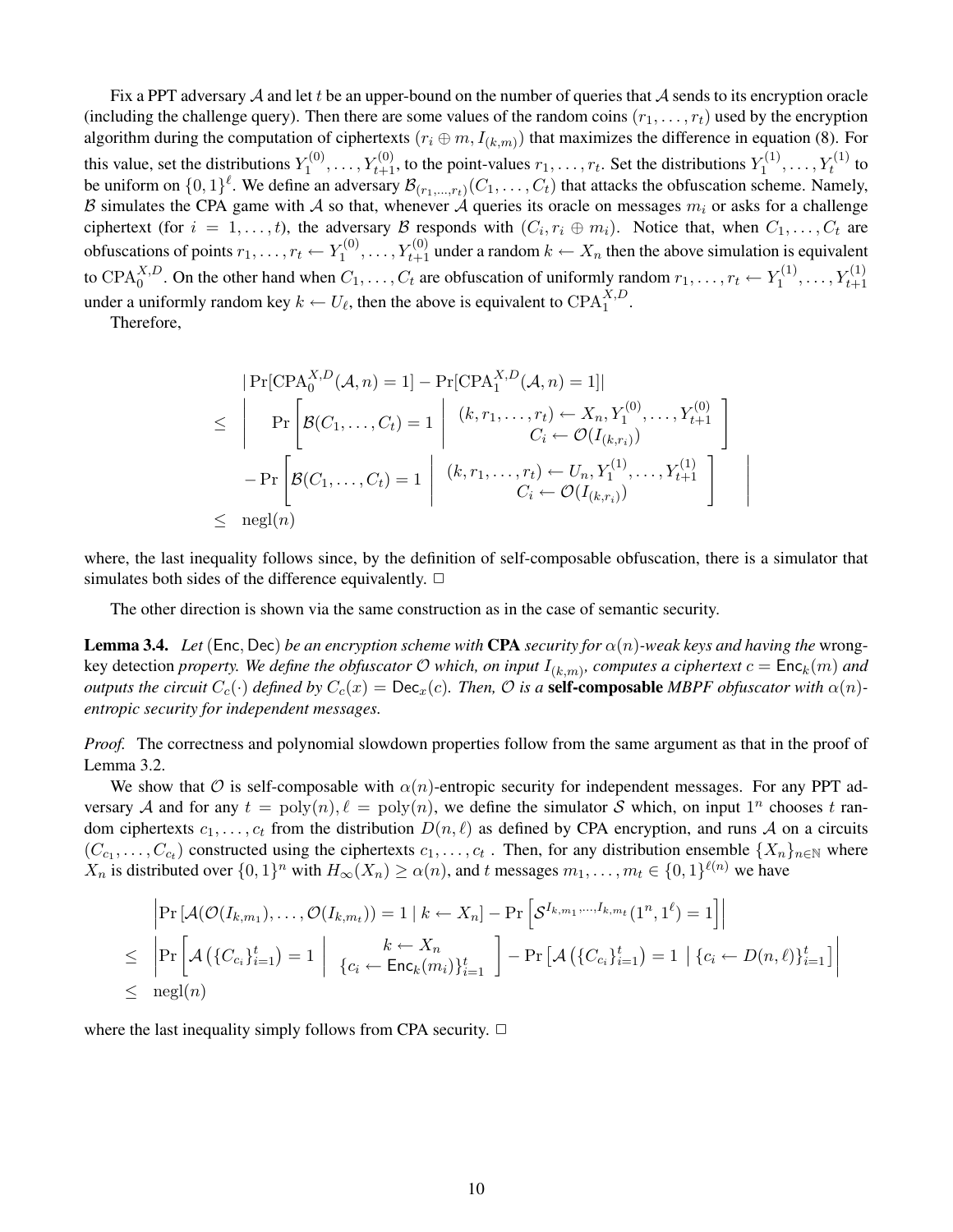## 4 Encryption/Obfuscation with Auxiliary Input

In this section we define semantic/CPA secure encryption *with auxiliary input family* F, where the adversary gets to learn  $f(k)$  for any  $f \in \mathcal{F}$ .<sup>5</sup> Similarly, we define (self-composable) MBPF obfuscation with auxiliary input family F, where the adversary and simulator both get  $f(k)$  for some  $f \in \mathcal{F}$  and the obfuscated point k (we only consider this notion for obfuscation with independent messages). Both notions can be defined for  $\alpha(n)$ -weak keys as well as fully weak keys. Then, we show that all of the results of Section 3 extend naturally to the auxiliary input setting.

#### 4.1 Definitions

Definition 4.1 (Symmetric Encryption with Weak Keys and Auxiliary Inputs). *We say that an encryption scheme has* CPA security for  $\alpha(n)$ -weak keys and auxiliary inputs in F if there exists an efficient algorithm  $D(n, \ell)$ *running in time*  $poly(n, \ell)$ *, such that, for all PPT adversaries* A *and all distribution-ensembles*  $\{X_n\}_{n\in\mathbb{N}}$  *with*  $H_{\infty}(X_n) \geq \alpha(n)$ , we have:

$$
|\Pr[\text{CPA}_0^{X,D}(\mathcal{A},n) = 1] - \Pr[\text{CPA}_1^{X,D}(\mathcal{A},n) = 1]| \le \text{negl}(n)
$$

where the games  $\text{CPA}_{b}^{X,D}(\mathcal{A}, n)$  *for*  $b = 0, 1$  are defined via the following experiment:

- 1.  $k \leftarrow X_n$
- *2. A submits a function*  $f \in \mathcal{F}$  *and gets back*  $f(k)$ *.*
- *3.* Repeat: A submits a query m. Set  $c_0 \leftarrow \text{Enc}_k(m)$ ,  $c_1 \leftarrow D(n, |m|)$  and give  $c_b$  to A.
- *4. The output of the game is the output of* A*.*

*We define* **semantic security** with  $\alpha(n)$ -weak keys and auxiliary inputs in  $\mathcal F$  via the games  $\text{SEM}_0^{X,D}, \text{SEM}_1^{X,D}$ , *which are equivalent to the CPA games* except *that step (3) is performed only once.*

Definition 4.2 (Self composability). *A multi-bit point function obfuscator* O *with* α(n)*-entropic security with auxiliary inputs from* F *is said to be* self-composable *if for any PPT adversary* A *with 1 bit output, any polynomials*  $t(\cdot), \ell(\cdot)$ , there exists a PPT simulator S such that for every  $f \in \mathcal{F}$  and all distributions  $\{(X_n, Y_n)\}_{n\in\mathbb{N}}$ , where  $Y_n = Y_n^{(1)}, \ldots, Y_n^{(t)}$ , and  $X_n$  taking values in  $\{0,1\}^n$ ,  $Y_n^{(i)}$  taking values in  $\{0,1\}^{\ell(n)}$  and  $H_\infty(X_n) \ge \alpha(n)$ , we *have:*

$$
|\Pr[\mathcal{A}(f(k), \mathcal{O}(I_{(k,m_1)}), \dots, \mathcal{O}(I_{(k,m_t)})) = 1] - \Pr[\mathcal{S}^{I_{(k,m_1)}(\cdot), \dots, I_{(k,m_t)}(\cdot)}(f(k), 1^n) = 1]| \leq \text{negl}(n),
$$

where the probabilities are over  $(k_1, \ldots, k_t, m_1, \ldots, m_t) \leftarrow (X_n, Y_n)$  and over the randomness of  $A, S, O$ .

*The notion of self composability extends naturally to obfuscators with fully-entropic security, where we require that the above definition holds for all*  $\alpha(n) \in \omega(\log(n))$ *. It also extends to obfuscators for independent messages, where we restrict the definition to the case where*  $X_n$  *and*  $Y_n$  *are independent. (It is stressed that there is no independence assumption among the coordinates within*  $X_n$  *or*  $Y_n$ *.*)

#### 4.2 Sem. Sec. Encryption and Obfuscation with Independent Messages

In this section, we show equivalence between semantically secure encryption with weak keys and auxiliary inputs and MBPF obfuscators with auxiliary inputs for *independent messages*.

**Theorem 4.1.** *Let*  $\alpha(n) \in \omega(\log(n))$  *and let* F *be a family of efficiently computable functions. There exist MBPF obfuscators that are*  $\alpha(n)$ -entropic secure with auxiliary inputs from F, for independent messages, if and only if *there exist semantically secure encryption schemes for*  $\alpha(n)$ *-weak keys and auxiliary inputs from*  $\mathcal F$ *, that also have the wrong key detection property. Furthermore, the above also holds if we replace "* $\alpha(n)$ " with "fully".

<sup>&</sup>lt;sup>5</sup>This is only interesting for families F where each  $f \in \mathcal{F}$  is *hard* to invert, as otherwise  $f(k)$  completely reveals k and no security is possible. Often, it makes sense to restrict  $\mathcal F$  much further, such as requiring that  $f(k)$  is exponentially-hard to invert.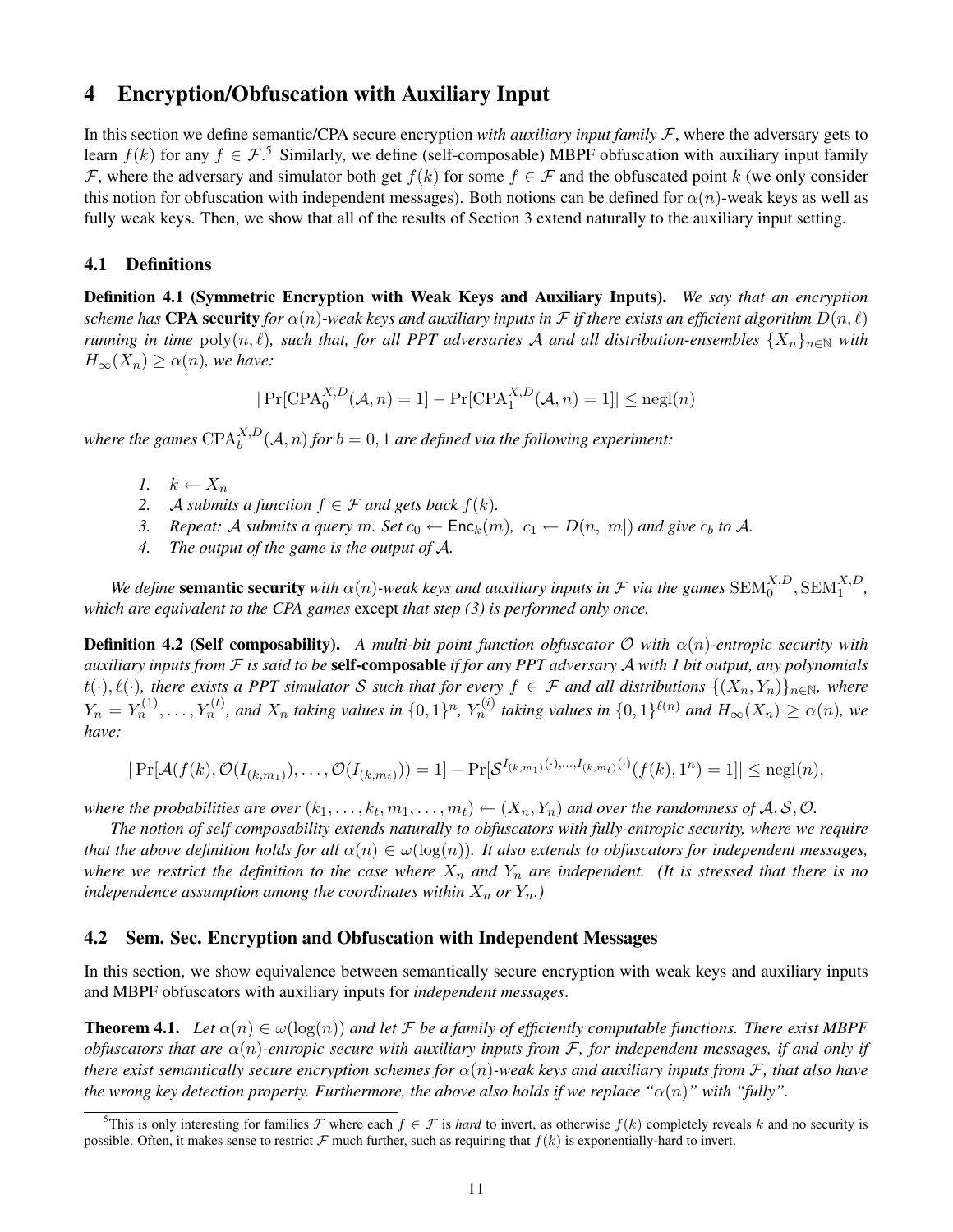The proof of the above theorem is very similar to that of Theorem 3.1. As before, we prove the "if" and "only if" directions separately, in Lemmas 4.1 and 4.2, respectively.

**Lemma 4.1.** *Let*  $\alpha(n) \in \omega(\log(n))$  *and let* F *be a family of efficiently computable functions. Let* O *be a MBPF obfuscator that is*  $\alpha(n)$ -entropic secure with auxiliary inputs from F, for independent messages. Let  $Enc_k(m) \triangleq$  $\mathcal{O}(I_{(k,m)})$ , Dec<sub>k</sub> $(C) \triangleq C(k)$  where the ciphertext  $C$  is interpreted as a circuit. Then the encryption scheme (Enc, Dec) *is semantically secure with*  $\alpha(n)$ -weak keys and auxiliary inputs from F, and has the wrong-key de*tection property.*

*Proof.* The correctness of decryption follows from the correctness of obfuscation. For the security of the encryption scheme with  $\alpha(n)$ -weak keys and auxiliary inputs in F: Fix any adversary A and any distribution  $\{X_n\}_{n\in\mathbb{N}}$  with  $H_{\infty}(X_n) \ge \alpha(n)$ . The distribution  $\{Y_n\}$  is defined by running  $\mathcal{A}(1^n)$ , and outputting the message m that A gives to its challenger, after obtaining some auxiliary input  $f(k)$ .

Define the distribution  $D(n,\ell) = \mathcal{O}(I_{(k',m')})$  where  $(k',m') \leftarrow (U_n, U_\ell)$ . Then, by the  $\alpha(n)$ -entropic security of obfuscation w.r.t. auxiliary inputs from  $F$ , there must be a simulator  $S$  such that

$$
\Pr[\text{SEM}_0^{X,D}(\mathcal{A}, n) = 1] - \Pr[\text{SEM}_1^{X,D}(\mathcal{A}, n) = 1] \Big|
$$
\n
$$
= \left| \Pr_{(k,m) \leftarrow (X_n, Y_n)}[\mathcal{A}(f(k), \mathcal{O}(I_{(k,m)})) = 1] - \Pr_{(k',m') \leftarrow (U_n, U_\ell)}[\mathcal{A}(f(k), \mathcal{O}(I_{(k',m'}))) = 1] \right| \right|
$$
\n
$$
< \left| \Pr_{(k',m') \leftarrow (X_n, U_\ell)}[\mathcal{A}(f(k), \mathcal{O}(I_{(k,m)}))) = 1] - \Pr_{(k',m') \leftarrow (U_\ell, U_\ell)}[\mathcal{S}^{I_{(k,m)}}(f(k)) = 1] \right| \right|
$$
\n(9)

$$
\leq \left| \Pr_{(k,m)\leftarrow (X_n, Y_n)}[\mathcal{A}(f(k), \mathcal{O}(I_{(k,m)})) = 1] - \Pr_{(k,m)\leftarrow (X_n, Y_n)}[\mathcal{S}^{I_{(k,m)}}(f(k)) = 1] \right| \right| \tag{9}
$$

$$
+\left|\Pr_{(k,m)\leftarrow(X_n,Y_n)}\left[\mathcal{S}^{I_{(k,m)}}\left(f(k)\right)=1\right]-\Pr_{(k',m')\leftarrow(U_n,U_\ell)}\left[\mathcal{S}^{I_{(k',m')}}\left(f(k)\right)=1\right]\right|\right.\tag{10}
$$

$$
+\left|\Pr_{(k',m')\leftarrow (U_n,U_\ell)}\left[\mathcal{S}^{I_{(k',m')}}\left(f(k)\right)=1\right]-\Pr_{(k',m')\leftarrow (U_n,U_\ell)}\left[\mathcal{A}(f(k),\mathcal{O}(I_{(k',m')}))=1\right]\right|\right|
$$
(11)  

$$
\leq \text{negl}(n)
$$

where (9) follows by the definition of entropic security of obfuscation with auxiliary inputs; (10) follows since the only way that a PPT simulator can get anything from its oracle is by querying it on the input  $k$ , which happens with negligible probability when k comes from a source of super-logarithmic entropy  $\alpha(n)$ ; and (11) follows by the definition of entropic security of obfuscation.  $\Box$ 

Conversely, we show than an encryption scheme with the wrong-key detection property implies obfuscation.

Lemma 4.2. *Let* F *be a family of efficiently computable functions. Let* (Enc, Dec) *be an encryption scheme with semantic security for*  $\alpha(n)$ *-weak keys and auxiliary inputs from*  $\mathcal{F}$ *, that has the* wrong-key detection *property.* We define the obfuscator  $O$  which, on input  $I_{(k,m)}$ , computes a ciphertext  $c = \textsf{Enc}_k(m)$  and outputs the circuit  $C_c(\cdot)$ *defined by*  $C_c(x) \triangleq \text{Dec}_x(c)$ *. Then the obfuscator*  $\mathcal O$  *with auxiliary inputs from*  $\mathcal F$  *has*  $\alpha(n)$ *-entropic security for independent messages.*

*Proof.* The proof of correctness and polynomial slowdown of the obfuscator follows exactly the proof of Lemma 3.2. We next show that the obfuscator is  $\alpha(n)$ -entropic secure with auxiliary inputs from  $\mathcal F$ , for independent messages. Let  $D(n, \ell)$  be the distribution defined by the semantic-security of the encryption scheme. For any polynomial  $\ell(n)$ any PPT adversary A which gets an auxiliary input  $f(k)$  (for some  $f \in \mathcal{F}$ ) and attacks the obfuscation scheme, we define the simulator S which chooses a random ciphertext c from the distribution  $D(n, \ell(n))$  and runs A on a circuit  $C_c$  constructed using the ciphertext  $c$ . Then,

$$
\left| \Pr_{(k,m)\leftarrow(X_n,Y_n)}\left[\mathcal{A}(f(k),\mathcal{O}(I_{(k,m)}))=1\right] - \Pr_{(k,m)\leftarrow(X_n,Y_n)}\left[\mathcal{S}^{I_{(k,m)}(\cdot)}(f(k),1^n,1^\ell)=1\right]\right| \tag{12}
$$

$$
= \left| \Pr\left[ \mathcal{A}(f(k), C_c) = 1 \mid \begin{array}{c} (k, m) \leftarrow (X_n, Y_n) \\ c \leftarrow \mathsf{Enc}_k(m) \end{array} \right] - \Pr\left[ \mathcal{A}(f(k), C_c) = 1 \mid c \leftarrow D(n, \ell) \right] \right| \leq \operatorname{negl}(n) \cdot (13)
$$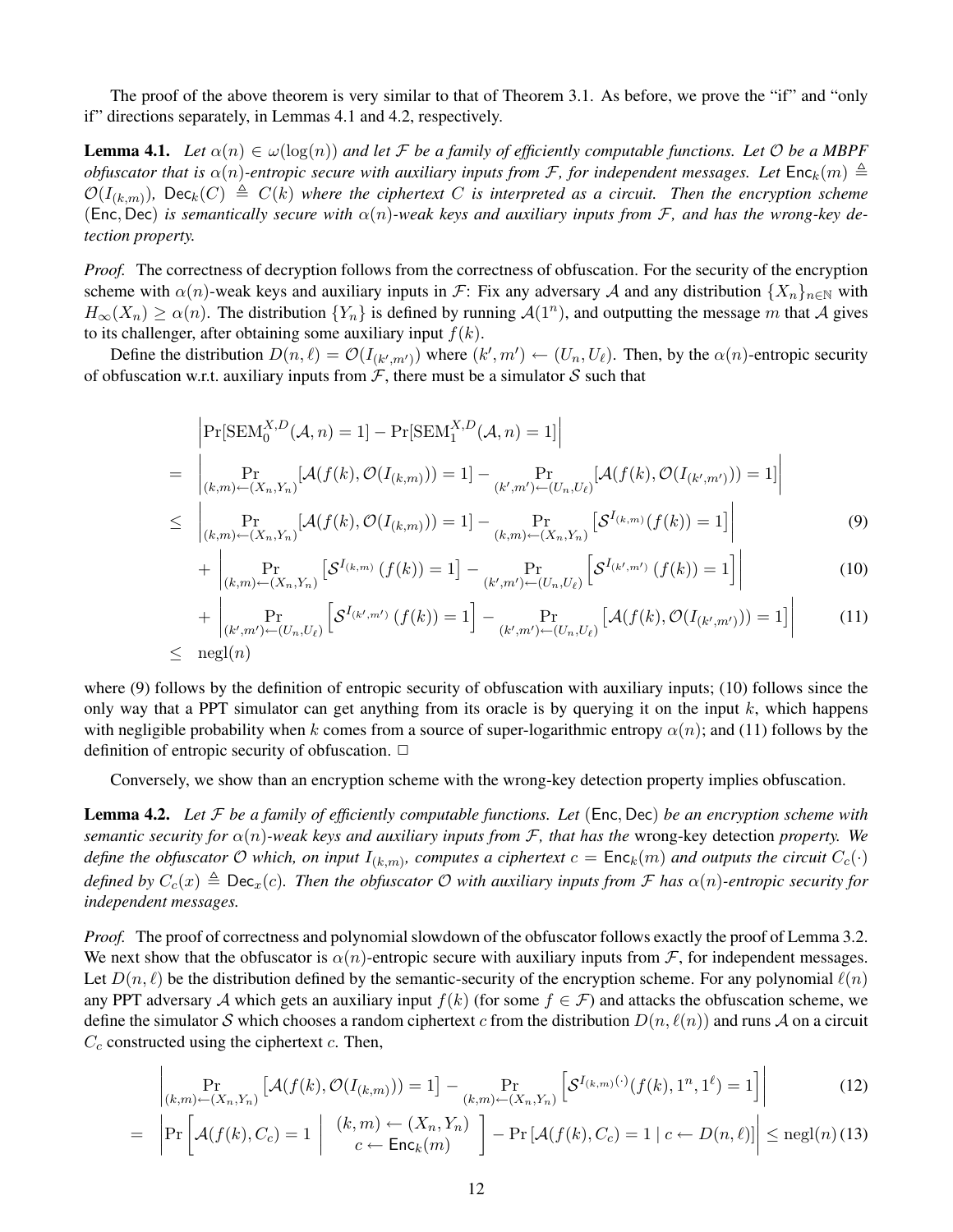Where (13) follows by semantic-security.  $\Box$ 

#### 4.3 CPA Encryption and Composable Obfuscation for Indep. Messages

In this section, we show equivalence between CPA secure encryption with weak keys and auxiliary inputs, and self-composable MBPF obfuscators with auxiliary inputs for *independent messages*.

**Theorem 4.2.** *Let*  $\alpha(n) \in \omega(\log(n))$  *and let* F *be a family of efficiently computable functions. . There exist* self-composable *MBPF obfuscators that are*  $\alpha(n)$ -entropic secure with auxiliary inputs from  $\mathcal{F}$ , for independent *messages, if and only if there exist* CPA *secure encryption schemes for*  $\alpha(n)$ -weak keys and auxiliary inputs from F, *that have the wrong-key detection property. The above also holds if we replace "* $\alpha(n)$ *" with "fully."* 

The proof of the above theorem is very similar to that of Theorem 3.2. We prove the two sides of the "if and only if" separately. First we show that composable obfuscation with auxiliary inputs implies encryption with auxiliary inputs, (Lemma 4.3) and then we show that encryption with auxiliary inputs implies obfuscation with auxiliary inputs (Lemma 4.4).

**Lemma 4.3.** Let  $\alpha(n) \in \omega(\log(n))$  be an arbitrary function and let F be any family of efficiently computable *functions. Let*  $\mathcal O$  *be a* **self-composable** *MBPF obfuscator that is*  $\alpha(n)$ -entropic secure with auxiliary inputs from  $\mathcal F$ , *for independent messages. We define the encryption function by*

$$
\mathsf{Enc}_k(m) \triangleq (\mathcal{O}(I_{(k,r)}), m \oplus r),
$$

*where* r *is a random message. We define the decryption function by*

$$
\mathsf{Dec}_k(C, y) \triangleq C(k) \oplus y,
$$

*where* C is interpreted as a circuit. Then, the resulting encryption scheme (Enc, Dec) is **CPA** *secure with*  $\alpha(n)$ *-weak keys and auxiliary inputs from* F*.*

*Proof.* The correctness of decryption, and the wrong-key detection property, follow from the correctness of obfuscation. For the CPA security of the encryption scheme with  $\alpha(n)$ -weak keys and auxiliary inputs from F, we define the distribution  $D(n, \ell)$  which chooses a uniformly random  $k' \leftarrow U_n$  in the beginning, and then, on each invocation, outputs  $(\mathcal{O}(I_{(k',r')}), r)$  for uniformly random and independent  $r, r' \leftarrow_R U_\ell$ . We need to show that for all PPT adversaries A and all distribution-ensembles  $\{X_n\}_{n\in\mathbb{N}}$  with  $H_\infty(X_n) \ge \alpha(n)$ , we have:

$$
|\Pr[\text{CPA}_{0}^{X,D}(\mathcal{A}, n) = 1] - \Pr[\text{CPA}_{1}^{X,D}(\mathcal{A}, n) = 1]| \leq \text{negl}(n)
$$
\n(14)

for the CPA attack game defined in Definition 4.1.

Fix a PPT adversary  $A$  and let t be an upper-bound on the number of queries that  $A$  sends to its encryption oracle (including the challenge query), and let  $f \in \mathcal{F}$  be the auxiliary input that A takes. Then there are some values of the random coins  $(r_1, \ldots, r_t)$  used by the encryption algorithm during the computation of ciphertexts  $(I_{(k,m)}, r_i \oplus m)$  that maximizes the difference in equation (14). For this value, set the distributions  $Y_1^{(0)}$  $Y_1^{(0)}, \ldots, Y_t^{(0)},$ to the point-values  $r_1, \ldots, r_t$ . Set the distributions  $Y_1^{(1)}$  $Y_1^{(1)}, \ldots, Y_t^{(1)}$  to be uniform on  $\{0,1\}^{\ell}$ . We define an adversary  $\mathcal{B}_{(r_1,...,r_t)}(f(k),C_1,\ldots,C_t)$  that attacks the obfuscation scheme. Namely,  $\cal B$  simulates the CPA game with  $\cal A$  so that, whenever A queries its oracle on messages  $m_i$  or asks for a challenge ciphertext (for  $i = 1, \ldots, t$ ), the adversary B responds with  $(C_i, r_i \oplus m_i)$ . Notice that, when  $C_1, \ldots, C_t$  are obfuscations of points  $r_1, \ldots, r_t \leftarrow Y_1^{(0)}$ responds with  $(C_i, r_i \oplus m_i)$ . Notice that, when  $C_1, \ldots, C_t$  are obfuscations of points  $r_1, \ldots, r_t \leftarrow Y_1^{(0)}, \ldots, Y_t^{(0)}$ <br>under the key k (which was chosen according to  $X_n$ ) then the above simulation is equivalent to  $CPA_0$ other hand when  $C_1, \ldots, C_t$  are obfuscation of uniformly random  $r'_1, \ldots, r'_t \leftarrow Y_1^{(1)}$  $Y_1^{(1)}, \ldots, Y_t^{(1)}$  under a uniformly random key  $k' \leftarrow U_{\ell}$ , then the above is equivalent to  $\text{CPA}_{1}^{X,D}$ .

Therefore,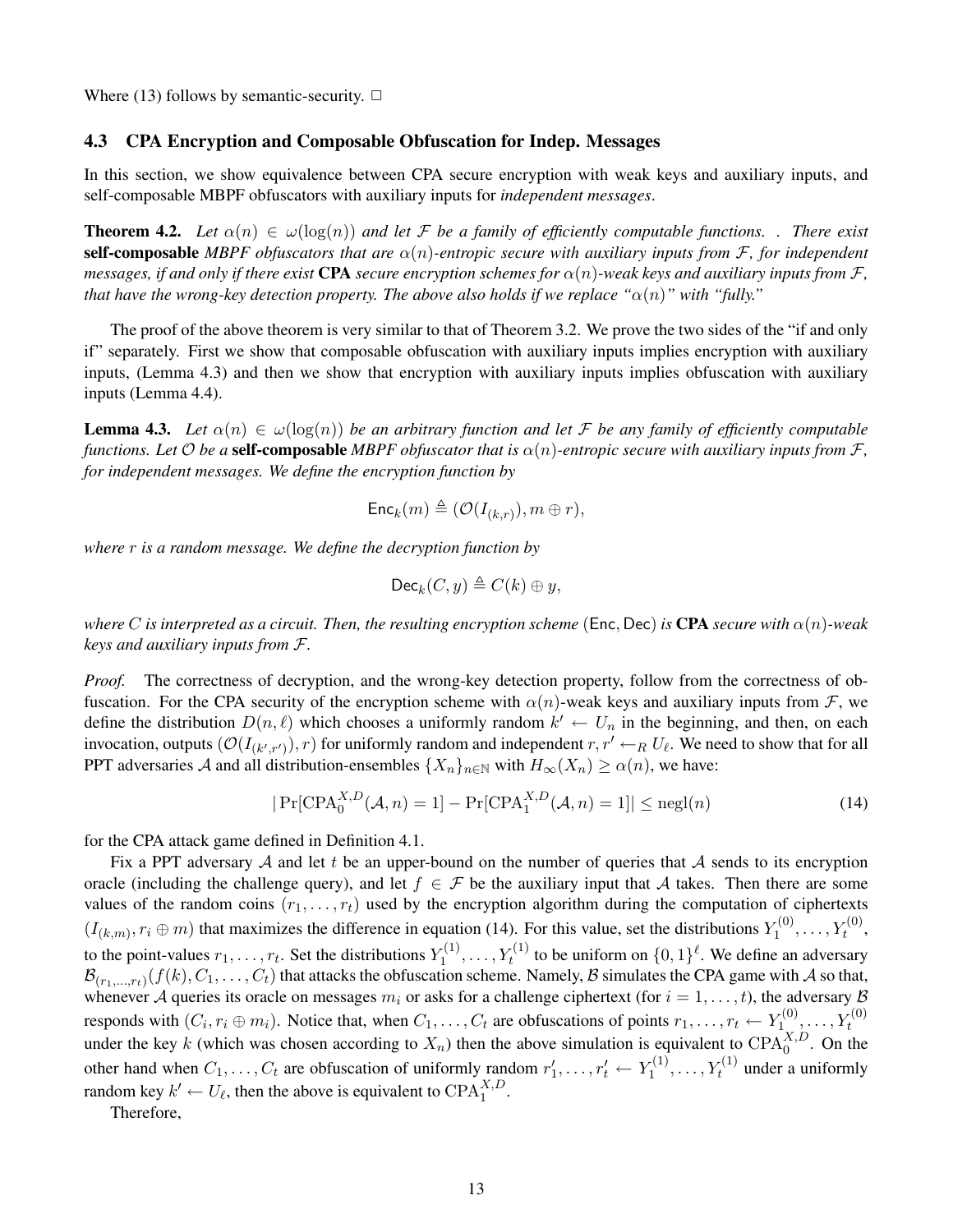$$
\Pr[\text{CPA}_{0}^{X,D}(\mathcal{A}, n) = 1] - \Pr[\text{CPA}_{1}^{X,D}(\mathcal{A}, n) = 1] |
$$
\n
$$
\leq \left| \Pr \left[ \mathcal{B}(f(k), C_{1}, \dots, C_{t}) = 1 \mid (k, r_{1}, \dots, r_{t}) \leftarrow X_{n}, Y_{1}^{(0)}, \dots, Y_{t}^{(0)} \right] \right]
$$
\n
$$
- \Pr \left[ \mathcal{B}(f(k), C_{1}, \dots, C_{t}) = 1 \mid (k', r'_{1}, \dots, r'_{t}) \leftarrow U_{n}, Y_{1}^{(1)}, \dots, Y_{t}^{(1)} \right] \right]
$$
\n
$$
\leq \text{negl}(n)
$$

 $\overline{\phantom{a}}$ I  $\overline{\phantom{a}}$ I  $\overline{\phantom{a}}$ I  $\mid$ 

where the last inequality follows from the definition of self-composable obfuscation with auxiliary inputs, since there exists a simulator for both cases, and these simulators output the same thing, since they cannot tell their oracles apart.  $\Box$ 

The other direction is shown via the same construction as in the case of semantic security.

Lemma 4.4. *Let* F *be a family of efficiently computable functions. Let* (Enc, Dec) *be an encryption scheme with* **CPA** *security for*  $\alpha(n)$ *-weak keys and auxiliary inputs from* F. In addition assume that (Enc, Dec) has the wrongkey detection *property.* We define the obfuscator  $O$  which, on input  $I_{(k,m)}$ , computes a ciphertext  $c = \mathsf{Enc}_k(m)$ *and outputs the circuit*  $C_c(\cdot)$  *defined by*  $C_c(x) = Dec_x(c)$ *. Then,*  $\mathcal O$  *is a* **self-composable** *MBPF obfuscator for* α(n)*-entropic secure and auxiliary inputs in* F*, for independent messages.*

*Proof.* The correctness and polynomial slowdown properties follow from the same argument as that in the proof of Lemma 3.2.

We show that O is self-composable for  $\alpha(n)$ -entropic security and auxiliary inputs from F, for independent messages. For any PPT adversary A and for any  $t = \text{poly}(n), \ell = \text{poly}(n)$ , we define the simulator S which, on input  $1^n$  chooses t random ciphertexts  $c_1, \ldots, c_t$  from the distribution  $D(n, \ell)$  as defined by CPA encryption, and runs A on a circuits  $(C_{c_1}, \ldots, C_{c_t})$  constructed using the ciphertexts  $c_1, \ldots, c_t$  . Then, for any distribution ensemble  $\{X_n\}_{n\in\mathbb{N}}$  where  $X_n$  is distributed over  $\{0,1\}^n$  with  $H_\infty(X_n) \ge \alpha(n)$ , and t messages  $m_1,\ldots,m_t \in \{0,1\}^{\ell(n)}$  we have

$$
\begin{aligned}\n\left| \Pr\left[ \mathcal{A}(f(k), \mathcal{O}(I_{k,m_1}), \dots, \mathcal{O}(I_{k,m_t})) = 1 \mid k \leftarrow X_n \right] - \Pr\left[ \mathcal{S}^{I_{k,m_1}, \dots, I_{k,m_t}}(f(k), 1^n, 1^\ell) = 1 \right] \right| \\
&\leq \left| \Pr\left[ \mathcal{A}\left(f(k), \{C_{c_i}\}_{i=1}^t\right) = 1 \mid \{c_i \leftarrow \mathsf{Enc}_k(m_i)\}_{i=1}^t \right] - \Pr\left[ \mathcal{A}\left(f(k), \{C_{c_i}\}_{i=1}^t\right) = 1 \mid \{c_i \leftarrow D(n, \ell)\}_{i=1}^t \right] \right| \\
&\leq \left| \operatorname{negl}(n) \right]\n\end{aligned}
$$

where the last inequality simply follows from CPA security.  $\Box$ 

### 5 KDM Encryption and MBPF Obfuscation

#### 5.1 Semantically Secure KDM Encryption and Obfuscation

In this section, we show equivalence between encryption with *key dependent messages* (KDM) and obfuscation with dependent messages. First, we define the notion of semantically-secure KDM encryption with  $\alpha(n)$ -weak keys.

Definition 5.1 (Semantic KDM Encryption with Weak Keys). *A symmetric encryption scheme* (Enc, Dec) *is semantically secure for* key dependent messages (KDM) *and*  $\alpha(n)$ -weak keys *if there exists a distribution*  $D(n, \ell)$ *, which is efficiently sampleable in time*  $poly(n, \ell)$ *, such that for all functions* f, all PPT adversaries A, and all *distribution-ensembles*  $\{X_n\}_{n\in\mathbb{N}}$  *with*  $H_\infty(X_n) \geq \alpha(n)$ *, we have:* 

$$
|\Pr[\text{KDM}_{0}^{X,D}(\mathcal{A}, n) = 1] - \Pr[\text{KDM}_{1}^{X,D}(\mathcal{A}, n) = 1]| \le \text{negl}(n),\tag{15}
$$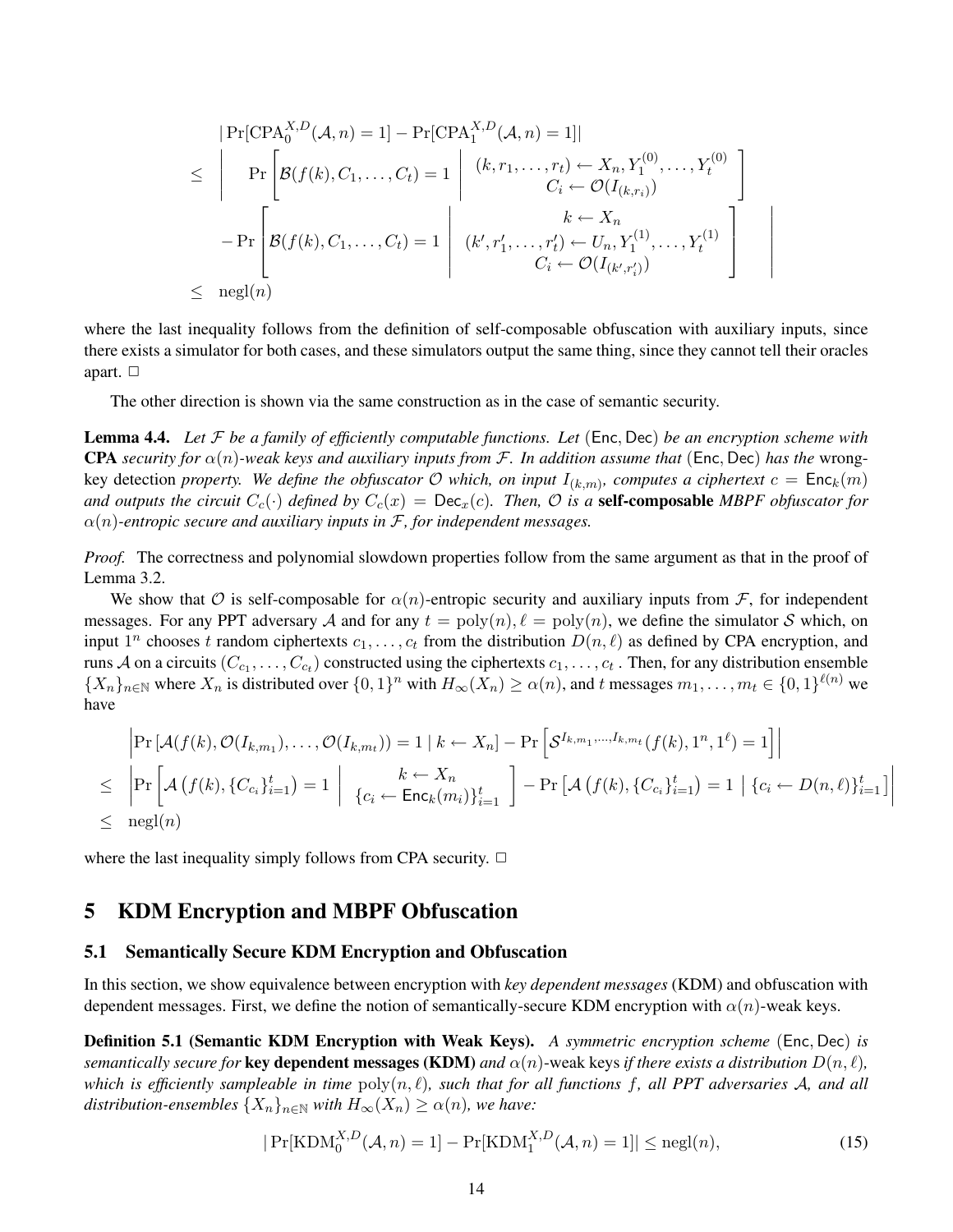where  $\text{KDM}_{b}^{X,D}(\mathcal{A}, n)$  is defined via the following experiment:

=

$$
k \leftarrow X_n
$$
  

$$
c_0 \leftarrow \text{Enc}_k(f(k)), c_1 \leftarrow D(n, \ell) \text{ where } \ell \text{ is the output size of } f.
$$
  
Output:  $A(c_b)$ 

Note that, unlike standard definitions of KDM security, our definition is stronger in that we do not necessarily insist that  $f$  is an efficient function. We now show that semantically secure encryption with KDM and weak key security is equivalent to MBPF obfuscation.

**Theorem 5.1.** *Let*  $\alpha(n) \in \omega(\log(n))$ *. There exist MBPF obfuscators with*  $\alpha(n)$ *-entropic security for the* **standard** notion of dependent messages *if and only if there exist semantically-secure* KDM *encryption schemes with*  $\alpha(n)$ *weak keys and the "wrong-key detection" property. In particular, the above also holds if we replace "* $\alpha(n)$ *" with "fully".*

The proof of the above theorem is very similar to that of Theorem 3.2. We simply observe that allowing the adversary to get encryptions of values  $f(k)$  corresponds to having a distribution  $Y_n$  that depends on  $X_n$ ; that is  $Y_n = f(X_n)$ . Conversely, for any joint distribution  $\{X_n, Y_n\}$ , we can define some (probabilistic, and possibly inefficient) function f so that  $Y_n = f(X_n)$ . We give the details below. Again, we prove the two sides of the "if and only if" separately. First we show that obfuscation implies KDM encryption in Lemma 5.1 and then we show that encryption implies obfuscation in Lemma 5.2.

**Lemma 5.1.** Let  $\alpha(n) \in \omega(\log(n))$  be an arbitrary function. Let O be a MBPF obfuscator with  $\alpha(n)$ -entropic *security. We define the functions*  $Enc_k(m) = \mathcal{O}(I_{(k,m)})$ ,  $Dec_k(C) = C(k)$  where the ciphertext C is interpreted *as a circuit. The resulting encryption scheme* (Enc, Dec) *is semantically* KDM *secure with* α(n)*-weak keys and wrong-key detection.*

*Proof.* The correctness of decryption follows from the correctness of obfuscation. For the security of the resulting KDM encryption scheme with  $\alpha(n)$ -weak keys, let us fix any adversary A, function f, and distribution  $\{X_n\}_{n\in\mathbb{N}}$ with  $H_{\infty}(X_n) \ge \alpha(n)$ . Define  $Y_n = f(X_n)$ . By the entropic-security of obfuscation with **dependent** messages, there exists a simulator  $S$  such that:

$$
Pr[KDM_0(\mathcal{A}, n) = 1] - Pr[KDM_1(\mathcal{A}, n) = 1]|
$$
  
= 
$$
\begin{vmatrix} Pr & \mathcal{A}(\mathcal{O}(I_{(k,m)})) = 1] - Pr & \mathcal{A}(\mathcal{O}(I_{(k,0^{\ell})})) = 1| \\ \mathcal{A}(\mathcal{O}(I_{(k,m)})) = 1 & \mathcal{A}(\mathcal{O}(I_{(k,0^{\ell})})) = 1| \end{vmatrix}
$$

$$
\leq \left| \Pr_{(k,m)\leftarrow (X_n, Y_n)}[\mathcal{A}(\mathcal{O}(I_{(k,m)})) = 1] - \Pr_{(k,m)\leftarrow (X_n, Y_n)}\left[\mathcal{S}^{I_{(k,m)}(\cdot)}(1^{|k|}, 1^{\ell}) = 1\right] \right| \tag{16}
$$

$$
+\left|\Pr_{(k,m)\leftarrow(X_n,Y_n)}\left[\mathcal{S}^{I_{(k,m)}}\left(1^{|k|},1^{\ell}\right)=1\right]-\Pr_{k\leftarrow X_n}\left[\mathcal{S}^{I_{(k,0^{\ell})}}\left(1^{|k|},1^{\ell}\right)=1\right]\right|\n\tag{17}
$$

$$
+\left|\Pr_{k\leftarrow X_n}\left[\mathcal{S}^{I_{(k,0^\ell)}}(\cdot)\left(1^{|k|},1^\ell\right)=1\right]-\Pr_{k\leftarrow X_n}\left[\mathcal{A}(\mathcal{O}(I_{k,0^\ell}))=1\right]\right|\right.
$$
\n
$$
\leq \text{negl}(n) \tag{18}
$$

where (16),(18) follow by the definition of entropic security of obfuscation with dependent messages, and (17) follows since the only way that a PPT simulator can get anything from its oracle is by querying it on the input  $k$ , which happens with negligible probability when k comes from a source of super-logarithmic entropy  $\alpha(n)$ .  $\Box$ 

**Lemma 5.2.** *Let* (Enc, Dec) *be an encryption scheme with* **semantic KDM** *security for*  $\alpha(n)$ -weak keys and with *they* wrong-key detection *property. We define the obfuscator*  $O$  *which, on input*  $I_{(k,m)}$ *, computes a ciphertext*  $c =$  $Enc_k(m)$  *and outputs the circuit*  $C_c(\cdot)$  *(with hard-coded ciphertext c) defined by*  $C_c(x) \triangleq Dec_x(c)$ *. Then the obfuscator*  $\mathcal O$  *has*  $\alpha(n)$ -entropic security for dependent messages.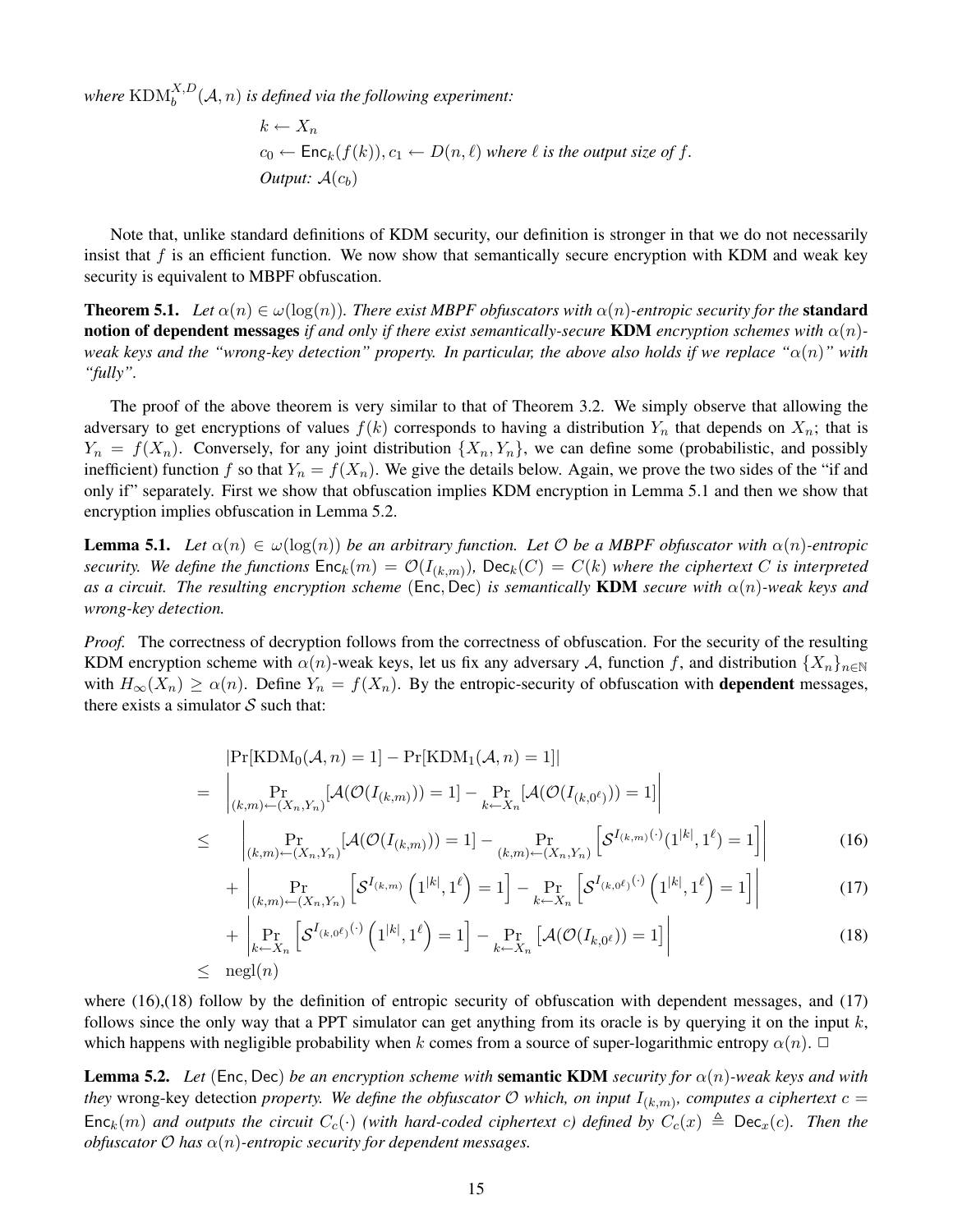*Proof.* For any PPT adversary A, we define the simulator S which, on input  $1^n$ , finds the message size  $\ell$  by querying the  $I_{(k,m)}$  oracle on  $\perp$ , chooses a random ciphertext c from the distribution  $D(n, \ell)$  as defined by the *pseudorandom ciphertexts* property, and runs  $A$  on a circuit  $C_c$  constructed using the ciphertext  $c$ . Then, for any distribution ensemble  $\{X_n, Y_n\}_{n\in\mathbb{N}}$  where  $X_n$  is distributed over  $\{0,1\}^n$  with  $H_\infty(X_n) \ge \alpha(n)$ , define the function  $f(k)$  which, on input k, outputs a random sample from the distribution  $(Y_n | X_n = k)$  of  $Y_n$  conditioned on  $X_n = k$ . Note that this function may not be efficient (but our definition of KDM encryption allows this). Then

$$
\begin{aligned}\n\left| \Pr_{(k,m)\leftarrow(X_n,Y_n)}\left[\mathcal{A}(\mathcal{O}(I_{(k,m)}))=1\right] - \Pr_{(k,m)\leftarrow(X_n,Y_n)}\left[\mathcal{S}^{I_{(k,m)}(\cdot)}(1^n,1^\ell)=1\right]\right| \\
= \left|\Pr\left[\mathcal{A}(C_c)=1 \mid c \leftarrow \text{Enc}_k(f(k))\right] - \Pr\left[\mathcal{A}(C_c)=1 \mid c \leftarrow D(n,\ell)\right]\right| \leq \text{negl}(n)\n\end{aligned}
$$

 $\Box$ 

#### 5.2 Multi-KDM Encryption and Self-Composable Obfuscation

In this section, we explore a notion of CPA security with KDM and weak-keys. We essentially show results analogous to those in Section 3.2 connecting CPA encryption (without KDM) to obfuscation with independent messages, but only if we restrict ourselves to a non-adaptive attacker who chooses the function  $f$  of the secret key prior to seeing any ciphertexts.

Definition 5.2 (Multi-KDM Encryption with Weak Keys). *A symmetric encryption scheme* (Enc, Dec) *is* Multi-**KDM** *secure* for  $\alpha(n)$ -weak keys *if there exists a distribution*  $D(n, \ell)$  *such that for any*  $t \leq poly(n)$ *, any functions*  $f_1, \ldots, f_t$ , any PPT adversary A, and any distribution-ensemble  $\{X_n\}_{n\in\mathbb{N}}$  with  $H_\infty(X_n) \ge \alpha(n)$ , we have:

$$
|\Pr[\mathcal{A}(\mathsf{Enc}_k(f_1(k)), \dots, \mathsf{Enc}_k(f_t(k)) = 1] - \Pr[\mathcal{A}(c_0, \dots, c_t) = 1 \mid c_i \leftarrow D(n, \ell_i)]| \leq \mathrm{negl}(n),
$$

*where*  $\ell_i$  *is the output size of*  $f_i$ *.* 

**Theorem 5.2.** Let  $\alpha(n) \in \omega(\log(n))$  be an arbitrary function. Let  $\mathcal O$  be a self-composable MBPF obfuscators with  $\alpha(n)$ -entropic security (for dependent messages). We define the encryption function by

$$
\mathsf{Enc}_k(m) \triangleq \mathcal{O}(I_{k,m}),
$$

*and the decryption function by*

$$
\mathsf{Dec}_k(C) \triangleq C(k),
$$

*where* C *is interpreted as a circuit. Then the resulting encryption scheme* (Enc, Dec) *is multi-KDM secure with*  $\alpha(n)$ -weak keys.

*Proof.* The correctness of decryption follows from the correctness of obfuscation. For the multi-KDM security of the encryption scheme, fix any  $t \leq poly(n)$ , any poly-size circuits  $f_1, \ldots, f_t$ , any PPT adversary A, and any distribution-ensemble  $\{X_n\}_{n\in\mathbb{N}}$  with  $H_{\infty}(X_n) \ge \alpha(n)$ .

$$
\left|\Pr_{k \leftarrow X_n}[\mathcal{A}(\mathsf{Enc}_k(f_1(k)), \dots, \mathsf{Enc}_k(f_t(k))) = 1] - \Pr_{k \leftarrow X_n}[\mathcal{A}(\mathsf{Enc}_k(0^{\ell_1}), \dots, \mathsf{Enc}_k(0^{\ell_t})) = 1]\right| =
$$
\n
$$
\left|\Pr_{k \leftarrow X_n}[\mathcal{A}(\mathcal{O}(I_{(k, f_1(k))}), \dots, \mathcal{O}(I_{(k, f_t(k))})) = 1] - \Pr_{k \leftarrow X_n}[\mathcal{A}(\mathcal{O}(I_{(k, 0^{\ell_1}})), \dots, \mathcal{O}(I_{(k, 0^{\ell_t})})) = 1]\right| \leq \text{negl}(n)
$$

where the latter equation follows from the fact that  $\mathcal O$  is a self-composable obfuscator w.r.t. dependent messages and hence, if the probability of A outputting 1 was non-negligibly different between the left and right-hand sides above, than there would be a PPT simulator that could distinguish the above distributions, but that cannot be the case.  $\Box$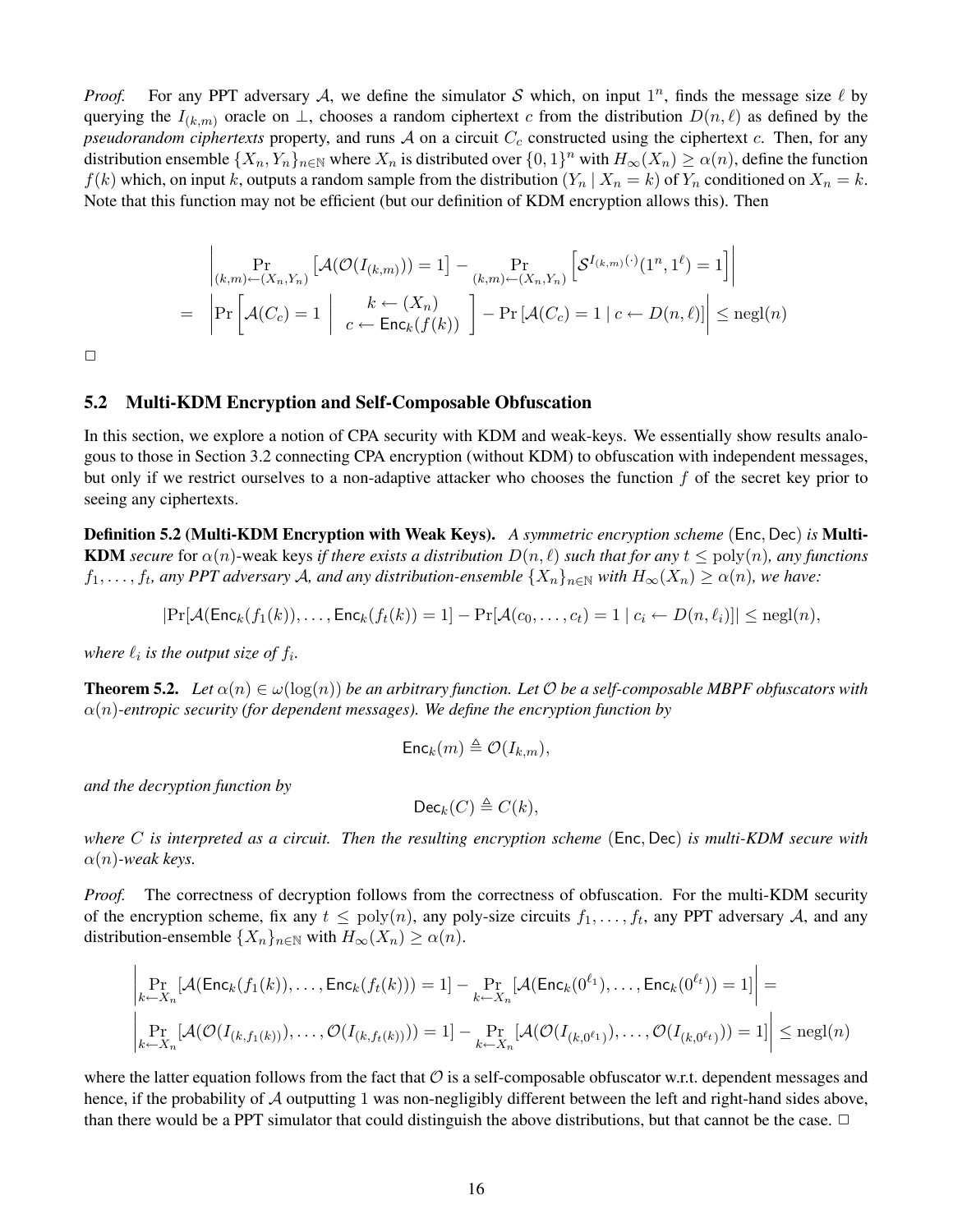**Theorem 5.3.** *Let* (Enc, Dec) *be an encryption scheme with* **multi-KDM** *security for*  $\alpha(n)$ *-weak keys and with the* wrong-key detection *property.* We define the obfuscator  $O$  which, on input  $I_{(k,m)}$ , computes a ciphertext  $c =$  $Enc_k(m)$  *and outputs the circuit*  $C_c(\cdot)$  *(with hard-coded ciphertext c) defined by*  $C_c(x) = Dec_x(c)$ *. Then,*  $\emptyset$  *is a* self-composable *MBPF obfuscator with*  $\alpha(n)$ -entropic security for dependent messages.

*Proof.* First, the correctness property of the obfuscator and the polynomial slowdown property follow the same way as in the proof of Lemma 3.1.

We must show that O is self-composable with  $\alpha(n)$ -entropic security for dependent messages. For any PPT adversary A and for any  $t \leq poly(n)$ , we define the simulator S which, on input  $1^n$ , finds the message size  $\ell$  by querying the  $I_{(k,m)}$  oracle on  $\bot$ , chooses t random ciphertexts  $c_1, \ldots, c_t$  from the distribution  $D(n, \ell)$  as defined by the the multi-KDM security definition, and runs A on a circuits  $(C_{c_1}, \ldots, C_{c_t})$  constructed using the ciphertexts  $c_1, \ldots, c_t$ . Then, for any distribution ensemble  $\{X_n\}_{n\in\mathbb{N}}$  where  $X_n$  is distributed over  $\{0,1\}^n$  with  $H_{\infty}(X_n) \ge \alpha(n)$ , and t functions  $f_1, \ldots, f_t$ , we have

$$
\begin{aligned}\n\left| \Pr\left[ \mathcal{A}(\mathcal{O}(I_{k,f_1(k)}), \dots, \mathcal{O}(I_{k,f_t(k)})) = 1 \mid k \leftarrow X_n \right] - \Pr\left[ \mathcal{S}^{I_{k,f_1(k)}, \dots, I_{k,f_t(k)}}(1^n, 1^\ell) = 1 \right] \right| \\
&\leq \left| \Pr\left[ \mathcal{A}(C_{c_1}, \dots, C_{c_t}) = 1 \mid c_i \leftarrow \text{Enc}_k(f_i(k)) \right] - \Pr\left[ \mathcal{A}(C_{c_1}, \dots, C_{c_t}) = 1 \mid c_i \leftarrow D(n, \ell) \right] \right| \\
&\leq \text{negl}(n)\n\end{aligned}
$$

where the last inequality follows from the fact that the encryption scheme (Enc, Dec) is multi-KDM secure.  $\Box$ 

### 6 Implications

We now show how to use the above equivalence results between encryption with weak keys and obfuscation of multi-bit point functions to derive new results in both directions.

#### 6.1 Encryption with Fully Weak Keys

**Encryption with**  $\alpha(n)$ -weak keys vs. fully-weak keys. Prior work on leakage-resilient encryption and encryption with weak-keys has given results of the following form:

- 1. Fix any constant  $\varepsilon > 0$  and let  $\alpha(n) = n^{\varepsilon}$ .
- 2. Construct an encryption scheme, which depends on  $\varepsilon$ , and achieves security for  $\alpha(n)$ -weak keys.

We note that there are several issues with the above two-step approach. Firstly, we may not know the exact level of key-entropy, or correspondingly the value of  $\varepsilon$ , at design time. Therefore, in practice, it may be difficult to decide on what  $\varepsilon$  to use when choosing the encryption scheme. A scheme which is designed for some specific  $\varepsilon$  does not provide any security guarantees for key-distributions whose entropy is strictly less than  $n^{\epsilon}$ , and so we may be tempted to be conservative with the choice of  $\varepsilon$  at design time. On the other hand, when taking an excessively small value of  $\varepsilon$  in the above constructions, we are forced to reduce the exact-security of the system (e.g. working in a group of description-length  $n^{\epsilon}$ ) or reduce the efficiency of the system proportionally with  $n^{1/\epsilon}$ , leading to poorer security or performance even if the system is later only used with uniformly random keys! Secondly, none of the prior results generalize to allow for specific super-logarithmic entropy thresholds such as  $\alpha(n) = \log^{1+\epsilon}(n)$ , even if  $\varepsilon$  is specified a-priori.

In contrast, an encryption scheme with security for fully-weak keys provides the corresponding advantages. More specifically, the order of quantifiers now requires that there is a *single encryption scheme*, parameterized only by the security parameter n (but *not* by  $\varepsilon$ ), which simultaneously achieves security for all  $\alpha(n) \in \omega(\log(n))$ . The exact-security of the scheme may depend on  $\alpha(n)$  (since there is always a way to break the scheme in time  $2^{\alpha(n)}$ ), but this relationship is now more fluid, with the exact-security gracefully degrading for smaller  $\alpha(n)$ . In particular, the security guarantees are meaningful even for  $\alpha(n) = \log^{1+\epsilon}(n)$ , and there is no single threshold above which the scheme is secure and below which it is insecure. This is a significant advantage, as it does not require one to decide at design time on the tradeoff between allowed entropy levels and achieved security/efficiency.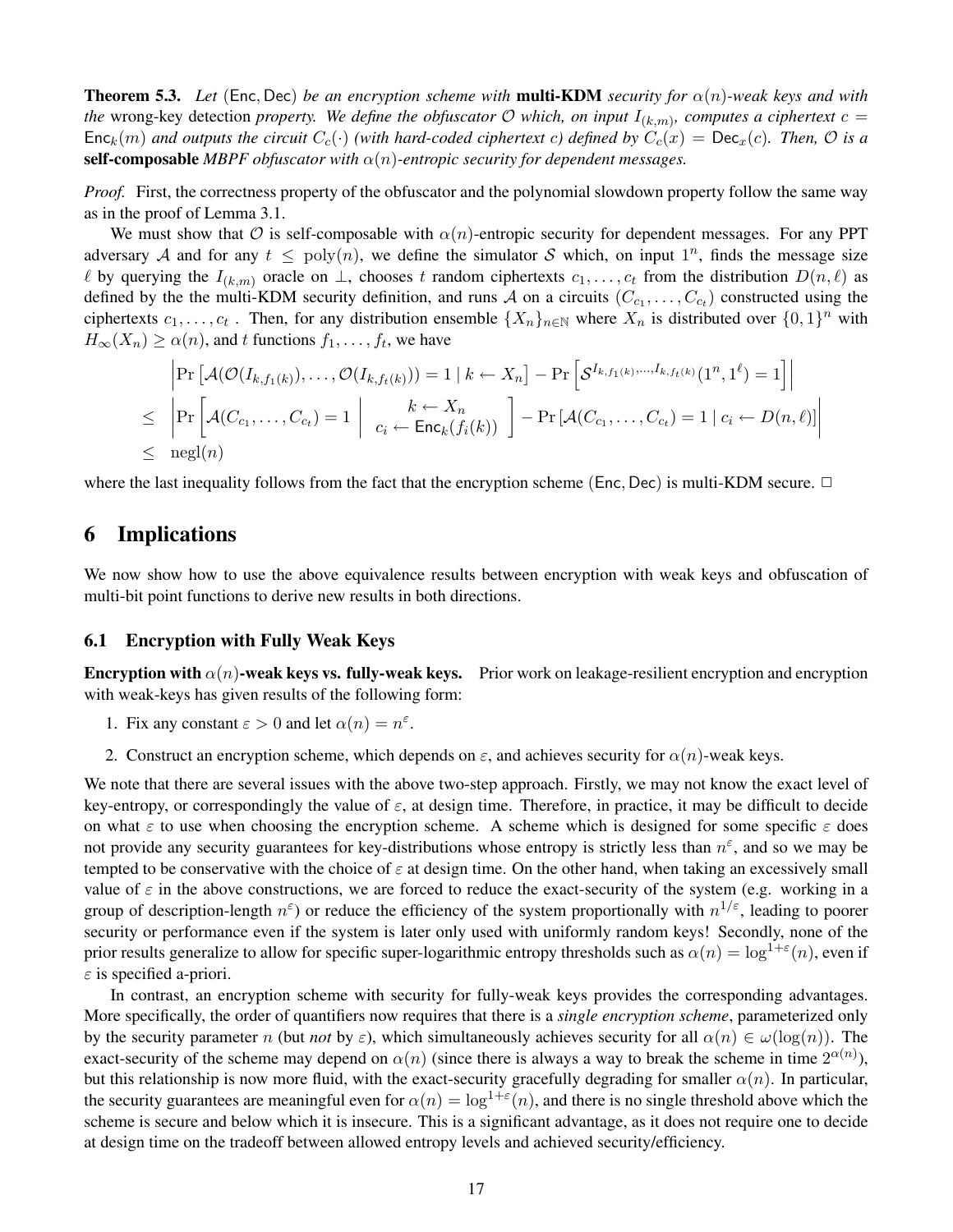New construction of encryption with fully-weak keys. We now describe the point-function obfuscation scheme of Canetti [10], and notice that it yields a self-composable MBPF obfuscator with *fully-entropic security* for independent messages. It is based on a strengthened version of the DDH assumption, which we describe shortly. Using this simple observation and our connection between obfuscation and encryption (Lemma 3.3), we get the first symmetric-key encryption scheme with CPA security for *fully-weak* keys (albeit under a strong assumption). We begin by defining the *strengthened DDH* assumption for a prime-ordered group G.

**Definition 6.1 (Strengthened DDH Assumption [10]).** Let  $\mathbb{G}$  be a group of prime order  $p = 2^{\text{poly}(n)}$  and let g be *a random generator of*  $\mathbb{G}$ *. The* strengthened DDH assumption *states that, for any distribution*  $\{X_n\}$  *over*  $\mathbb{Z}_p$  *with*  $\mathit{entropy}\ H_\infty(X_n) \ge \omega(\log(n))$ , we have  $\langle g^a, g^b, g^{ab}\rangle \approx \langle g^a, g^b, g^c\rangle$  where  $a \leftarrow_R X_n$ , and  $b, c \leftarrow_R \mathbb{Z}_p$ .

We now define the function  $F : \mathbb{Z}_p \to \mathbb{G} \times \mathbb{G}$  by  $F(k) = \langle r, r^k \rangle$  where  $r \leftarrow_R \mathbb{G}$ . In [10], this was shown to be a secure *point*-function obfuscator (with fully-entropic security) under the strengthened DDH assumption. In addition, this point-function obfuscator is self-composable since, given a (random) obfuscation  $\langle g_1, g_2 \rangle$  of some point x, it is easy to generate freshly random (and independent) new obfuscation of x by taking  $\langle g_1^u, g_2^u \rangle$  for a random  $u \in \mathbb{Z}_p$ . We use the construction of Canetti and Dakdouk [11] to turn a point-function obfuscator into a multi-bit point-function obfuscator. Define the function:

$$
\mathcal{O}(I_{(k,m)}) = \begin{cases}\n\text{Sample } r_0, r_1, \dots, r_\ell \leftarrow_R \mathbb{G} \text{ for } \ell = |m|. \\
\text{Set } g_0 = r_0^k \\
\text{For each } i \in \{1, \dots, \ell\} : \text{ if } m_i = 1 \text{ set } g_i = r_i^k \text{ else } g_i \leftarrow_R \mathbb{G}.\n\end{cases}
$$
\n
$$
\text{Output: } c = (\langle r_0, g_0 \rangle, \dots, \langle r_\ell, g_\ell \rangle).
$$

Using the techniques of [11], it is easy to show that  $\mathcal O$  is a *self-composable* obfuscator with fully-entropic security for *independent messages* under the strengthened DDH assumption. Combining this with Lemma 3.3, we get the following theorem.

Theorem 6.1. *Under the strengthened DDH assumption, there exists a CPA-secure symmetric encryption scheme with security against* fully-weak keys*. In particular, this means that there is a* single *scheme, parameterized only by the security parameter* n*, such that security of the scheme is maintained when the key is chosen from* any *distribution of entropy*  $\alpha(n) \in \omega(\log(n))$ .

The strengthened DDH assumption is indeed a strong one. A potentially weaker formulation would be to limit the min-entropy of  $X_n$  to be at least some specific super-logarithmic function  $\alpha(n)$ . This way, we would obtain a parameterized version of Theorem 6.1 that relates the strength of the security guarantee to the strength of the assumption. It is important to note that the construction itself is independent of the parameter  $\alpha$ . That is, we obtain a single encryption scheme that provides a range of security guarantees, depending on the strength of the assumption.

#### 6.2 Obfuscation

**Entropically Secure Obfuscation for Independent Messages:** It is fairly simple to construct  $\alpha(n)$ -entropically secure obfuscation for independent messages, when  $\alpha(n) = n^{\varepsilon}$  for some constant  $\varepsilon \geq 0$ . First we construct a semantically secure encryption scheme with  $\alpha(n)$ -weak keys. This can be done by simply extracting a sufficient amount of uniform randomness from the key  $k$ , using a strong randomness extractor Ext, and then using the result as a one time pad to encrypt the message. For variable-length messages, we also need to expand the extracted randomness to an appropriate size, using a pseudo-random generator PRG. In particular, we define

$$
\mathsf{Enc}_k(m) = \langle r, \mathsf{PRG}(\mathsf{Ext}(k; r)) \oplus m \rangle
$$

where r is a uniformly random seed for the extractor. The output length of  $Ext$  and the input length of  $PRG$  are set to some value  $v$  which is sufficiently small that the outputs of the extractor is (statistically) close to uniform, and sufficiently large that the output of the PRG is pseudo-random.<sup>6</sup>

<sup>&</sup>lt;sup>6</sup>For example, if we choose  $v = n^{\epsilon}/2$ , then an extractor based on universal-hash functions will produce an output which is  $2^{-v/2}$  = negl(n)-close to uniform, and the output of the PRG is negl( $n^{\epsilon}/2$ ) = negl(n)-pseudorandom. However, this does not generalize to smaller values of  $\alpha$  such as,  $\alpha(n) = \log^2(n)$ .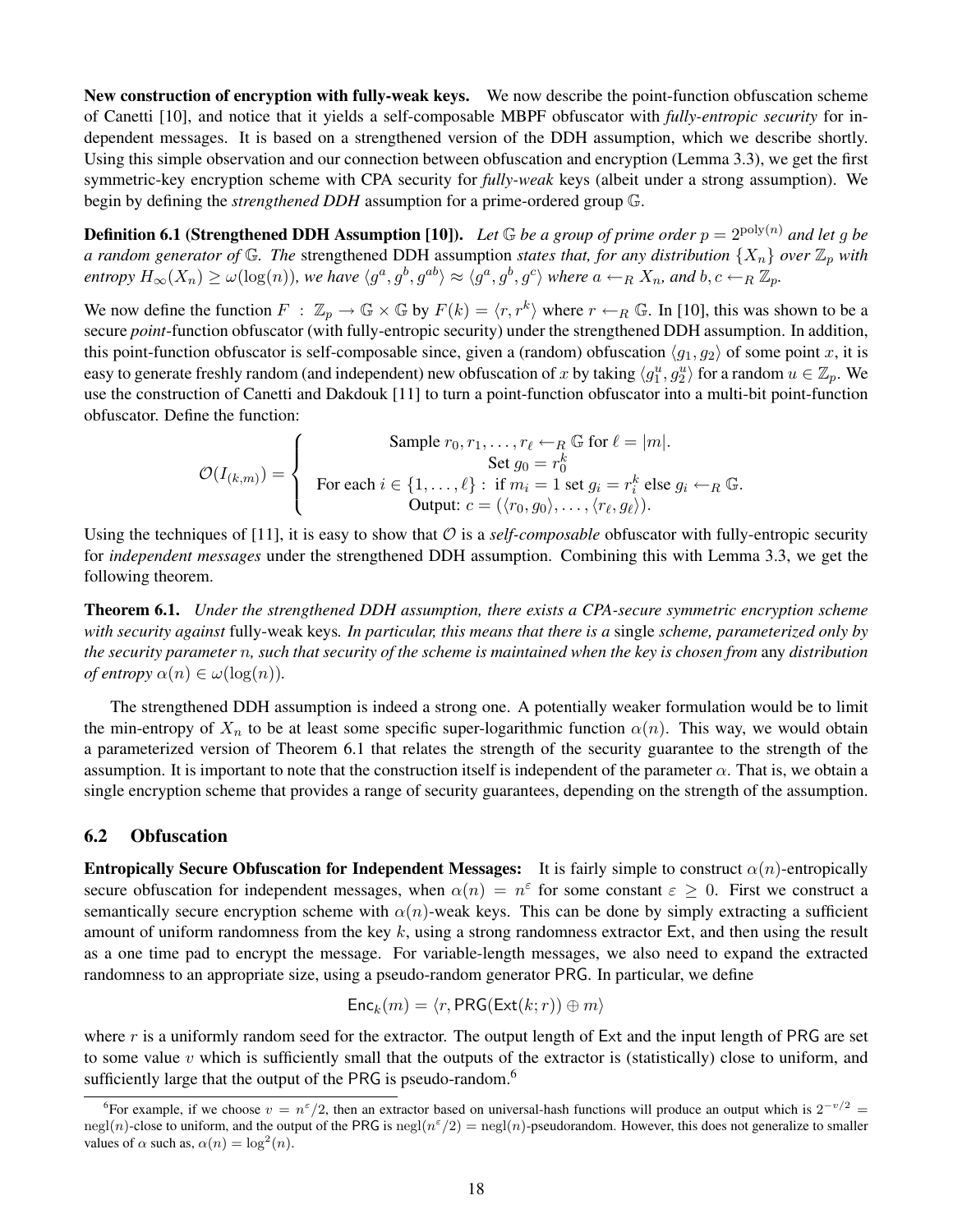One can use this encryption scheme to construct one which also has the wrong-key detection property using Lemma 2.1. Such a scheme yields an multi-bit point function obfuscator with  $\alpha(n)$ -entropic security for independent messages, by Lemma 3.2.

*Self-Composable* Entropically Secure Obfuscation for Independent Messages: One problem with the above construction of semantically-secure encryption using extractors, is that it does not generalize to CPA security. In fact, achieving CPA secure encryption with weak keys seems to be a much harder problem, which has received much attention in recent works [1, 13, 24]. We now show how to use these results to achieve self-composable entropically secure obfuscation for independent messages. On a high level, we would simply like to just apply our result connecting such encryption and obfuscation (Lemma 3.4) "out of the box". However, there are several issues that we must deal with first.

- *Efficiently-Sampleable Distributions:* The works of [1, 13, 24] are concerned with "key leakage", where the adversary gets to learn some (short) function of the secret key, whose output length is bounded by  $\lambda$  bits. Conditioned on such leakage, the key can be thought of as being derived from a (special type) of weak source with entropy  $\alpha(n) \approx n - \lambda$ . It turns out that the constructions are also secure when the key is chosen from an *arbitrary*, but *efficiently-sampleable* weak source of entropy  $\alpha(n)$  [24]. Therefore, our results for obfuscation will only translate to the case where the distribution obfuscated program is efficiently sampleable.
- *Public Keys/Parameters:* Only the scheme of [13] is explicitly designed for the symmetric key setting. The schemes of [1, 24] are public-key encryption schemes. As noted, such schemes are secure when the keygeneration procedure uses randomness that comes from a weak source. Therefore such schemes naturally translate to the symmetric key setting, where the randomness of the key-generation algorithm is the shared secret key. Unfortunately, these schemes also rely on *public parameters* which are chosen uniformly at random, and are available to the key-generation algorithm. Therefore, we will only get an obfuscator in the presence of public parameters. Note that in the context of standard obfuscation, public parameters are never needed since the obfuscator  $\mathcal O$  could always sample fresh parameters each time it runs. However, when considering *composable obfuscation*, this equivalence does not hold since future uses of the obfuscator might compromise security of prior uses. Therefore, having randomness in the form of public parameters, which are re-used for all invocations of the obfuscator, can be useful in this context.
- *Uniform Ciphertexts:* Recall that our definition of CPA security is slightly different than the standard (we require that the ciphertexts of any message are indistinguishable from some universally specified distribution) and has not been explicitly analyzed by these schemes. However, in all of these schemes explicitly show in their proofs that the ciphertexts are indistinguishable from uniform, which satisfies our definition.
- *Wrong-Key Detection:* The wrong-key detection property is explicitly analyzed in [13]. For the schemes of [1, 24], we get the property that, given the public parameters it is computationally difficult to find  $k, k'$  such that  $\textsf{Dec}_{k'}(\textsf{Enc}_k(m)) \neq \bot$ . This translates to a *computational-correctness* property for the obfuscator where, given the public parameters, it is computationally difficult to find  $k, m, x$  such that  $\mathcal{O}(I_{(k,m)})(x) \neq I_{(k,m)}(x)$ .

Using our connection between CPA-secure symmetric key encryption and self-composable obfuscation with independent messages, we get the following new constructions of obfuscators as a corollary of Lemma 3.4, using the schemes of [1, 13, 24].

**Theorem 6.2.** *For any constant*  $\varepsilon > 0$ *, there exists a* self-composable *MBPF obfuscator with independent messages under* any *of the following assumptions:*

- *1. Decisional Diffie-Hellman (DDH) with*  $n^{\epsilon}$ -entropic security, based on [24]. <sup>(\*,†)</sup>.
- 2. Learning With Errors (LWE) with  $n^{\varepsilon}$ -entropic security, based on [1]. <sup>(\*,†)</sup>.
- *3. Learning Subspaces with Noise (LSN) with* εn*-entropic security, based on [13].* (∗) *.*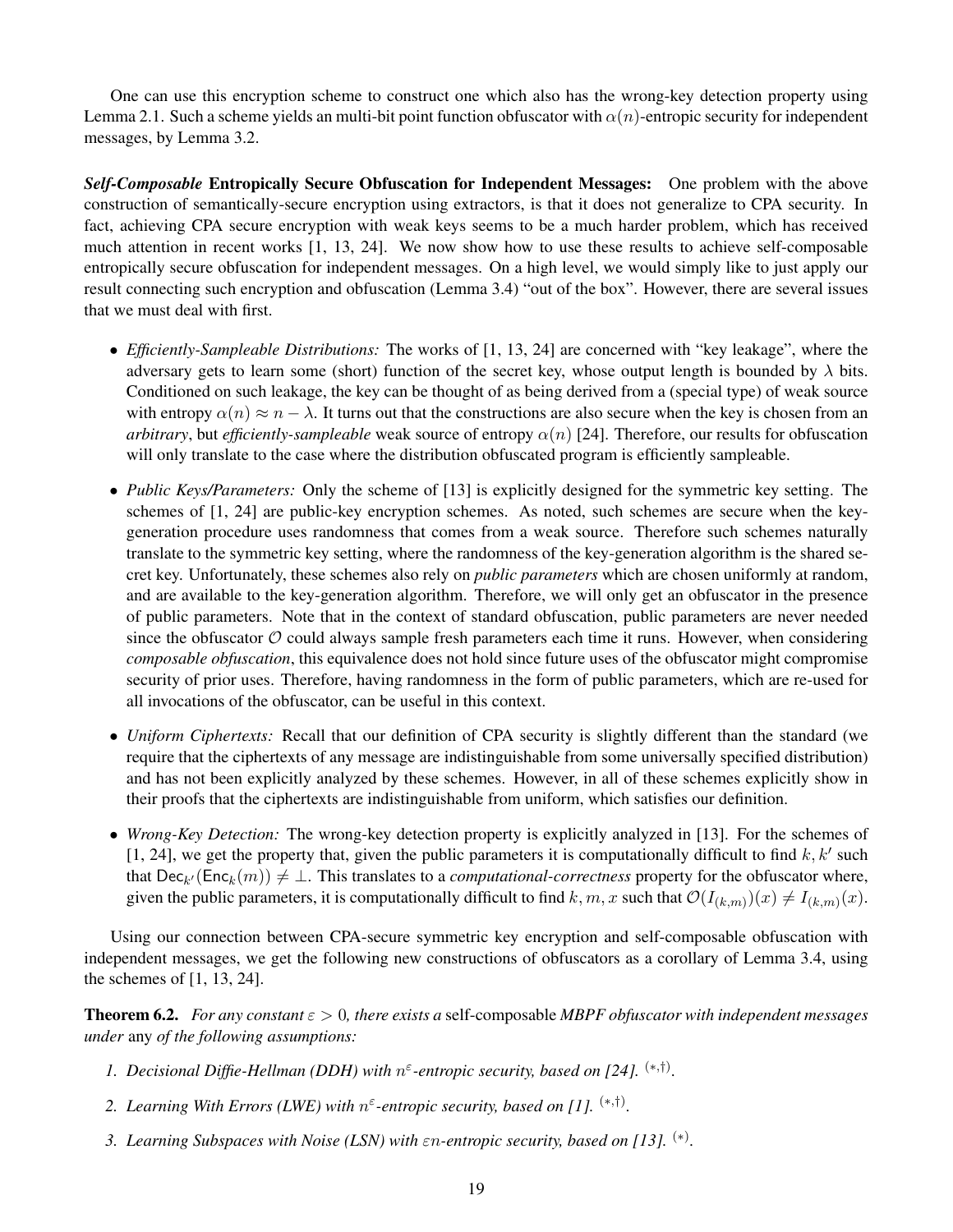*where the restrictions are:*

- *\* Only works for* efficiently *sampleable key-distributions.*
- † *Requires public parameters and only achieves computational-correctness.*

Difficulty of Achieving Obfuscation with Dependent Messages. The connection between encryption and obfuscation also yields new negative results for the more standard notion of obfuscation that allows for *dependent* messages, and in particular for the standard VBB notion. We rely on a recent result of Haitner and Holenstein [16], which shows that there can be *no* black-box reduction from a semantically secure encryption scheme with security against key-dependent messages to, essentially, *any standard cryptographic assumption*. The notion of "cryptographic assumption" is formalized in [16] as (essentially) any game between an attacker and a challenger in which we assume that all PPT attackers have a negligible success probability. In particular, this includes all standard assumptions such as existence of Trapdoor One-Way Permutations or Claw-Free Permutations, as well as specific algebraic assumptions like the hardness of factoring, DDH, Learning with Errors and many others.<sup>7</sup> Since, by Theorem 5.1, we have a reduction from a semantically secure encryption schemes with security against key-dependent messages to obfuscation of multi-bit point functions with *n*-entropic security (i.e. even uniformly random keys), we see that this latter notion of obfuscation cannot be realized from essentially any cryptographic assumption under black-box reductions.

**Theorem 6.3.** *No construction of an MBPF obfuscator with*  $\alpha(n)$ -entropic security for dependent messages *can be proven secure via a black-box reduction to* any *"standard cryptographic assumption", even for*  $\alpha(n) = n$  *(i.e. even*) *uniformly random keys).*

We note that Canetti and Dakdouk [11] showed that *composable obfuscation of point functions (with no output)* (i.e. functions  $I_k(x)$  which output 1 when  $x = k$  and  $\perp$  otherwise) implies multi-bit point function obfuscators *with dependent messages*. Thus we get the following as a corollary.

**Corollary 6.1.** *No construction of a* composable *obfuscator for* single-value point functions *with*  $\alpha(n)$ -*entropic security can be proven secure via a black-box reduction to* any *"standard cryptographic assumption", for any* α() *(even for*  $\alpha(n) = n$ , *namely uniformly random keys).* 

We note that the impossibility result of [16] only considers semantically secure encryption with *variable length messages* and does not rule out KDM security when the message size is shorter than the key. Correspondingly, the work of [11] constructs MBPF obfuscators with  $\alpha(n)$ -entropic security (for some  $\alpha(n) \ll n$ ) and *for dependent messages* in this special case, where the message size is (significantly) smaller than the key size (i.e. functions  $I_{(k,m)}$  where  $|m| < |k|$ ). These constructions only relied on *standard cryptographic assumptions* such as collisionresistant hash functions. The above theorem shows that such constructions do not generalize to variable-length messages, where the message size can exceed the key size. Alternatively, in this work we show how to leverage prior results on leakage-resilient cryptography to construct self-composable MBPF obfuscators with  $\alpha(n)$ -entropic security (for some  $\alpha(n) \ll n$ ), under standard assumptions, in the special case of (variable-length) *independent messages*. It seems that there is little hope in generalizing this approach to the standard notion of obfuscation, which also allows key-dependent messages.

### References

[1] A. Akavia, S. Goldwasser, and V. Vaikuntanathan. Simultaneous hardcore bits and cryptography against memory attacks. In *TCC*, pages 474–495, 2009.

 $7$ On the other hand, the impossibility result does not exclude proofs of security in the Random Oracle model, reductions to non-standard assumptions (which cannot be formulated as a game between an adversary and a challenger) such as "Knowledge of Exponent", or non-blackbox reductions.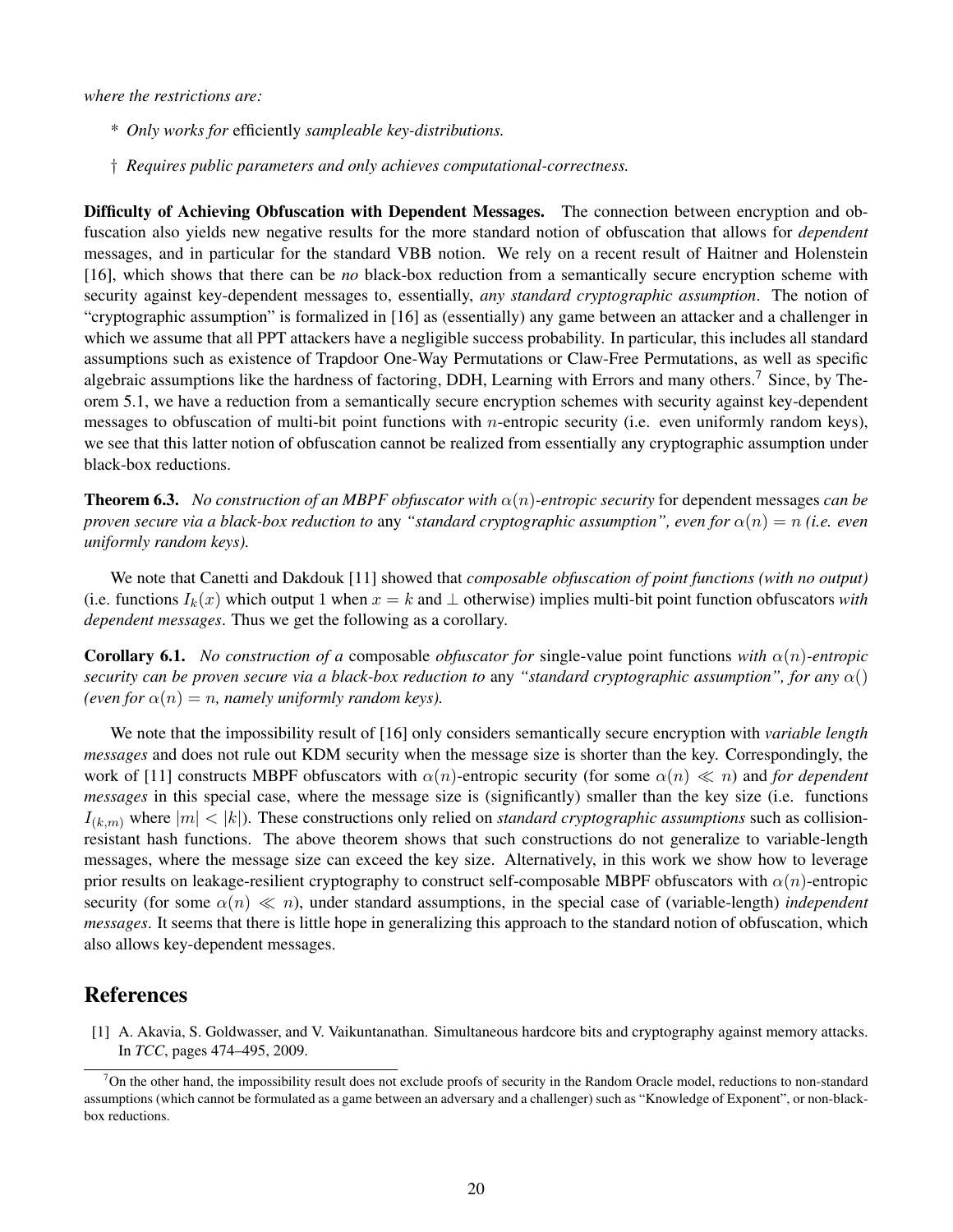- [2] J. Alwen, Y. Dodis, and D. Wichs. Leakage-resilient public-key cryptography in the bounded-retrieval model. In *CRYPTO*, pages 36–54, 2009.
- [3] B. Applebaum, D. Cash, C. Peikert, and A. Sahai. Fast cryptographic primitives and circular-secure encryption based on hard learning problems. In *CRYPTO*, pages 595–618, 2009.
- [4] M. Backes, M. Dürmuth, and D. Unruh. Oaep is secure under key-dependent messages. In *ASIACRYPT*, pages 506–523, 2008.
- [5] M. Backes, B. Pfitzmann, and A. Scedrov. Key-dependent message security under active attacks brsim/uc-soundness of symbolic encryption with key cycles. In *CSF*, pages 112–124, 2007.
- [6] B. Barak, O. Goldreich, R. Impagliazzo, S. Rudich, A. Sahai, S. Vadhan, and K. Yang. On the (im)possibility of obfuscating programs. In *CRYPTO*, volume 2139 of *Lecture Notes in Computer Science*, pages 1–18. Springer, 2001.
- [7] J. Black, P. Rogaway, and T. Shrimpton. Encryption-scheme security in the presence of key-dependent messages. In *Selected Areas in Cryptography*, pages 62–75, 2002.
- [8] D. Boneh, S. Halevi, M. Hamburg, and R. Ostrovsky. Circular-secure encryption from decision diffie-hellman. In *CRYPTO*, pages 108–125, 2008.
- [9] J. Camenisch, N. Chandran, and V. Shoup. A public key encryption scheme secure against key dependent chosen plaintext and adaptive chosen ciphertext attacks. In *EUROCRYPT*, pages 351–368, 2009.
- [10] R. Canetti. Towards realizing random oracles: Hash functions that hide all partial information. In *CRYPTO*, volume 1294 of *Lecture Notes in Computer Science*, pages 455–469. Springer, 1997.
- [11] R. Canetti and R. R. Dakdouk. Obfuscating point functions with multibit output. In *EUROCRYPT*, volume 4965 of *Lecture Notes in Computer Science*, pages 489–508. Springer, 2008.
- [12] R. Canetti, D. Micciancio, and O. Reingold. Perfectly one-way probabilistic hash functions. In *Proceedings of the 30th ACM Symposium on Theory of Computing*, pages 131–140, 1998.
- [13] Y. Dodis, Y. T. Kalai, and S. Lovett. On cryptography with auxiliary input. In *STOC*, pages 621–630, 2009.
- [14] S. Dziembowski and K. Pietrzak. Leakage-resilient cryptography. In *FOCS*, pages 293–302, 2008.
- [15] S. Goldwasser and Y. T. Kalai. On the impossibility of obfuscation with auxiliary input. In *FOCS*, pages 553–562, 2005.
- [16] I. Haitner and T. Holenstein. On the (im)possibility of key dependent encryption. In *TCC*, pages 202–219, 2009.
- [17] J. A. Halderman, S. D. Schoen, N. Heninger, W. Clarkson, W. Paul, J. A. Calandrino, A. J. Feldman, J. Appelbaum, and E. W. Felten. Lest we remember: cold-boot attacks on encryption keys. *Commun. ACM*, 52(5):91–98, 2009.
- [18] S. Halevi and H. Krawczyk. Security under key-dependent inputs. In *ACM Conference on Computer and Communications Security*, pages 466–475, 2007.
- [19] D. Hofheinz and D. Unruh. Towards key-dependent message security in the standard model. In *EUROCRYPT*, pages 108–126, 2008.
- [20] J. Katz and V. Vaikuntanathan. Signature schemes with bounded leakage resilience, 2009. To Appear in Asiacrypt '09. http://www.mit.edu/˜vinodv/papers/asiacrypt09/KV-Sigs.pdf.
- [21] B. Lynn, M. Prabhakaran, and A. Sahai. Positive results and techniques for obfuscation. In *EUROCRYPT*, volume 3027 of *Lecture Notes in Computer Science*, pages 20–39. Springer, 2004.
- [22] S. Micali and L. Reyzin. Physically observable cryptography (extended abstract). In *TCC*, pages 278–296, 2004.
- [23] D. Micciancio and B. Warinschi. Completeness theorems for the abadi-rogaway language of encrypted expressions. *Journal of Computer Security*, 12(1):99–130, 2004.
- [24] M. Naor and G. Segev. Public-key cryptosystems resilient to key leakage. In *CRYPTO*, volume 5677 of *Lecture Notes in Computer Science*, pages 18–35. Springer, 2009.
- [25] H. Wee. On obfuscating point functions. In *Proceedings of the 37th ACM Symposium on Theory of Computing*, pages 523–532, 2005.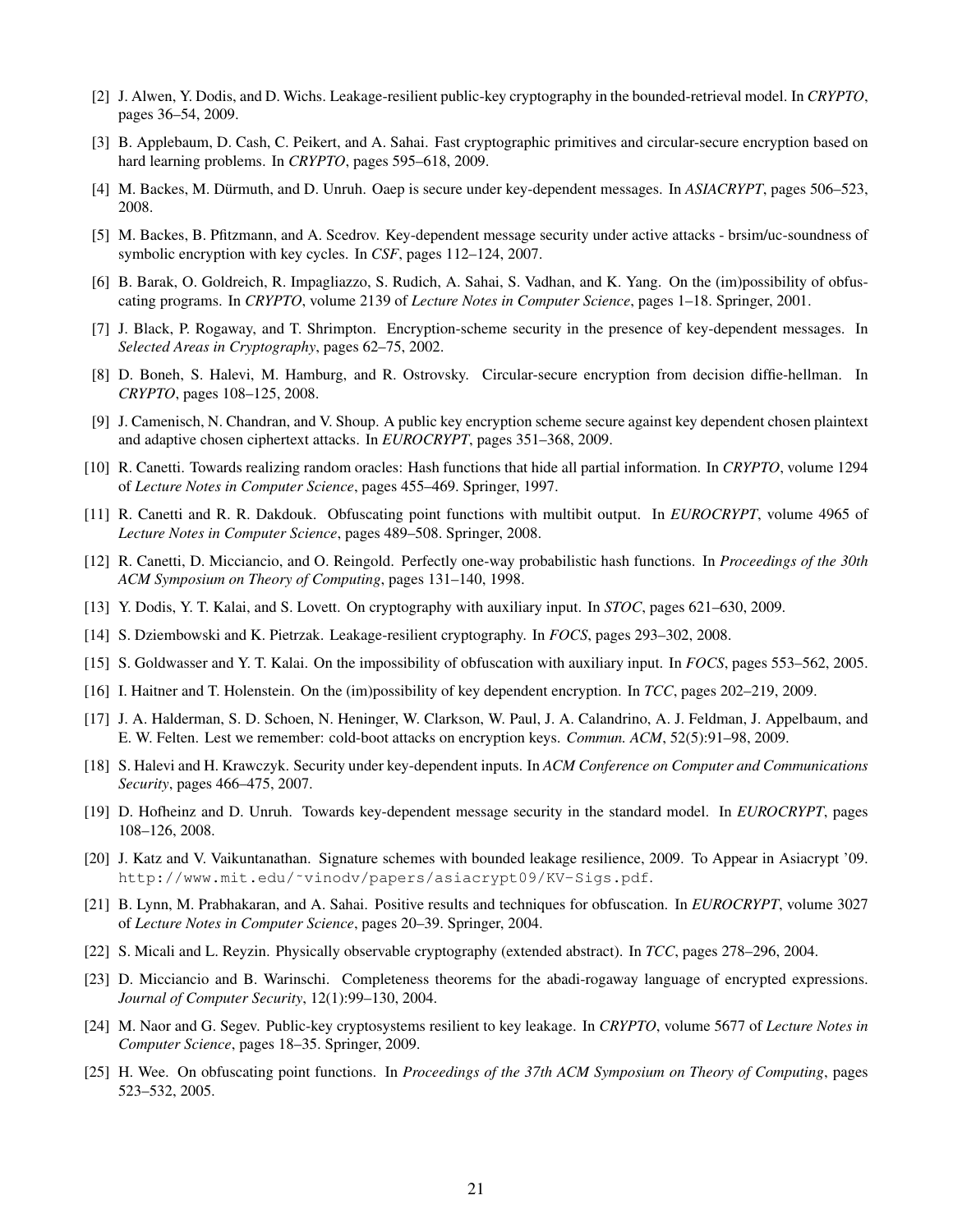### A Fully-entropic security and the virtual black-box property

In this section, we prove Theorem 2.1, which states that an obfuscator  $\mathcal O$  with fully-entropic security satisfies the virtual black-box property in Definition 2.2. The virtual black-box definition appears to be stronger than fullyentropic security because it does not impose any constraint on the min-entropy of the distribution  $X_n$ . However, we show in this section that this is not the case.

We do not work with the virtual black-box definition directly, but rather use two intermediate definitions.

Definition A.1 (Distributional indistinguishability [10]). *For any PPT adversary* A *with 1 bit output and for any*  $\alpha$  *distribution*  $\{X_n, Y_n\}_{n\in\mathbb{N}}$  *with*  $H_\infty(X_n) \in \omega(\log(n))$ , the distributions  $\langle k, m, \mathcal{A}(\mathcal{O}(k,m))\rangle$  and  $\langle k, m, \mathcal{A}(\mathcal{O}(k',m'))\rangle$ are computationally indistinguishable, where  $(k, m)$ ,  $(k', m') \leftarrow \{X_n, Y_n\}$  independently.

Definition A.2 (Oracle indistinguishability [10]). *For any PPT adversary* A *with 1 bit output and any polynomial* p, there exists a polynomial-sized family of sets of keys  $\{L_n\}_{n\in\mathbb{N}}$  such that for all large enough n, all  $k, k' \notin L_n$  and  $all m, m',$ 

$$
\big|\text{Pr}[A(\mathcal{O}(k,m))=1]-\text{Pr}[A(\mathcal{O}(k',m'))=1]\big|<\frac{1}{p(n)}
$$

We prove Theorem 2.1 by showing that fully-entropic security implies the distributional indistinguishability property, which in turn implies oracle indistinguishability, which finally implies the virtual black-box property. The main ideas in these proofs are adapted from [10] to the multi-bit setting.

Lemma A.1. *If an obfuscator* O *satisfies fully-entropic security, then it satisfies distributional indistinguishability.*

*Proof.* Suppose for the sake of contradiction that  $\mathcal O$  does not satisfy distributional indistinguishability, so there exists an adversary A, distribution  $\{X_n, Y_n\}$  with  $H_\infty(X_n) \in \omega(\log(n))$ , distinguisher D, and polynomial p such that for infinitely many values of  $n$ ,

$$
\left|\Pr[D(k,m,\mathcal{A}(\mathcal{O}(k,m))=1]-\Pr[D(k,m,\mathcal{A}(\mathcal{O}(k',m'))=1]\right|\geq\frac{1}{p(n)},\tag{19}
$$

where  $(k, m)$  and  $(k', m')$  are independently sampled from  $\{X_n, Y_n\}$ . Let  $\beta(n) = H_\infty(X_n)$ . We show that the same adversary A breaks the fully-entropic security of O because it breaks  $\alpha$ -entropic security for  $\alpha(n) = \beta(n)$  –  $log(10p(n))$ . Note that  $\alpha \in \omega(log(n))$  as desired.

Define  $P_{k,m} = \Pr[\mathcal{A}(\mathcal{O}(k,m)) = 1]$ , where the probability is taken over the randomness of A and O. It follows from (19) that there exist two sets  $Z_1, Z_0 \subset \{0, 1\}^n$  such that:

- For any  $(k, m) \in Z_1$ ,  $(k', m') \in Z_0$  we have  $P_{k,m} P_{k',m'} > \frac{1}{10m}$  $\frac{1}{10p(n)}$
- The sets are large: for  $(k, m) \leftarrow \{X_n, Y_n\}$ ,  $Pr[(k, m) \in Z_1] = Pr[(k, m) \in Z_0] = \frac{1}{10p(n)}$ .

Let  $\{X_n^1, Y_n^1\}$  and  $\{X_n^0, Y_n^0\}$  be the distributions formed by taking  $\{X_n, Y_n\}$  and conditioning on the event that a key-message pair is chosen from  $Z_1$  or  $Z_0$ , respectively. We claim that the two distributions  $\{X_n^b, Y_n^b\}$  for  $b \in \{0,1\}$ each have min-entropy  $\alpha$ . This holds because for any k, m,

$$
Pr[{X_n^b, Y_n^b} = (k, m)] \le Pr[{X_n, Y_n} = (k, m)] \cdot 10p(n)
$$

since equality holds if  $(k, m) \in Z_b$  or the left side probability equals 0 if  $(k, m) \notin Z_b$ . Therefore, by the union bound,

$$
\Pr[X_n^b = k] \le \Pr[X_n = k] \cdot 10p(n) \le 2^{-\beta} \cdot 10p(n) = 2^{-\alpha}.
$$

As a result, given any PPT simulator  $S^{I_{(k,m)}}$  where  $(k,m)$  is chosen from either  $\{X_n^1, Y_n^1\}$  or  $\{X_n^0, Y_n^0\}$ , the simulator only queries the correct key  $k$  with negligible probability. Hence,

$$
\Pr[\mathcal{S}^{I_{(k,m)}}\left(1^{|k|}\right) = 1 \mid (k,m) \leftarrow \{X_n^1, Y_n^1\}\] - \Pr[\mathcal{S}^{I_{(k,m)}}\left(1^{|k|}\right) = 1 \mid (k,m) \leftarrow \{X_n^0, Y_n^0\}\]
$$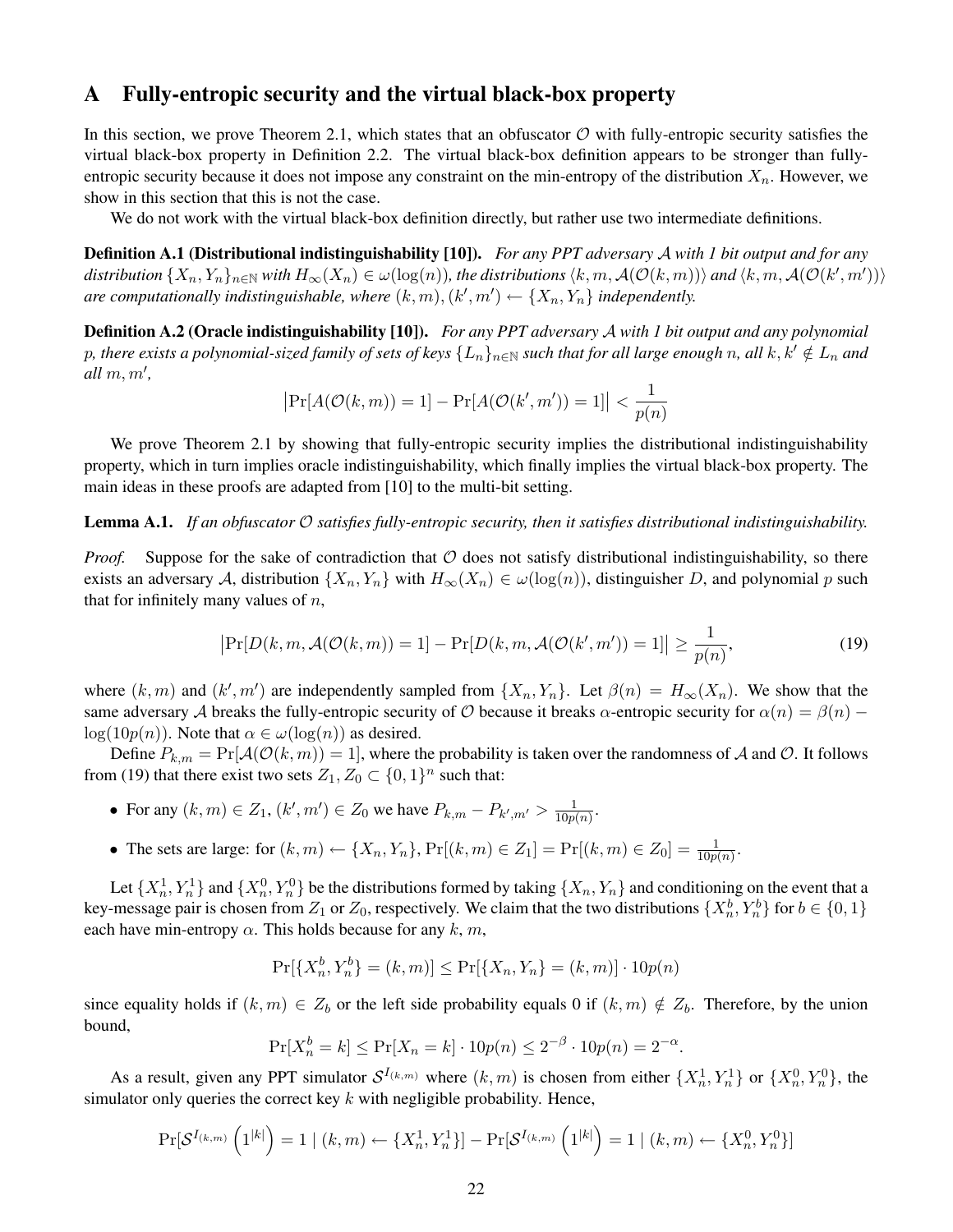is negligible. On the other hand, we know that

$$
\Pr[\mathcal{A}(\mathcal{O}(I_{(k,m)})) = 1 \mid (k,m) \leftarrow \{X_n^1, Y_n^1\}] - \Pr[\mathcal{A}(\mathcal{O}(I_{(k,m)})) = 1 \mid (k,m) \leftarrow \{X_n^0, Y_n^0\}] > \frac{1}{10p(n)}.
$$

As a result, it follows by the triangle inequality that for any simulator  $S$ , either

$$
\Pr[\mathcal{A}(\mathcal{O}(I_{(k,m)})) = 1 \mid (k,m) \leftarrow \{X_n^1, Y_n^1\}] - \Pr[\mathcal{S}^{I_{(k,m)}}\left(1^{|k|}\right) = 1 \mid (k,m) \leftarrow \{X_n^1, Y_n^1\}] > \frac{1}{20p(n)},
$$

or the corresponding inequality holds for  $\{X_n^0, Y_n^0\}$ . Hence, one of these distributions breaks the  $\alpha$ -entropic security of  $O$  and thus the fully-entropic security of  $O$ , as desired.  $\Box$ 

Lemma A.2. *If an obfuscator* O *satisfies distributional indistinguishability, then it satisfies oracle indistinguishability.*

*Proof.* Assume for the sake of contradiction that there exists a PPT adversary  $A$  and a polynomial  $p$  that break oracle indistinguishability. We define the following constants:

$$
P_{k,m} = \Pr[\mathcal{A}(\mathcal{O}(k,m)) = 1], \quad m_k^1 = \underset{m}{\arg\max} \{P_{k,m}\}, \quad m_k^0 = \underset{m}{\arg\min} \{P_{k,m}\}, \quad P_k^1 = P_{k,m_k^1}, \quad P_k^0 = P_{k,m_k^0}.
$$

Because A and p break oracle indistinguishability, for any polynomial-sized family of sets  $\{L_n\}_{n\in\mathbb{N}}$  and for infinitely many values of n, there exist  $k, k' \notin L_n$  and  $m, m'$  such that  $P_{k,m} - P_{k',m'} \geq \frac{1}{p(n+1)}$  $\frac{1}{p(n)}$ . Without loss of generality, we can assume  $m = m_k^1$  and  $m' = m_{k'}^0$ , since  $P_{k,m_k^1} \ge P_{k,m}$  and  $P_{k',m_{k'}^0} < P_{k',m'}$ .

Hence, for any polynomial-sized family of sets  $\{L_n\}_{n\in\mathbb{N}}$  and for infinitely many values of n, there exist  $k, k' \notin$  $L_n$  such that

$$
P_k^1 - P_{k'}^0 \ge \frac{1}{p(n)}.\tag{20}
$$

For a given constant  $c \in \mathbb{N}$ , construct the family of sets  $\{L_n^c\}_{n \in \mathbb{N}}$  in the following manner. The set  $L_n^c = S_n^c \cup T_n^c$ , where  $S_n^c$  is the set of the  $n^c$  keys k with the maximal values of  $P_k^1$ , and  $T_n^c$  is the set of  $n^c$  keys k' with the minimal  $P_{k'}^0$ . Clearly,  $|L_n^c| \leq |S_n^c| + |T_n^c| = 2n^c$  so the family  $\{L_n^c\}$  is polynomially-bounded in size. Hence, for any  $c \in \mathbb{N}$ , and for all n such that (20) holds for the family  $\{L_n^c\}$ , we have that any keys  $k \in S_n^c$  and  $k' \in T_n^c$  satisfy

$$
P_k^1 - P_{k'}^0 \ge \frac{1}{p(n)}.
$$

Next, we form the families  $\{\tilde{S}_n\}_{n\in\mathbb{N}}$  and  $\{\tilde{T}_n\}_{n\in\mathbb{N}}$  as follows. Given n, let  $c_n$  be the largest value such that (20) is satsfied with respect to n and  $L_n^{c_n}$ . Then,  $\tilde{S}_n$  is defined recursively, as follows.

- 1. The base case is  $\tilde{S}_0 = S_0^{c_0}$  and  $\tilde{T}_0 = T_0^{c_0}$ .
- 2. For  $n > 0$ , let n' be such that  $\tilde{S}_{n-1} = S_{n-1}^{c_{n'}}$ . Then,  $\tilde{S}_n$  equals the largest set out of  $S_n^{c_n}$  and  $S_n^{c_{n'}}$ .

We define  $\tilde{T}_n$  analogously. Finally, we form the distribution  $\{X_n, Y_n\}$  that is uniform over the key-message pairs  $(k, m_k^1)$  for all  $k \in \tilde{S}_n$  and the key-message pairs  $(k', m_{k'}^0)$  for all  $k' \in \tilde{T}_n$ . This distribution is well-spread, because given any polynomial  $n^d$ , there exists a value  $n_0$  such that  $|\tilde{S}_n| = |\tilde{T}_n| > n^d$  for all  $n > n_0$ .

We show that there exists a distinguisher  $D$  such that for infinitely many values of  $n$ ,

$$
\Pr[D(k,m,\mathcal{A}(\mathcal{O}(k,m)))=1]-\Pr[D(k,m,\mathcal{A}(\mathcal{O}(k',m')))=1]\geq \frac{1}{3p(n)},\tag{21}
$$

where  $(k, m)$  and  $(k', m')$  are independently drawn from  $\{X_n, Y_n\}$ .

We construct the distinguisher D as follows. Let  $\tilde{P}$  be a constant such that  $P_k^1 - \tilde{P} \ge \frac{1}{2p(r)}$  $\frac{1}{2p(n)}$  for all  $k \in \tilde{S}_n$ and  $\tilde{P}_n - P_k^0 \ge \frac{1}{2p(1)}$  $\frac{1}{2p(n)}$  for all  $k \in \tilde{T}_n$ . This is known to D by non-uniformity. The distinguisher receives as input a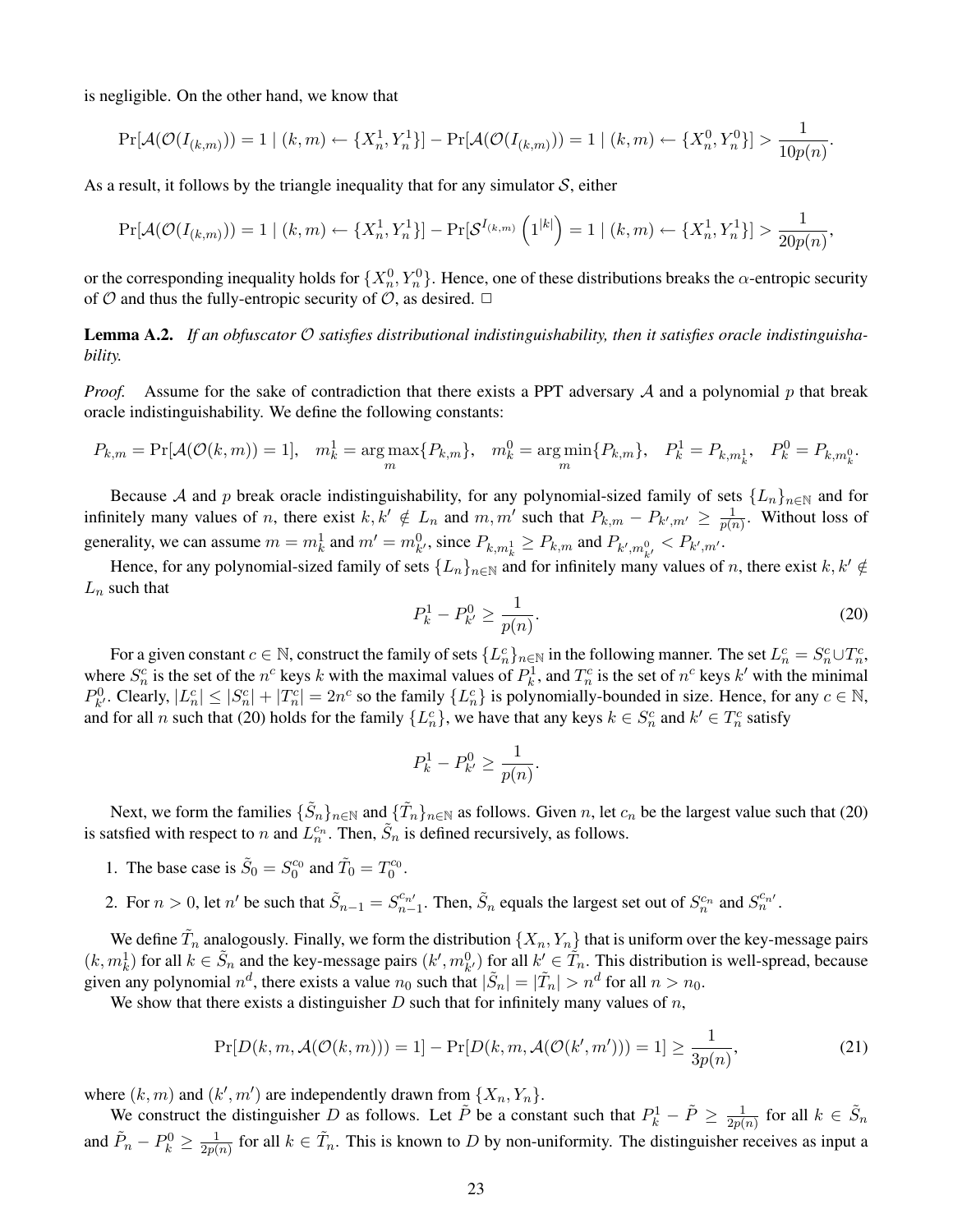key k, a message m, and a bit b. It estimates  $P_{k,m}$  by sampling  $\mathcal{A}(\mathcal{O}(k,m))$  for many independent choices of the randomness for A and O. If its estimate of  $P_{k,m}$  is at least P, then D outputs b. Otherwise, it outputs  $1 - b$ .

We demonstrate that the distinguisher D satisfies (21) for all n such that  $\tilde{S}_n = S_n^c$  for some c. There are infinitely many such n's. Our distribution has the property that for  $(k,m) \leftarrow \{X_n, Y_n\}$ , the value  $P_{k,m}$  is bigger than  $\tilde{P}_n$  with probability  $\frac{1}{2}$  and is smaller with probability  $\frac{1}{2}$ . Also, the distinguisher will make the correct determination on whether  $P_{k,m}$  is bigger or smaller than  $\tilde{P}_n$  with overwhelming probability.

The distinguisher receives as input k, m, and a bit  $b = \mathcal{A}(\mathcal{O}(k', m'))$ , where  $(k', m')$  either equals  $(k, m)$  or is an independent sample from  $\{X_n, Y_n\}$ . Some basic probability calculations show that

$$
\Pr[D=1] \begin{cases} \geq \frac{1}{2} + \frac{1}{2p(n)} - \text{negl}(n) & \text{when } P_{k,m} \text{ and } P_{k',m'} \text{ are either both larger or both smaller than } \tilde{P}_n, \\ \leq \frac{1}{2} - \frac{1}{2p(n)} + \text{negl}(n) & \text{when } P_{k,m} \text{ and } P_{k',m'} \text{ are separated by } \tilde{P}_n, \end{cases}
$$

where this probability is taken over  $(k,m) \leftarrow \{X_n, Y_n\}$  and the randomness of D, A, and O. When  $(k', m') =$  $(k, m)$ , the first case always holds, and when  $(k', m')$  is an independent sample, the two cases each hold with probability  $\frac{1}{2}$ . Therefore,

$$
\Pr[D=1|(k',m')=(k,m)]-\Pr[D=1|(k',m')\text{ is indep sample from }\{X_n,Y_n\}]\geq \frac{1}{2p(n)}-\text{negl}(n),
$$

as desired.  $\square$ 

#### Lemma A.3. *If an obfuscator* O *satisfies oracle indistinguishability, then it satisfies the virtual black-box property.*

*Proof.* Assume that oracle indistinguishability holds. Let A be a PPT adversary that outputs 1 bit and let  $\{L_n\}$  be the polynomial-sized family of sets associated to A. We form a simulator  $S^{I_{(k,m)}}$  that queries its oracle on all of the keys in  $L_n$ . If  $k \in L_n$ , then the simulator learns k and m, and it emulates an execution of  $\mathcal{A}(\mathcal{O}(k,m))$ . In this case, its simulation is perfect.

Otherwise, the simulator can run  $A(\mathcal{O}(k', m'))$  for any  $k' \notin L_n$  and any  $m'$ . By  $\alpha$ -oracle indistinguishability,

$$
\Pr[\mathcal{S}^{I_{(k,m)}}\left(1^{|k|}\right)=1] = \Pr[\mathcal{A}(\mathcal{O}(I_{(k',m')}))=1] \approx \Pr[\mathcal{A}(\mathcal{O}(I_{(k,m)}))=1]
$$

where the  $\approx$  denotes a negligible difference in probability. Finally, the simulator's runtime is bounded by the size of  $L_n$  and the runtime of A, so S runs in polynomial time as desired.  $\Box$ 

### B Comparison of  $\alpha$ -obfuscation definitions

In this section, we discuss the definition of  $\alpha$ -entropic security. The goal of the definition is to weaken the virtual black-box property in Definition 2.2, which is very strong and thus far can only be satisfied under non-standard assumptions such as a strong variant of the DDH assumption [10], an exponentially hard to invert one-way function [25], or the random oracle model [21].

We believe there are two natural ways to weaken the virtual black-box property. First, we can increase the minentropy requirement, as  $\alpha$ -entropic security does. Second, we can give the simulator a super-polynomial runtime so it can make more queries to its oracle.

In the paper, we chose to do the former. This section justifies that decision by showing that  $\alpha$ -entropic security implies a virtual black-box style definition in which the simulator receives a boost to its running time.

Definition B.1 (α-runtime security). *For any PPT adversary* A *with 1 bit output, there exists a negligible function*  $\varepsilon(n)$  and a simulator S running in time  $\varepsilon(n) \cdot 2^{\alpha(n)}$  such that for all distributions  $\{X_n, Y_n\}_{n\in\mathbb{N}}$  with  $X_n$  taking *values in*  $\{0,1\}^n$  *and*  $Y_n$  *taking values in*  $\{0,1\}^{\text{poly}(n)}$ *, we have:* 

$$
\left|\Pr\left[\mathcal{A}(\mathcal{O}(I_{(k,m)}))=1\right]-\Pr\left[\mathcal{S}^{\mathcal{I}_{(k,m)}}\left(1^{|k|}\right)=1\right]\right|\leq \mathrm{negl}(n)
$$

*where the probability is taken over the randomness of*  $(k, m) \leftarrow (X_n, Y_n)$ , A, S, and O.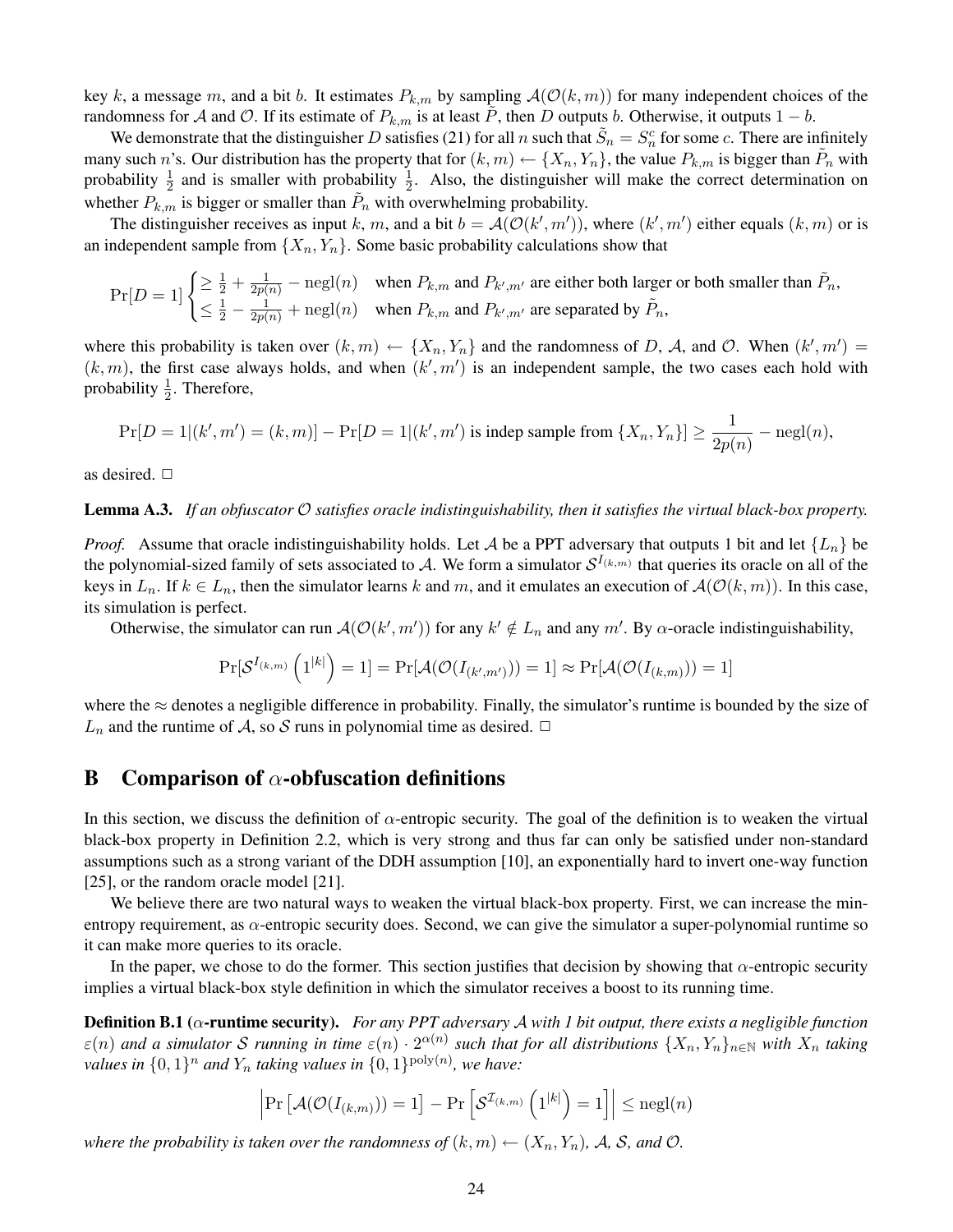In this definition, we choose to give the simulator  $negl(n) \cdot 2^{\alpha}$  running time so that it does not quite have enough time to query everything in the support of a distribution with min-entropy  $\alpha$ , but other than this restriction S has the "largest" runtime possible.

#### Theorem B.1. *If an obfuscator satisfies* α*-entropic security, then it satisfies* α*-runtime security.*

The rest of this section is devoted to a proof of this theorem. We do not prove the theorem directly, but rather go through an intermediate definition from [10].

Definition B.2 (α-oracle indistinguishability [10]). *For any PPT adversary* A *with 1 bit output, there exists a negligible function*  $\varepsilon(n)$  and a family of sets  $\{L_n\}_{n\in\mathbb{N}}$  such that  $|L_n|\leq \varepsilon(n)\cdot 2^{\alpha(n)}$  and for all  $k,k'\notin L_n$  and all  $m, m',$ 

$$
\left|\Pr[A(\mathcal{O}(k,m))=1]-\Pr[A(\mathcal{O}(k',m'))=1]\right|<\mathrm{negl}(n)
$$

Lemma B.1. *If an obfuscator satisfies* α*-oracle indistinguishability, then it satisfies* α*-runtime security.*

*Proof.* Let A be a PPT adversary that outputs 1 bit. We form a simulator  $S^{I_{(k,m)}}$  that queries its oracle on all of the keys in  $L_n$ . If  $k \in L_n$ , then the simulator learns k and m, and it emulates an execution of  $\mathcal{A}(\mathcal{O}(k,m))$ . In this case, its simulation is perfect.

Otherwise, the simulator can run  $\mathcal{A}(\mathcal{O}(k', m'))$  for any  $k' \notin L_n$  and any  $m'$ . By  $\alpha$ -oracle indistinguishability,

$$
\Pr[\mathcal{S}^{I_{(k,m)}}\left(1^{|k|}\right)=1]=\Pr[\mathcal{A}(\mathcal{O}(I_{(k',m')}))=1]\approx\Pr[\mathcal{A}(\mathcal{O}(I_{(k,m)}))=1]
$$

where the  $\approx$  denotes a negligible difference in probability, as desired.  $\Box$ 

#### Lemma B.2. *If an obfuscator satisfies* α*-entropic security, then it satisfies* α*-oracle indistinguishability.*

*Proof.* Let  $O$  be an obfuscator satisfying  $\alpha$ -entropic security, and let  $A$  be an adversary. We wish to show the existence of a negligible function  $\varepsilon$  and family of sets  $\{L_n\}_{n\in\mathbb{N}}$  that satisfy  $\alpha$ -oracle indistinguishability.

Given any k and m, we define  $P_{k,m} = \Pr[\mathcal{A}(\mathcal{O}(k,m)) = 1]$ . Also, we define the following constants:

$$
\mu_k = \operatorname{average}\{P_{k,m}\}, \quad m_k^1 = \operatorname{arg}\max_m \{P_{k,m}\}, \quad m_k^0 = \operatorname{arg}\min_m \{P_{k,m}\}, \quad \sigma_k = P_{k,m_k^1} - P_{k,m_k^0}
$$

(Note that if the arg max or arg min are simultaneously fulfilled by many messages, then it suffices to pick any one of them arbitrarily.) Also, let S be the PPT simulator associated with A by  $\alpha$ -entropic security. Clearly,  $S^{I_{(k,m)}}$  does not learn any information about m unless it queries the correct key  $k$ , which it can only do for polynomially many keys. By  $\alpha$ -entropic security, it follows that there exists a negligible function  $\varepsilon'$  such that at most  $\varepsilon' \cdot 2^\alpha$  keys have a non-negligible  $\sigma_k$ .

If this were not the case, then there exists some polynomials p, q such that there are at least  $\frac{2^{\alpha(n)}}{n(n)}$  $\frac{p^{(n)}}{p(n)}$  keys k with  $\sigma_k > \frac{1}{a(r)}$  $\frac{1}{q(n)}$ . Let  $X_n$  be the distribution that is uniform over these  $\frac{2^{\alpha(n)}}{p(n)}$  $\frac{p^{\alpha(n)}}{p(n)}$  keys and  $2^{\alpha(n)} - \frac{2^{\alpha(n)}}{p(n)}$  $\frac{p^{(n)}}{p(n)}$  other keys chosen arbitrarily, and let  $Y_n^1$  and  $Y_n^0$  be two distributions on messages such that for a given key k, the distribution  $Y_n^b$ always chooses the message  $m_k^b$ . Both distributions  $\{X_n, Y_n^b\}$  have min-entropy  $\alpha$ , and we know that

$$
\Pr[A(\mathcal{O}(k,m)) = 1 \mid (k,m) \leftarrow \{X_n, Y_n^1\}] - \Pr[A(\mathcal{O}(k,m)) = 1 \mid (k,m) \leftarrow \{X_n, Y_n^0\}] > \frac{1}{p(n)q(n)}.
$$

On the other hand, the simulator cannot distinguish between these two distributions, so by the triangle inequality property, either

$$
\Pr[A(\mathcal{O}(k,m)) = 1 \mid (k,m) \leftarrow \{X_n, Y_n^1\}] - \Pr[\mathcal{S}^{I_{(k,m)}}\left(1^{|k|}\right) = 1 \mid (k,m) \leftarrow \{X_n, Y_n^1\}] > \frac{1}{2p(n)q(n)},
$$

or the corresponding inequality holds for  $\{X_n, Y_n^0\}$ , which breaks the  $\alpha$ -entropic security.